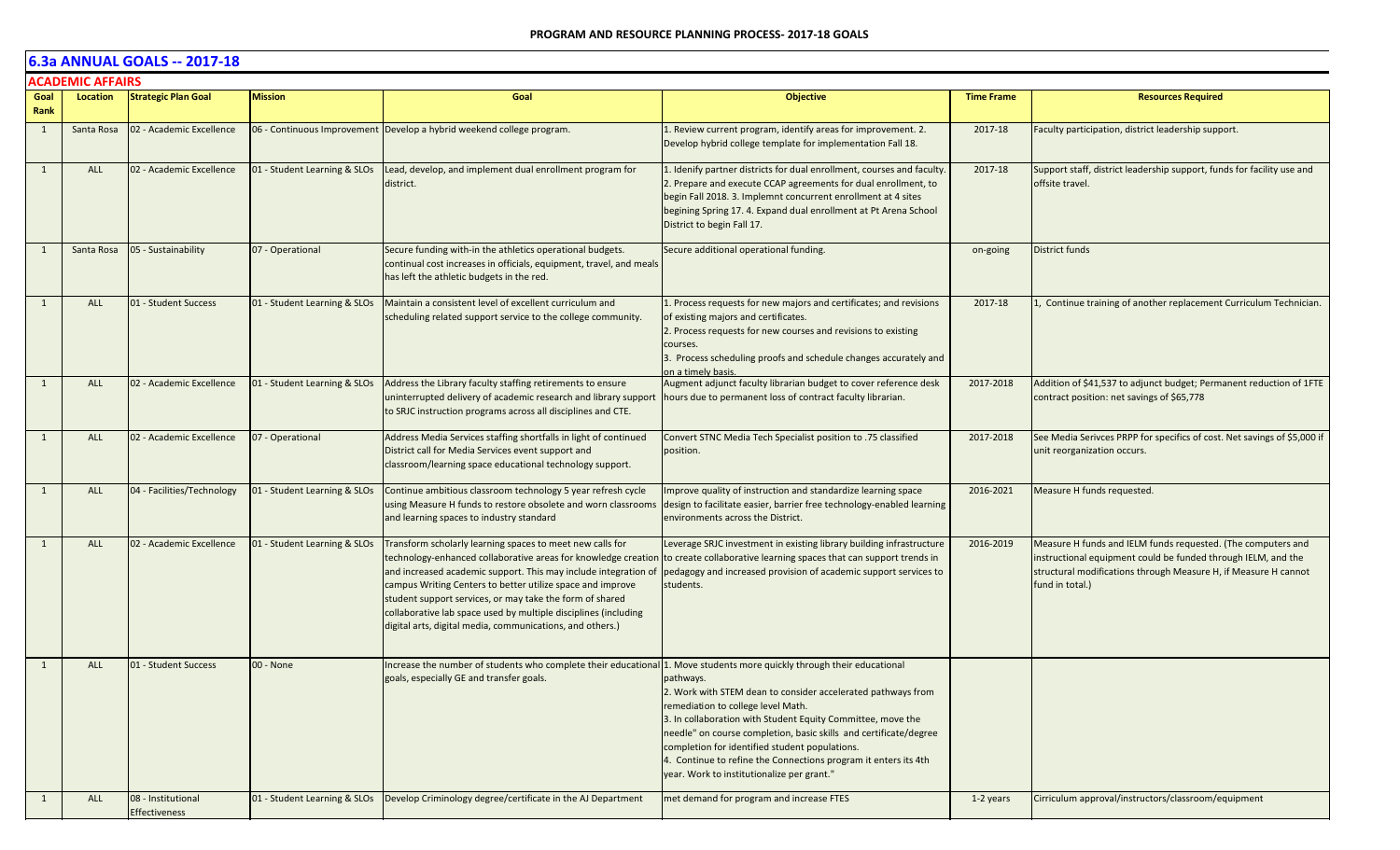|                         |            | 6.3a ANNUAL GOALS -- 2017-18 |                                       |                                                                                                                                                                                                                                                                    |                                                                                                                                                                                                                                                                                                                       |            |                                                                                                                                                                                                                                                                                                        |
|-------------------------|------------|------------------------------|---------------------------------------|--------------------------------------------------------------------------------------------------------------------------------------------------------------------------------------------------------------------------------------------------------------------|-----------------------------------------------------------------------------------------------------------------------------------------------------------------------------------------------------------------------------------------------------------------------------------------------------------------------|------------|--------------------------------------------------------------------------------------------------------------------------------------------------------------------------------------------------------------------------------------------------------------------------------------------------------|
|                         | <b>ALL</b> | 01 - Student Success         | 01 - Student Learning & SLOs          | Grow Police Academy throughput and percentage of affiliated<br>students; sustain 4 police academies per year.                                                                                                                                                      | Address stakeholder needs for additional courses of instruction                                                                                                                                                                                                                                                       |            | Classroom space                                                                                                                                                                                                                                                                                        |
| $\mathbf{1}$            | <b>ALL</b> | 04 - Facilities/Technology   | 06 - Continuous Improvement           | New Windsor Campus buildings to inlcude student lounge,<br>classrooms and multi-purpose room                                                                                                                                                                       | Address issue of classroom space needed for additional academies                                                                                                                                                                                                                                                      |            | <b>Funding source</b>                                                                                                                                                                                                                                                                                  |
| 1                       | ALL        | 06 - Healthy Organization    | $03 -$<br>Vitality/Equity/Stewardship | Relationship building/Advisory Committees                                                                                                                                                                                                                          | Continue to meet shareholder training needs                                                                                                                                                                                                                                                                           | 3-5 years  | Equipment, classroom, staffing                                                                                                                                                                                                                                                                         |
| $\overline{2}$          | <b>ALL</b> | 07 - Financial Resources     | 06 - Continuous Improvement           | Ensure effective implementation of new grants: NSF EAGER, HEP<br>2017, in compliance with federal regulations.                                                                                                                                                     | 1 Successfully transition NSF EAGER to STEM Dean, assist with<br>identifying funding for continuation of program after grant ends. 2.<br>Develop strategic plan for HEP, include development of staff for<br>transition to leadership role. 3. Participate in EDGAR training to<br>improve district grant compliance. | 2017-18    | Support staff, distric leadership support. Training funds                                                                                                                                                                                                                                              |
| $\overline{2}$          | Santa Rosa | 02 - Academic Excellence     | 06 - Continuous Improvement           | Hire full time head coaches, Assistant AD                                                                                                                                                                                                                          | Provide greater support and teaching excellence for students                                                                                                                                                                                                                                                          | continuing | <b>District funds</b>                                                                                                                                                                                                                                                                                  |
| $\overline{2}$          | ALL        | 07 - Financial Resources     | 06 - Continuous Improvement           | Continue Analyzing the Older Adults program for consistent<br>procedures, practices and staffing levels.                                                                                                                                                           | . Review administrative structure of this program.<br>2. Assist the part-time faculty program coordinator to do an<br>effective job.                                                                                                                                                                                  | 2017-18    | Advocate for the hiring of a second part-time Older Adults<br>Program coordinator (8 hours per week).<br>2. Continue training and education of the program coordinator for<br>3. Advocate for the hiring of a<br>the Older Adults Program.<br>full-time program director for the Older Adults Program. |
| $\overline{2}$          | <b>ALL</b> | 01 - Student Success         | 01 - Student Learning & SLOs          | Ensure more online degree options for student completion.                                                                                                                                                                                                          | Increase online course offerings through the Online College<br>Project.                                                                                                                                                                                                                                               | 2017-2018  | Between \$20K and \$40K per year for Online College Project.                                                                                                                                                                                                                                           |
| $\overline{2}$          | ALL        | 02 - Academic Excellence     | 01 - Student Learning & SLOs          | Complete the migraton to Canvas and sunset CATE and Moodle<br>servers. Migrate all subsidiary functions off the CATE server<br>(including DTREC evaluations and faculty home pages) to more<br>stable and permanent SRJC information technology<br>infrastructure. | Create a more stable and permanent learning platform for online<br>and hybrid instruction.                                                                                                                                                                                                                            | 2015-2017  | See DE PRPP for specifics of 1) STNC support 2) General fund increase<br>for annual Canvas SRJC URL.                                                                                                                                                                                                   |
| $\overline{2}$          | <b>ALL</b> | 02 - Academic Excellence     | 07 - Operational                      | Assess and evaluate Media Services operations, equipment<br>infrastructure, and classroom standards to update and align<br>services with instructional need.                                                                                                       | ncrease Media Services ability to provide immediate and ongoing<br>replacement of classroom audiovisual technology as needed.<br>Current District replacement budget prevents rapid repairs and<br>contributes to ongoing decline of highly used learning spaces.                                                     | 2017-2018  | See Media Services PRPP for specifics of increases to 1) classroom<br>technology supply budget and 2) classroom technology repair<br>budget.                                                                                                                                                           |
| 2                       | <b>ALL</b> | 02 - Academic Excellence     | 01 - Student Learning & SLOs          | Liaison with faculty and complete applications for any new<br>Associate Degree for Transfer (ADT) majors and other majors                                                                                                                                          | Pursue and complete new ADT majors relevant to college and<br>community needs. Assist CTE disciplines (Fashion, Interior Design)<br>to develop transfer majors.                                                                                                                                                       | 2017-18    | Lots of time, and the help of the Curriculum Technician for majors.                                                                                                                                                                                                                                    |
| $\overline{2}$          | ALL        | 06 - Healthy Organization    | 06 - Continuous Improvement           | Revitalize Law Enforcement Advisory Committee.                                                                                                                                                                                                                     | Strengthen participation in Advisory Committees by Stakeholders                                                                                                                                                                                                                                                       |            | Participants                                                                                                                                                                                                                                                                                           |
| $\overline{2}$          | ALL        | 01 - Student Success         | 01 - Student Learning & SLOs          | Changing role for In-Service course due to growth and new<br>course offerings                                                                                                                                                                                      | met demand of shareholders                                                                                                                                                                                                                                                                                            | 1-2 years  | classroom, training equipment, staffing                                                                                                                                                                                                                                                                |
| $\overline{\mathbf{3}}$ | <b>ALL</b> | 07 - Financial Resources     | 06 - Continuous Improvement           | Diversify SRJC's funding base via the successful awarding of<br>grants.                                                                                                                                                                                            | Develop and maintain a one year rolling schedule of proposals,<br>working with SSC, AAC and Petaluma leadership. 2. Conduct - 2<br>Grant workshops for district, increasing awerness of and<br>participation in grant proposal preperation process. 3. Successful<br>award of 2 federal grants.                       | 2017-18    | Support staff, funding for Hanover resources, district leadership<br>support for proposal development and programs.                                                                                                                                                                                    |
| $\overline{3}$          | Santa Rosa | 02 - Academic Excellence     | 02 - Student Services                 | Improve the Student-Athlete Success Center by implementing<br>non-credit classes. Thsi will allow the Success Center to be open<br>more often.                                                                                                                     | Support Student-Athlete academic success, matriculation,<br>retention and citizenship.                                                                                                                                                                                                                                | 2016-2019  | District funds, foundation funds, and fundraising funds                                                                                                                                                                                                                                                |
| $\overline{\mathbf{3}}$ | Santa Rosa | 03 - Diverse Communities     | 05 - Civic Engagement                 | Continue Analyzing the Older Adults program for ways to<br>increase the pool of qualified instructors; and to increase the<br>number of class offerings.                                                                                                           | 1. Solicit and increase the number of instructor applications and<br>size of the adjunct faculty pool.<br>2. Assist the program coordinator to identify an increased number<br>of class locations.                                                                                                                    | 2017-18    | . Second part-time program coordinator<br>2. additional<br>time out of the workday for the Dean of Curriculum.<br>3. A full-time director for the program.                                                                                                                                             |
| $\overline{3}$          | ALL        | 02 - Academic Excellence     | 06 - Continuous Improvement           | Assess current satisfacation level for service levels & offerings of<br>Media Services.                                                                                                                                                                            | Develop and implement an assessment tool.                                                                                                                                                                                                                                                                             | 2017-2018  | No new resources required.                                                                                                                                                                                                                                                                             |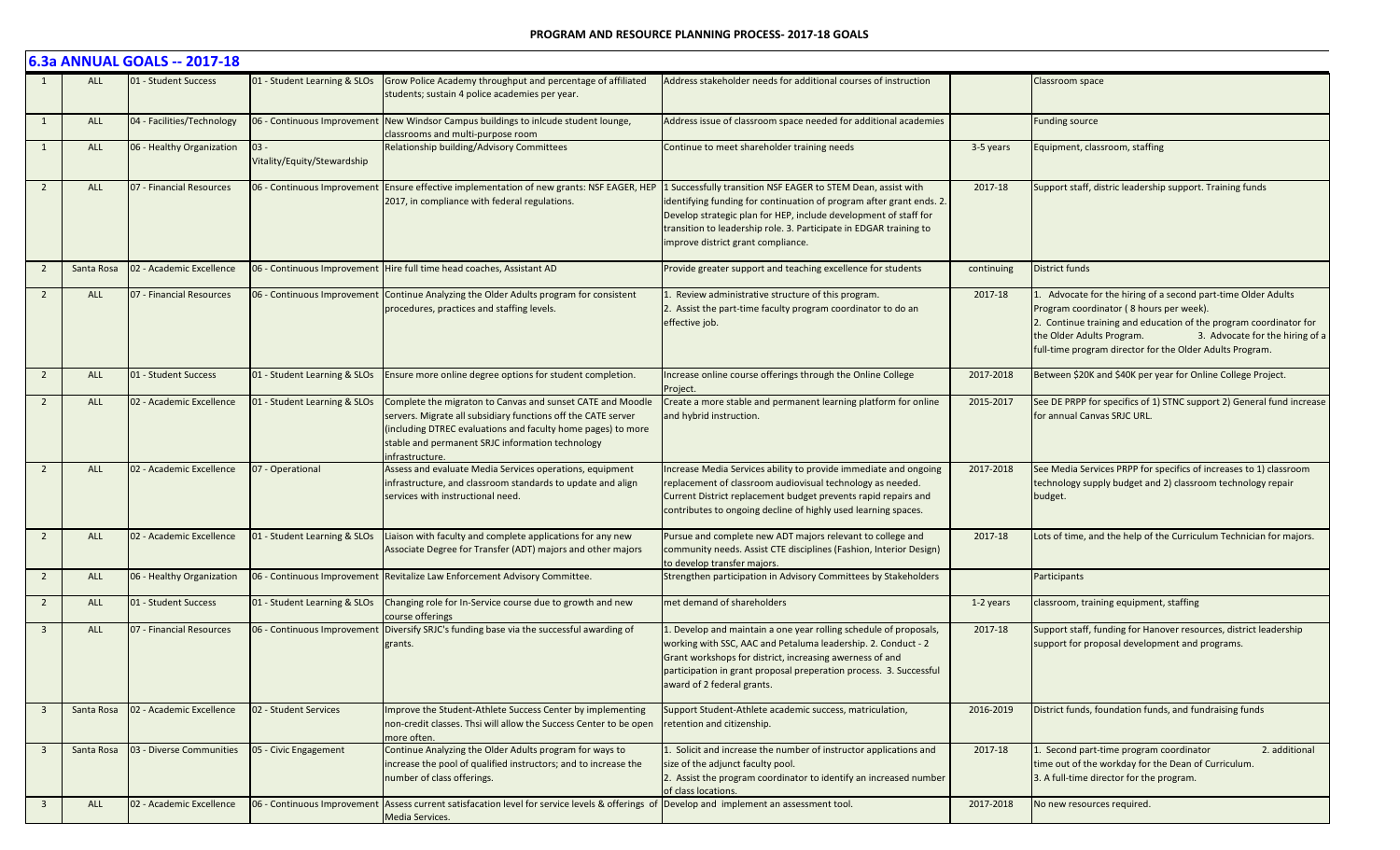#### **PROGRAM AND RESOURCE PLANNING PROCESS- 2017-18 GOALS**

|                 | 6.3a ANNUAL GOALS -- 2017-18 |                                            |                              |                                                                                                                                                                                               |                                                                                                                                                                                                                                  |           |                                                                                                 |  |  |  |
|-----------------|------------------------------|--------------------------------------------|------------------------------|-----------------------------------------------------------------------------------------------------------------------------------------------------------------------------------------------|----------------------------------------------------------------------------------------------------------------------------------------------------------------------------------------------------------------------------------|-----------|-------------------------------------------------------------------------------------------------|--|--|--|
|                 | <b>ALL</b>                   | 02 - Academic Excellence                   | 01 - Student Learning & SLOs | Find sustainable ways to measure GE and Instutional SLOs.                                                                                                                                     | Work with SLO committee and OIR to assure meaningful<br>assessment of the new GE SLOs (concurrently with the institutional<br>SLO <sub>s</sub> ).                                                                                | 2017-18   | Time, collaboration                                                                             |  |  |  |
| $\overline{4}$  | Santa Rosa                   | 02 - Academic Excellence                   | 01 - Student Learning & SLOs | All AA-T's in Social and Behavioral Science will have discipline<br>required classes available on line and offered in a two year<br>rotation.                                                 | 1. Identify missing courses for online development. 2. Working<br>with department faculty to develop online courses. 3. Develop<br>rotation plan for online classes.                                                             | 2017-18   | On line training resources, faculty participation.                                              |  |  |  |
| $\overline{4}$  | Santa Rosa                   | 04 - Facilities/Technology                 | 07 - Operational             | Effectively provide materials, input, and leadership that will help<br>secure and manage bond measure funds to complete existing<br>facility projects as well as new facility projects in KAD | Provide students and staff with facilities that promote success                                                                                                                                                                  | 2016-2020 | Bond, district, and state funds                                                                 |  |  |  |
| $\overline{4}$  | <b>ALL</b>                   | 03 - Diverse Communities                   | 05 - Civic Engagement        | Initiate the offering of Older Adults Program classes to the<br>Spanish speaking part of our community.                                                                                       | Increase the number of Older Adults Program classes.                                                                                                                                                                             | 2017-18   | Additional bi-lingual instructors, new sites for classes, and more<br>program coordinator time. |  |  |  |
|                 | <b>ALL</b>                   | 02 - Academic Excellence                   | 06 - Continuous Improvement  | Support District excellence in instructional pedagogy through<br>development of CETL and support of New Faculty training<br>programs.                                                         | Integrate online and library instruction and services in instructor<br>training; update collaborative technology in CETL to meet District<br>instructor training of new faculty in support of traditional and<br>online pedagogy | 2017-2018 | No new resources required.                                                                      |  |  |  |
| $\overline{4}$  | <b>ALL</b>                   | 08 - Institutional<br><b>Effectiveness</b> | 06 - Continuous Improvement  | Continue to fine tune the Enrollment Management System<br>(EMS); finalize and launch the new Student Completion Module.                                                                       | 1. Launch the new Dashboard and Student Completion EMS<br>modules. Test accuracy and effectiveness and refine as needed.                                                                                                         | 2017-18   | Time, collaboration                                                                             |  |  |  |
| 5               | Santa Rosa                   | 01 - Student Success                       | 06 - Continuous Improvement  | Upgrade existing equipment and labs to meet student needs                                                                                                                                     | Secure funding to improve equipment and saftey of our teaching<br>stations.                                                                                                                                                      | 2016-2019 | District funds and instructional equipment funds                                                |  |  |  |
| 5               | <b>ALL</b>                   | 04 - Facilities/Technology                 | 07 - Operational             | Increase revenue generation from Media Services supported<br>facility and event management services.                                                                                          | Update facility and service pricing structures to reflect current<br>costs and to create revenue stream to offset staff, equipment, and<br>resource costs to Media Services                                                      | 2017-2018 | No new resources required.                                                                      |  |  |  |
| 6               | Santa Rosa                   | 01 - Student Success                       | 01 - Student Learning & SLOs | Secure funding to improve assistant coaches salaries.                                                                                                                                         | Provide additional support for our studnet-athletes, faculty, and<br>program.                                                                                                                                                    | 2016-2017 | District funds                                                                                  |  |  |  |
| 6               | <b>ALL</b>                   | 08 - Institutional<br><b>Effectiveness</b> | 06 - Continuous Improvement  | Assist in grant development directly related to student success in<br>transfer, general education, and basic skills area.                                                                     | Participate in writing the plan to qualify for Chancellor's Office<br>funding for Guided Pathways.                                                                                                                               | 2017-18   | Time, collaboration                                                                             |  |  |  |
|                 | <b>ALL</b>                   | 02 - Academic Excellence                   | 01 - Student Learning & SLOs | Curriculum development and implementation                                                                                                                                                     | Current and meaningful curriculum that will keep KAD relevant.                                                                                                                                                                   | on-going  | District college service from full-time faculty                                                 |  |  |  |
| $7\overline{ }$ | <b>ALL</b>                   | 02 - Academic Excellence                   | 06 - Continuous Improvement  | Engage in reading and research to identify best practices and<br>research-based innovations, particularly in transfer, completion,<br>accelerated basic skills.                               | Apply new ideas and innovations in appropriate contexts.                                                                                                                                                                         | 2017-18   | <b>Time</b>                                                                                     |  |  |  |
| 8               | <b>ALL</b>                   | 00 - None                                  | 00 - None                    | Incrementally add appropriate pre-req and co-req courses to GE<br>and transfer courses, with appropriate data analysis.                                                                       | Work with cluster deans to determine if pre-regs and co-regs could<br>increase student success at course level.                                                                                                                  | 2017-18   | Time, collaboration                                                                             |  |  |  |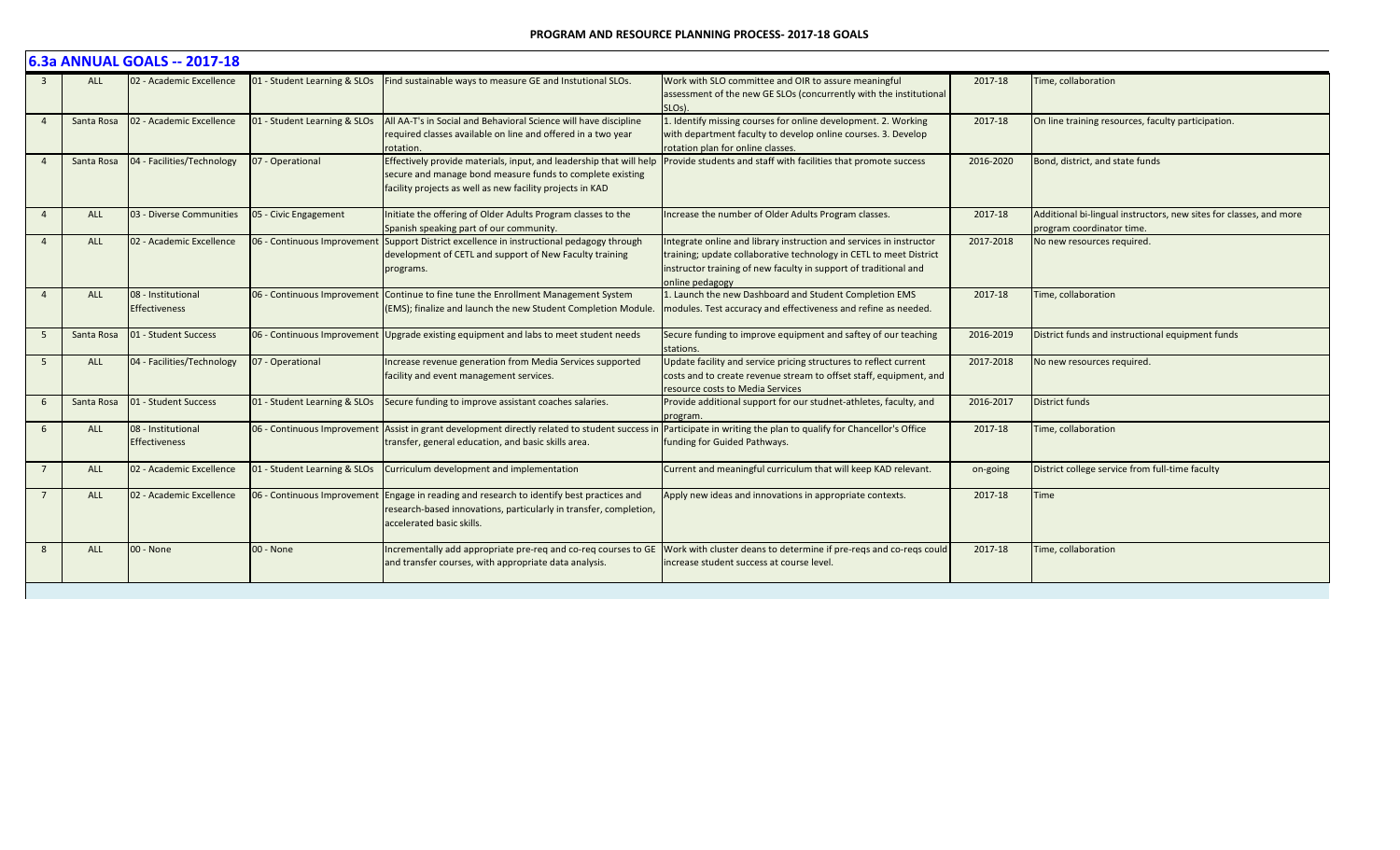|      | <b>FINANCE AND ADMINISTRATIVE SERVICES</b> |                                            |                             |                                                                                                                                                                                                                                                                                 |                                                                                                                                                                                                       |                    |                                                                                     |  |  |  |
|------|--------------------------------------------|--------------------------------------------|-----------------------------|---------------------------------------------------------------------------------------------------------------------------------------------------------------------------------------------------------------------------------------------------------------------------------|-------------------------------------------------------------------------------------------------------------------------------------------------------------------------------------------------------|--------------------|-------------------------------------------------------------------------------------|--|--|--|
| Goal | Location                                   | <b>Strategic Plan Goal</b>                 | <b>Mission</b>              | Goal                                                                                                                                                                                                                                                                            | <b>Objective</b>                                                                                                                                                                                      | <b>Time Frame</b>  | <b>Resources Required</b>                                                           |  |  |  |
| Rank |                                            |                                            |                             |                                                                                                                                                                                                                                                                                 |                                                                                                                                                                                                       |                    |                                                                                     |  |  |  |
|      | <b>ALL</b>                                 | 05 - Sustainability                        | 07 - Operational            | Sustainability                                                                                                                                                                                                                                                                  | PAF's and Timesheets electronic                                                                                                                                                                       | Three years        | In process                                                                          |  |  |  |
|      | <b>ALL</b>                                 | 05 - Sustainability                        | 07 - Operational            | Sustainability                                                                                                                                                                                                                                                                  | Employee Reimbursements electronic                                                                                                                                                                    | Three years        | Employee payments complted, travel reimbursements in process                        |  |  |  |
|      | <b>ALL</b>                                 | 05 - Sustainability                        | 07 - Operational            | Sustainability                                                                                                                                                                                                                                                                  | Have all warehoused paperwork required to be kept be scanned in<br>ather than hard copy                                                                                                               | <b>Three Years</b> | Currently in process, should be completed by late 2018                              |  |  |  |
|      | <b>ALL</b>                                 | 08 - Institutional<br><b>Effectiveness</b> | 06 - Continuous Improvement | The District Police will be purchasing a new Electric Motorcycle<br>with current traffic safety funds for Pedestrian safety and traffic<br>enforcement. The officers assigned to this unit will need updated<br>training throughout the year in order to be efficient and safe. | Schedule and provide the necessary training to those officers<br>assigned to this unit.                                                                                                               | 6-12 months        | <b>Training funding</b>                                                             |  |  |  |
|      | <b>ALL</b>                                 | 08 - Institutional<br><b>Effectiveness</b> |                             | 06 - Continuous Improvement The District Police is currently researching Body-worn cameras<br>for all sworn staff. The current trends in law enforcement are<br>seeking more transparency and will soon require all police<br>agencies to implement these devices.              | To establish costs associated with the equipment and storage of<br>data.                                                                                                                              | 18 months          | None                                                                                |  |  |  |
|      | <b>ALL</b>                                 | 08 - Institutional<br><b>Effectiveness</b> | 07 - Operational            | The District Police will be backfilling two Police Officer positions<br>in the near future. One of those positions is slated to be a<br>General Detective-Title IX Liaison." This position will require<br>additional training and equiptment."                                 | To establish a new Police Department General Detective                                                                                                                                                | 18 months          | Training funding and pay differential                                               |  |  |  |
|      | <b>ALL</b>                                 | 06 - Healthy Organization                  | 07 - Operational            | Update the District's Hazard Communication Program                                                                                                                                                                                                                              | Review 8 CCR 5194.<br>2. Update District's written plan.<br>3. Update the District's chemical inventory.<br>4. Train affected employees on the updated program and<br>procedures.                     | 2017/18            | Roughly \$30,000 per year on-going cost for the SDS management<br>system.           |  |  |  |
|      | <b>ALL</b>                                 | 06 - Healthy Organization                  | 07 - Operational            | Update the District's Blood Borne Pathogens Program                                                                                                                                                                                                                             | 1. Review 8 CCR 5193.<br>2. Update District's written plan.<br>3. Train affected employees on the updated program and<br>procedures.                                                                  | 2017/18            | None                                                                                |  |  |  |
|      | ALL                                        | 06 - Healthy Organization                  | 07 - Operational            | Create a Written District Ergonomics Program                                                                                                                                                                                                                                    | 1. Review 8 CCR 5110.<br>2. Update District's written plan.<br>3. Train affected employees on the updated program and<br>procedures.                                                                  | 2017/18            | <b>None</b>                                                                         |  |  |  |
|      | <b>ALL</b>                                 | 06 - Healthy Organization                  | 07 - Operational            | Updated the District's Respiratory Protection Program                                                                                                                                                                                                                           | 1. Review 8 CCR 5144.<br>2. Update District's written plan.<br>3. Train affected employees on the updated program and<br>procedures.                                                                  | 2017/18            | <b>None</b>                                                                         |  |  |  |
|      | ALL                                        | 06 - Healthy Organization                  | 07 - Operational            | Continue to review EHS Learning Management System                                                                                                                                                                                                                               | 1. Identify the characteristics and features of an effective District<br>LMS for employee training.<br>2. Keep up with the development of the Community College<br>System-wide integration of Canvas. | 2017/18            | Need start-up and on-going maintenance funding for a learning<br>management system. |  |  |  |
|      | <b>ALL</b>                                 | 06 - Healthy Organization                  | 07 - Operational            | Building Safety Inspection Program (On-going)                                                                                                                                                                                                                                   | 1. Work with DSHC to come up with a new plan for building<br>inspections.                                                                                                                             | 2017/18            | None                                                                                |  |  |  |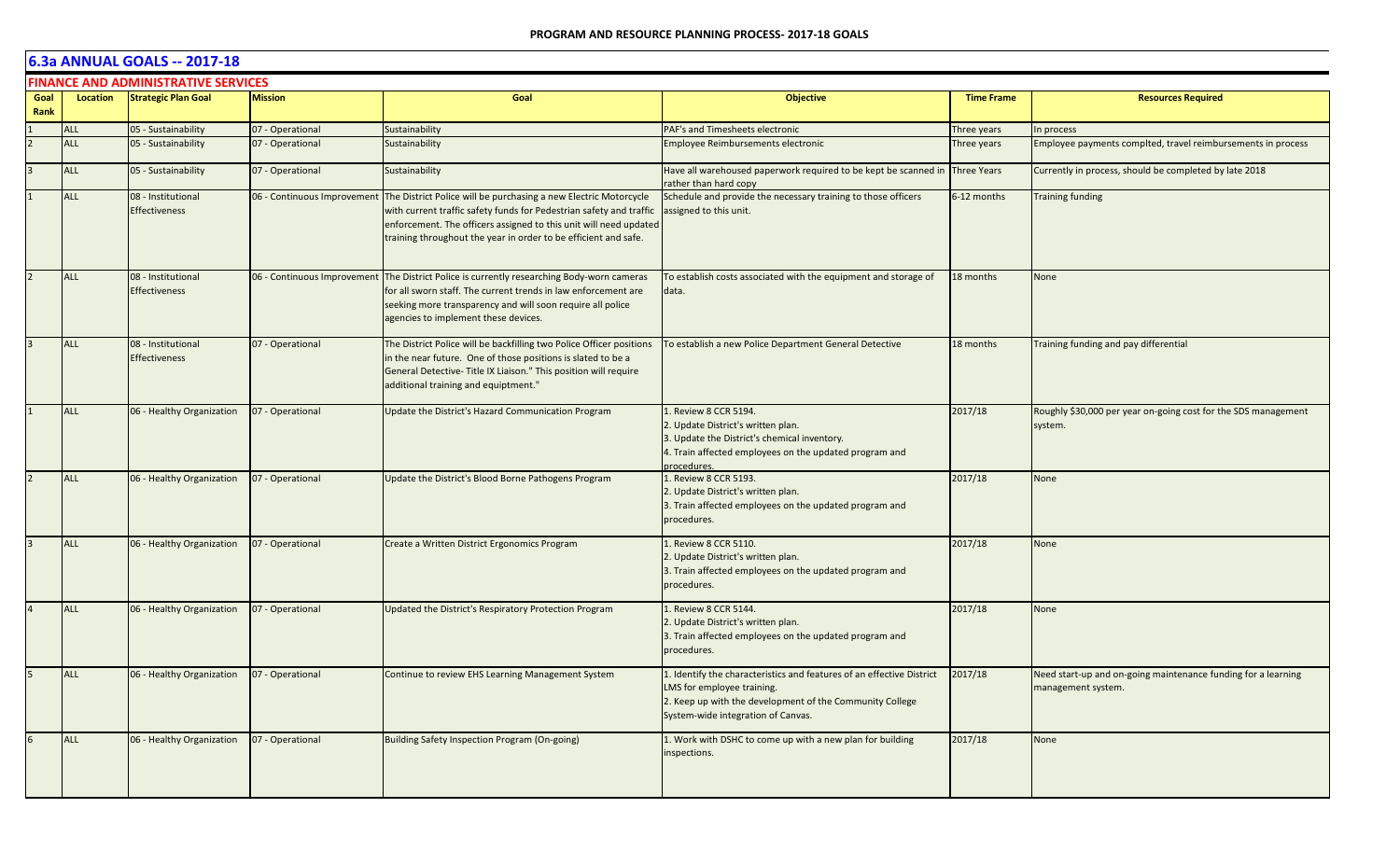|    |            | 6.3a ANNUAL GOALS -- 2017-18 |                  |                                                                                                                                                                |                                                                                                                                                                                                                                                                             |                         |                                                                                                                                                              |
|----|------------|------------------------------|------------------|----------------------------------------------------------------------------------------------------------------------------------------------------------------|-----------------------------------------------------------------------------------------------------------------------------------------------------------------------------------------------------------------------------------------------------------------------------|-------------------------|--------------------------------------------------------------------------------------------------------------------------------------------------------------|
|    | <b>ALL</b> | 06 - Healthy Organization    | 07 - Operational | Aerial Lift Training (On-going)                                                                                                                                | 1. Identify next group to train.<br>2. Train identified group.<br>3. Set up annual inspection and certification contract for District's<br>aerial lifts.                                                                                                                    | 2017/18                 | <b>None</b>                                                                                                                                                  |
|    | <b>ALL</b> | 06 - Healthy Organization    | 07 - Operational | Fork Lift Training (On-going)                                                                                                                                  | 1. Identify next group to train.<br>2. Train identified group.<br>3. Set up annual inspection and certification contract for District's<br>fork lifts.                                                                                                                      | 2017/18                 | None                                                                                                                                                         |
|    | ALL        | 06 - Healthy Organization    | 07 - Operational | Emergency Management Program (Building and Area Safety<br>Coordinators)                                                                                        | Develop a database to track the Building and Area Safety<br>Coordinators.<br>2. Work with Petaluma Campus to finalize BEPs.<br>3. Work with Santa Rosa Campus, PSTC, SWSR Center and Shone<br>Farm to complete draft BEPs.                                                  | 2017/18                 | <b>None</b>                                                                                                                                                  |
| 10 | <b>ALL</b> | 06 - Healthy Organization    | 07 - Operational | <b>Emergency Management Program (Emergency Operations</b><br>Center)                                                                                           | 1. Hold two Functional Exercises (1 - Fall, 1 - Spring)<br>2. Take District Emergency Operations Plan to Board.<br>3. Work on EOP Annexes/Appendices.<br>4. Develop a training plan for 2017/2018                                                                           | 2017/18                 | <b>Emergency Management Budget</b>                                                                                                                           |
| 11 | ALL        | 06 - Healthy Organization    | 07 - Operational | <b>Emergency Management Program (Budget)</b>                                                                                                                   | 1. Work with Finance and Administrative Services to create and<br>augment the budget for emergency management.                                                                                                                                                              | 2017/18                 | <b>Emergency Management Budget</b>                                                                                                                           |
| 12 | <b>ALL</b> | 06 - Healthy Organization    | 07 - Operational | Identify written programs to focus on for 2017/18.                                                                                                             | Choose from among these key programs: Chemical Hygiene Plans,<br>Confined Spaces, Electrical Safety, Fall Protection, Hearing<br>Protection & Conservation, IIPP, Ladders, Lockout/Tagout, Medical<br>Waste Management, and Personal Protective Equipment.                  | 2017/18                 | None                                                                                                                                                         |
| 13 | ALL        | 06 - Healthy Organization    | 07 - Operational | Create a District Contractor Safety Agreement and have it<br>integrated into the contract bidding process.                                                     | 1. Review agreements from other colleges and universities<br>2. Create the District's agreement.<br>3. Review with Fac. Ops., Purchasing, Capital Projects.<br>4. Review with District's legal counsel.<br>. Work with Purchasing to integrate into the contract bidding    | 2017/18                 | Legal counsel review.                                                                                                                                        |
| 14 | ALL        | 06 - Healthy Organization    | 07 - Operational | Quinn Pool Chlorination Process Review                                                                                                                         | 1. Get quotes on a HVAC and storage capacity review.<br>2. Complete review.<br>3. Implement recommendations.                                                                                                                                                                | 2017/18                 | May require the purchase of storage cabinets for calcium<br>hypochlorite, and muriatic acid. May require modification to the<br>existing ventilation system. |
| 15 | ALL        | 06 - Healthy Organization    | 07 - Operational | Drone Policy/Procedure                                                                                                                                         | 1. Create Draft Drone Policy/Procedure.<br>2. Take to College Council.<br>3. Take to Board for approval.                                                                                                                                                                    | 2017/18                 | None                                                                                                                                                         |
| 16 | ALL        | 06 - Healthy Organization    | 07 - Operational | Update the District's Fall Protection Program                                                                                                                  | 1. Review Cal/OSHA and OSHA fall protection standards.<br>2. Review written plans from other colleges and universties.<br>3. Update District's written plan.<br>4. Develop fall protection plan standardards.<br>5. Purchase new equipment and provide training to affected | 2017/18                 | None                                                                                                                                                         |
|    | Santa Rosa | 05 - Sustainability          | 07 - Operational | To create a design specification for using on-site well water and<br>reclaimed water from the Quinn mechanical sump area, for<br>irrigation use on our campus. | Work with Salas-O'Brien and EBA General Engineering to create a<br>design specification for the conveyance, storage, and controlling<br>the use of this water for our daily irrigation use at the Santa Rosa<br>Campus.                                                     | Complete by<br>8/1/2017 | Cost for contracting with Salas-O'Brien, EBA Engineering, David<br>Liebman and labor costs for our in-house staff.                                           |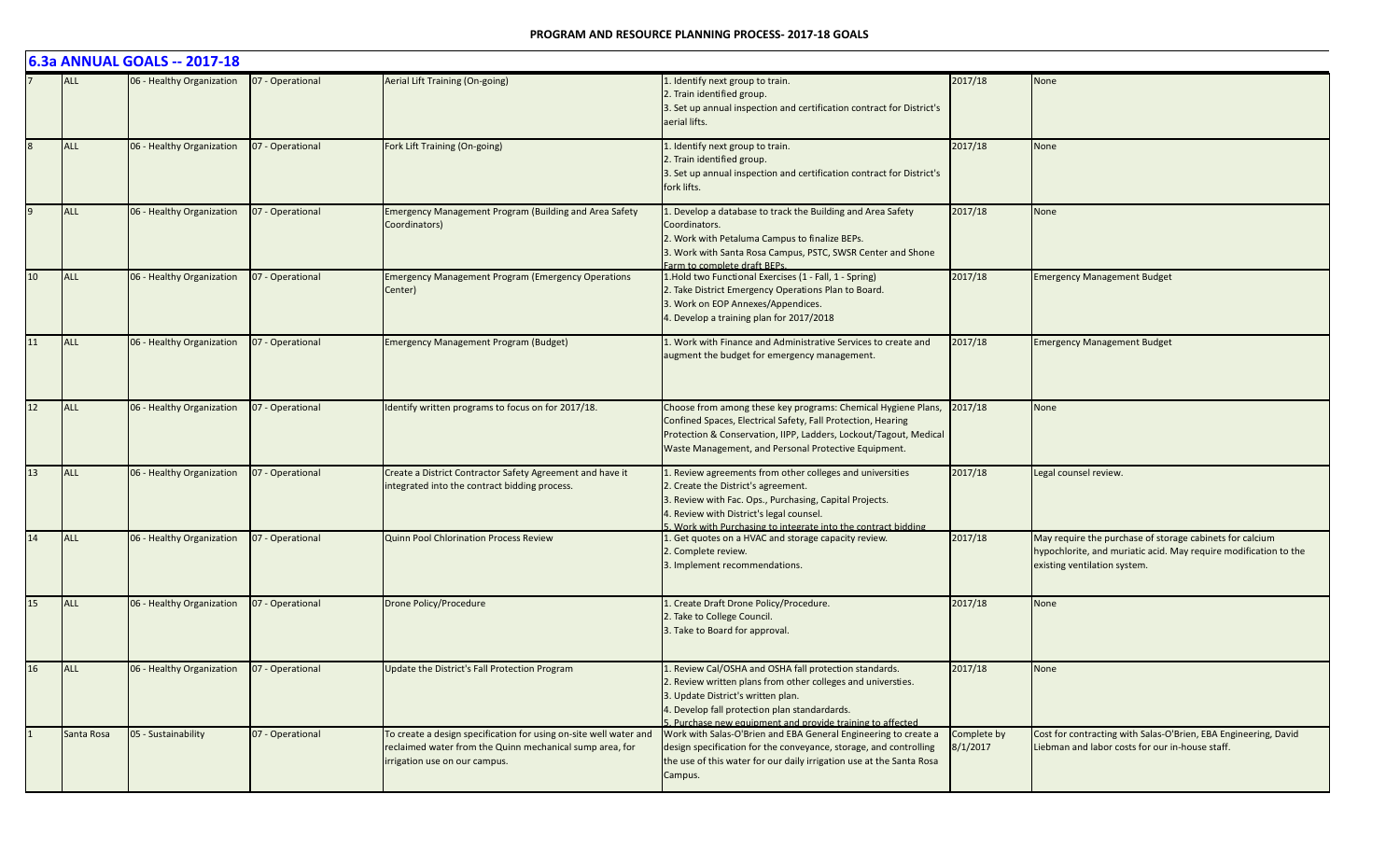|    |            | 6.3a ANNUAL GOALS -- 2017-18 |                                       |                                                                                                                                                                                                                                   |                                                                                                                                                                                                                                                                                                          |                                     |                                                                                                                                                                                                                |
|----|------------|------------------------------|---------------------------------------|-----------------------------------------------------------------------------------------------------------------------------------------------------------------------------------------------------------------------------------|----------------------------------------------------------------------------------------------------------------------------------------------------------------------------------------------------------------------------------------------------------------------------------------------------------|-------------------------------------|----------------------------------------------------------------------------------------------------------------------------------------------------------------------------------------------------------------|
|    | <b>ALL</b> | 05 - Sustainability          | 07 - Operational                      | To expand the processing and diversion of organic waste to<br>composting and recycling. This is in response to our expanding<br>Sustainability initiatives, and from the State mandated AB 1826<br>guidelines for large agencies. | To increase organic waste diversion throughout the district,<br>through contracts with our new waste hauling company, in-house by 12/15/17<br>composting, and by reducing waste sources, such as paper towels.                                                                                           | Complete project                    | Funds to pay for the cost of contracts with waste haulers. (Should be<br>offset by reduction to overall waste cost), installation of equipment<br>and methods for processing food waste and other compostables |
|    | <b>ALL</b> | 04 - Facilities/Technology   | 07 - Operational                      | To provide off-site training to four Grounds Operations staff in<br>the operation of our district wide 'Maxicom' irrigation system<br>operation and maintenance.                                                                  | 1. Reserve four places in the 2.5 day training in Sacramento.<br>Designated staff attend trainings in October/November                                                                                                                                                                                   | Complete by<br>11/30/2017           | Registration cost for four employees to attend trainings.                                                                                                                                                      |
|    | Santa Rosa | 05 - Sustainability          | 06 - Continuous Improvement           | To complete our periodic 5 year tree maintenance survey and<br>report                                                                                                                                                             | 1. Schedule and contract with our Consulting Arborist, Bill Pramuk.<br>Compile a thorough tree helath and maintenance assessment of<br>150 large Oaks and other 'Heritage trees on the Santa Rosa<br>Campus. Prioritize trees bases on level of need of care and overall                                 | Completed by<br>June 30, 2017       | Cost of contract for assessment. In-house labor to assist with survey.                                                                                                                                         |
|    | Petaluma   | 04 - Facilities/Technology   | 07 - Operational                      | To install a new irrigation point of connection to the City of<br>Petaluma reclaimed water supply.                                                                                                                                | 1. Meet with City of Petaluma Water Department to discuss supply Complete work by<br>details. 2. Develop a bid ready specification and plan. Bid and<br>install new POC. 3 Have new system checked and retrofitted for<br>use.                                                                           | 12/31/2017                          | In-house labor for design and retrofit. Cost of design spec from RMA<br>Associates. Contractor cost for installation of POC. Labor for<br>oversight of retrofits.                                              |
|    | <b>ALL</b> | 04 - Facilities/Technology   | 07 - Operational                      | To bring the central irrigation control of the Santa Rosa from<br>20% on-line to over 75%. on-line.                                                                                                                               | 1. contract with a company to install data lines and controller<br>conversions to 5 existing controllers. Install 2 additional ESP<br>controllers with data line connectivity. Upgrade 'Maxicom' to latest<br>software version. Make repairs to Petaluma and Santa Rosa<br><b>Veather stations</b>       | Complete by<br>11/30/17             | Contractor and hardware costs. In-house labor.                                                                                                                                                                 |
|    | <b>ALL</b> | 05 - Sustainability          | 06 - Continuous Improvement           | To remove an additional 15000 square feet of lawn at the Santa<br>Rosa Campus this year, in order to reduce water use and<br>promote more sustainable landscapes                                                                  | 1. Prioritize lawns for removal. 2. Systematically remove lawns and Complete by<br>convert to native vegetation or mulch.                                                                                                                                                                                | 11/15/2017                          | Cost of materials and labor, plants, mulch, and irrigation parts for<br>conversions                                                                                                                            |
|    | Santa Rosa | 05 - Sustainability          |                                       | 06 - Continuous Improvement To update and upgrade our Santa Rosa Campus Tree inventory                                                                                                                                            | Continue to work with CSI-ST2 to inventory our entire campus<br>forest. Gather specific tree data for both the Landmark survey and 10/31/2017<br>our inhouse database. Link inventory with web site, Natural<br>Science Dept., classes, and the general college community.                               | Complete by                         | Continued cost for GPS survey and data input with CSI-ST2. In-house<br>labor cost for data gathering.                                                                                                          |
|    | Santa Rosa | 04 - Facilities/Technology   | 07 - Operational                      | To install automatic irrigation sprinkler systems to Graduation<br>lawn areas                                                                                                                                                     | Install valves, lines, and heads to three lawns near bus stop, main<br>graduation lawn and south Burbank Circle                                                                                                                                                                                          | Completed by<br>7/31/2017           |                                                                                                                                                                                                                |
| 10 | Santa Rosa | 04 - Facilities/Technology   |                                       | 06 - Continuous Improvement   To continue to upgrade the Grounds, Recycling, and Tree<br>Maintenance web pages                                                                                                                    | Add some sub pages for detail. Add pictures. Upgrade design                                                                                                                                                                                                                                              | Complete by<br>11/30/17             | Labor                                                                                                                                                                                                          |
| 11 | Santa Rosa | 03 - Diverse Communities     | $03 -$<br>Vitality/Equity/Stewardship | To design and create new landscaping around the Jesse Peter                                                                                                                                                                       | 1. Create a more funtional design and educational opportunity by<br>Museum that improves traffic flow and educational opportunity. designing gardens with plants used by regional Native Americans<br>with descriptive signage. 2. Also, improve pedestrian traffic flow<br>and outdoor learning spaces. | Complete by<br>9/30/2017            | Cost for plants, mulch, signage, irrigation conversion, and labor.                                                                                                                                             |
| 12 | ALL        | 05 - Sustainability          | $03 -$<br>Vitality/Equity/Stewardship | To renew our Tree Campus USA status                                                                                                                                                                                               | To complete the yearly objectives as outlined by the Arbor Day<br>Foundation, and submit report for approval.                                                                                                                                                                                            | Complete by<br>December 15,<br>2017 | Labor and cost associated with achieving renewal objectives.                                                                                                                                                   |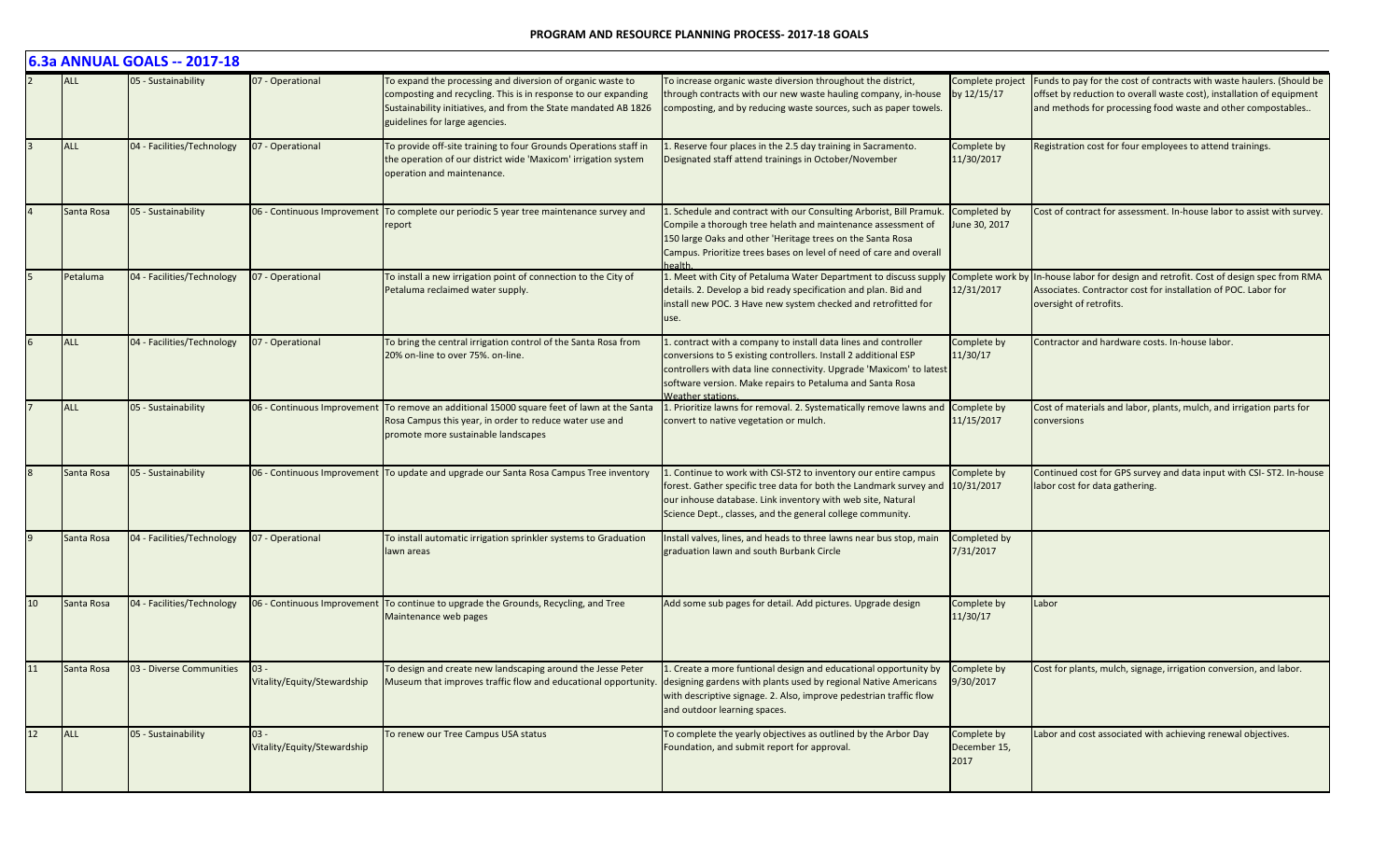|          |            | 6.3a ANNUAL GOALS -- 2017-18               |                  |                                                                                                                                      |                                                                                                                                  |           |                                                                                                                                                                                                                                                                                                    |
|----------|------------|--------------------------------------------|------------------|--------------------------------------------------------------------------------------------------------------------------------------|----------------------------------------------------------------------------------------------------------------------------------|-----------|----------------------------------------------------------------------------------------------------------------------------------------------------------------------------------------------------------------------------------------------------------------------------------------------------|
|          | <b>ALL</b> | 00 - None                                  | 00 - None        | Manage and complete infrastructure projects and Space<br>Planning District Wide.                                                     | Plan, design, bid and complete infrastructure projects that would<br>benefit the success of student support.                     | 2016-17   | Through Measure H designated monies as it relates to infrastructure<br>upgrades. The first year monies are 6 million to improve all aspects<br>of our facilities.                                                                                                                                  |
|          | <b>ALL</b> | 00 - None                                  | 00 - None        | Work with the Capital Projects department on establishing the<br>2017-2021 Capital Outlay Plan.                                      | Complete the FMP in order to start the spend out of Measure H<br>funds.                                                          | 2016-21   | Working with Capital Projects, Purchasing, and the Senior VP of<br>Finance and Administrative Services on the first series of Measure H<br>funds (140 M).                                                                                                                                          |
|          | <b>ALL</b> | 00 - None                                  | 00 - None        | Continue to implement District Wide Energy Conservation<br>Measures and Sustainable Initiatives.                                     | Through our Energy and Sustainable Coordinator establish<br>measures as it relates to Prop 39 energy efficient projects.         | 2016-17   | The District will receive +/_ 600k from the State for implementing<br>sustainable measures. Such projects will be the recommissioning of<br>the Frank P. Doyle Library, Exterior pole lights at the Santa Rosa<br>Campus, and Lounibos Multi-zone HVAC replacement.                                |
|          | <b>ALL</b> | 00 - None                                  | 00 - None        | Develop and submit the District Five-Year Scheduled<br>Maintenance Plan to the State.                                                | Prepare and obtain Board of Trustee approval and then submit to<br>State.                                                        | 2016-21   | The upcoming fiscal year funds are +1.5 M. Such projects as 12kva<br>electrical upgrade, HVAC replacement and roof replacement projects<br>are included in this plan.                                                                                                                              |
|          | <b>ALL</b> | 00 - None                                  | 00 - None        | Improving the delivery method for the Total Cost of Ownership.                                                                       | Through TCO procedures will enable the District to maintain and<br>extend the useful life of our infrastructure equipment.       | Ongoing   | Through Measure H funds on establishing Service Contracts for all<br>new building infrastructure equipment in order to meet manufacture<br>requirements. Working with the Capital Project on establishing a<br>recommissioning of our new facilities at or near the end of our<br>varranty period. |
|          | <b>ALL</b> | 00 - None                                  | 00 - None        | Improving the delivery methods of Sustainable processes and<br>procedures as it relates to energy efficiency.                        | The replacement of the Co-Generation Plant with new technology<br>in order to reduce our utilities cost.                         | 2016-18   | Insurance monies are available to reconstruct the Co-Generation<br>plant with new technology such as a Fuel Cell or Blum Box<br>equipment.                                                                                                                                                         |
|          | <b>ALL</b> | 00 - None                                  | 00 - None        | Improving the delivery methods of Sustainable processes and<br>procedures as it relates to energy efficiency.                        | The establishment of Photovoltaic panels in order to reduce our<br>utilities cost.                                               | 2016-18   | Through Measure H Infrastructure monies to plan, design, bid out<br>the development of the PV arrays with the goal of reducing our<br>electrical demand.                                                                                                                                           |
| $\Omega$ | <b>ALL</b> | 08 - Institutional<br><b>Effectiveness</b> | 07 - Operational | To improve operations and to streamline the process                                                                                  | To make the operation more efficient.                                                                                            | 6 months  | To finalize the Parking Citation Writers, Software and Parking Permit<br>Management System Upgrade outlined in 6.2a. To finalize the pick-<br>up procedure with accounting outlined in 6.2b.                                                                                                       |
| $\Omega$ | ALL        | 08 - Institutional<br><b>Effectiveness</b> | 07 - Operational | To install a new (multi-time) parking permit machine in Burbank<br>Circle in order to increase multiuse parking for campus business. | Purchase and install the new machine and remove the current<br>antiquated coin machine meters.                                   | 12 months | Parking fund.                                                                                                                                                                                                                                                                                      |
| $\Omega$ | <b>ALL</b> | 08 - Institutional<br><b>Effectiveness</b> | 07 - Operational | Research new technology applications for parking scanners and<br>devices that are smart phone" compatiable"                          | Research new ways to scan vehicle license plates and other devices 18 months<br>in order to enforce parking permits on vehicles. |           | None                                                                                                                                                                                                                                                                                               |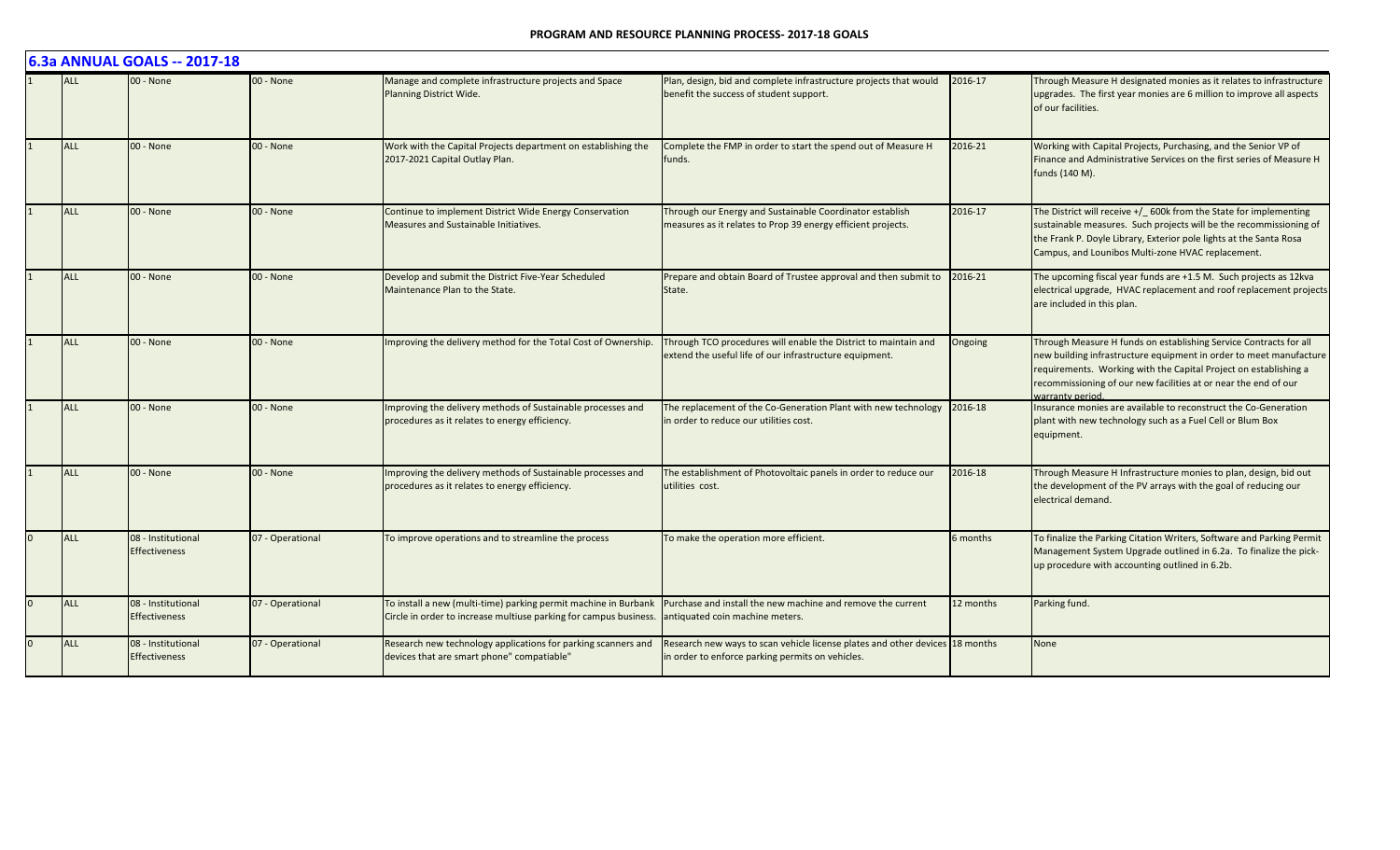#### **PROGRAM AND RESOURCE PLANNING PROCESS- 2017-18 GOALS**

| 6.3a ANNUAL GOALS -- 2017-18 |                                            |                                                  |                                                       |                                                                                                                                                                                                                                                                                                                                                                                                         |           |                                                                                                                                                                                                                                                                      |  |  |  |
|------------------------------|--------------------------------------------|--------------------------------------------------|-------------------------------------------------------|---------------------------------------------------------------------------------------------------------------------------------------------------------------------------------------------------------------------------------------------------------------------------------------------------------------------------------------------------------------------------------------------------------|-----------|----------------------------------------------------------------------------------------------------------------------------------------------------------------------------------------------------------------------------------------------------------------------|--|--|--|
| <b>ALL</b>                   | $00 - None$                                | 00 - None                                        | <b>Increase Revenues for Copy Center</b>              | Keep printing work in house                                                                                                                                                                                                                                                                                                                                                                             | on Going  | Work closely with customers for a fit of equipment capabilities to<br>meet customers needs. Analyze pricing components that cover our<br>costs and still offer a competitive price. Anlayze the competition's<br>pricing structure and match or improve our pricing. |  |  |  |
| <b>ALL</b>                   | 08 - Institutional<br><b>Effectiveness</b> | 06 - Continuous Improvement                      | Improve Customer Service Levels                       | Improve communication with end users and provide more<br>information on copy center services and pricing to requestors                                                                                                                                                                                                                                                                                  | On Going  | Communication with customers regarding printing capabilities,<br>improved pricing and collaboration wioth graphics designers to<br>maximize equipment output                                                                                                         |  |  |  |
| <b>ALL</b>                   | 08 - Institutional<br><b>Effectiveness</b> | 06 - Continuous Improvement                      | Implement Work Order Process in Escape                | Automate the work order and billing process                                                                                                                                                                                                                                                                                                                                                             | on Going  | Seek available softre tools to allow for automation of processes while<br>compliant with existing finance system                                                                                                                                                     |  |  |  |
| ALL                          | 01 - Student Success                       | 07 - Operational                                 | Upgrading SIS to a next generation commercial product | Work with planning teams and Sig Consulting to help define next<br>generation ERP needs                                                                                                                                                                                                                                                                                                                 | 36 months | SIG Corp for consulting help to define needs via business process<br>analysis and surveys. Also, use SIG for procurement management<br>- SRJC staff and faculty participation in planning and implementation<br>IT Staff for planning and implementation<br>$-515-2$ |  |  |  |
| <b>ALL</b>                   | 04 - Facilities/Technology                 | 07 - Operational                                 | backbone                                              | Upgrade Network Infrastructure from 1 GHz backbone to 10 GHz Year 1 - Upgrade the core routers and switches \$2M project. Buy<br>Cisco UCS servers and Nimble Network storage appliances.<br><b>COMPLETED</b><br>Year 2- Upgrade access-layerswitches, upgrade wireless access<br>points. IN PROGRESS<br>Year 3- Upgrade wiriing and switches and access points and expand<br>adding new access points. | 36 months | \$2M in bond funding for equipment and consulting<br>Network Tech time to plan, install and test<br>Coordination with Facilities and Capital improvement                                                                                                             |  |  |  |
| <b>ALL</b>                   | 07 - Financial Resources                   | 07 - Operational                                 | PCI Compliance                                        | Upgrade card readers to be compliant to new standard for chip on 12 months<br>card credit cards. Make sure all vendors are compliant                                                                                                                                                                                                                                                                    |           | Staff time to manage compliance checking<br>Network Techs to enable new credit card swipers<br>- Programmers to implement in SIS                                                                                                                                     |  |  |  |
| <b>ALL</b>                   | 01 - Student Success                       | 06 - Continuous Improvement Migrate to CC Portal |                                                       | Replace SIS student and faculty portals with CCC standard                                                                                                                                                                                                                                                                                                                                               | 12 months | Academic Affairs manage change<br>Programmers to interface with SIS<br>- IT Project manager                                                                                                                                                                          |  |  |  |
| <b>ALL</b>                   | 02 - Academic Excellence                   | 02 - Student Services                            | Adopt CCC Common Assessment Tool                      | Adopt CCC common assessment tool when available to replace<br>discontinued Compass Assessment tool                                                                                                                                                                                                                                                                                                      | 12 months | Academic Affairs math and english to set up new tool and cut scores<br>Programmers to interface with SIS<br><b>IT Project manager</b>                                                                                                                                |  |  |  |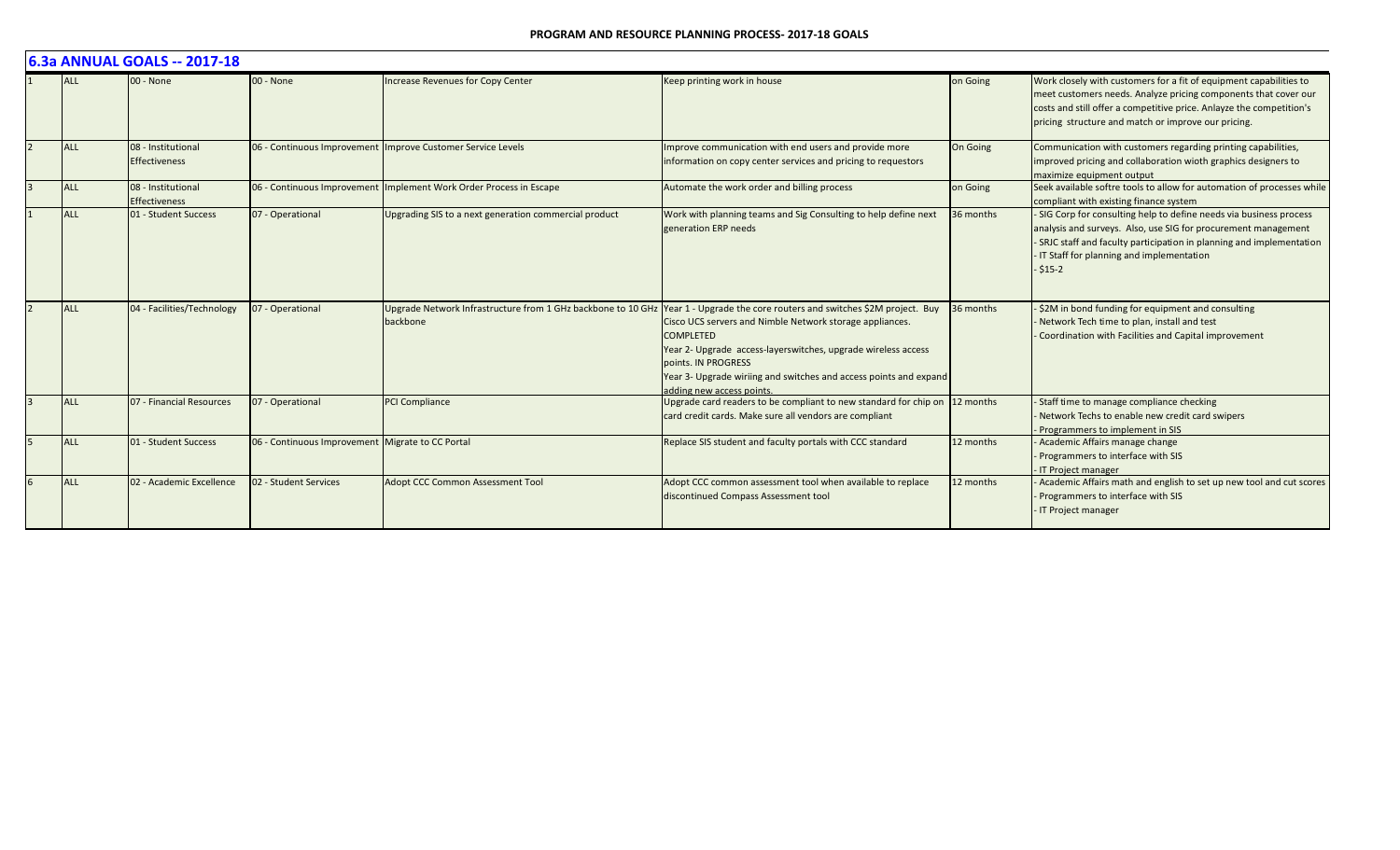| 6.3a ANNUAL GOALS -- 2017-18 |                                            |                                    |                                                                                                          |                                                                                                                                                                                                                                         |             |                                                                            |  |  |  |  |
|------------------------------|--------------------------------------------|------------------------------------|----------------------------------------------------------------------------------------------------------|-----------------------------------------------------------------------------------------------------------------------------------------------------------------------------------------------------------------------------------------|-------------|----------------------------------------------------------------------------|--|--|--|--|
| <b>ALL</b>                   | 02 - Academic Excellence                   |                                    | 06 - Continuous Improvement Implement standard instructor work station on all SRJC sites                 | Work with Media and Academic Affairs to develope and implement 24 months<br>a single standard hardware and software configuration for a<br>consistent instructor station standard for the SRJC                                          |             | ITG Bond funding for new workstations<br>Staff time to image and implement |  |  |  |  |
| <b>ALL</b>                   | 04 - Facilities/Technology                 |                                    | 06 - Continuous Improvement Implement effective software tools for MacOS and iOS<br>manamagent           | Identify and research software to improve support and security for<br>MacOS and iOS devices.                                                                                                                                            |             |                                                                            |  |  |  |  |
| <b>ALL</b>                   | 00 - None                                  | 07 - Operational                   | Ensure optimal payroll services                                                                          | No payrolls missed                                                                                                                                                                                                                      |             |                                                                            |  |  |  |  |
| ALL                          | 08 - Institutional<br><b>Effectiveness</b> | 06 - Continuous Improvement Safety |                                                                                                          | Increase warehouse storage space to accomodate increased<br>volume of surplus equipment and furniture resulting from<br>Measure H projects and reduce crowding in storage areas that are<br>now creating hazardous conditions for staff | <b>ASAP</b> |                                                                            |  |  |  |  |
| <b>ALL</b>                   | 08 - Institutional<br><b>Effectiveness</b> |                                    | 06 - Continuous Improvement Improve District's staff knowledge of the procurement process                | Provide on going training to internal staff on procurement<br>requirements, use of finance system for issue of requisitions                                                                                                             | On - Going  | <b>Existing staff resources</b>                                            |  |  |  |  |
| <b>IALL</b>                  | 08 - Institutional<br><b>Effectiveness</b> |                                    | 06 - Continuous Improvement Improve the effectiveness of the current business process for<br>contracting | Document and review the current business process for contract<br>forms and vendor requirements and streamline the process for<br>increased efficiency                                                                                   | On Going    | <b>Existing staff resources</b>                                            |  |  |  |  |
| <b>ALL</b>                   | 08 - Institutional<br>Effectiveness        |                                    | 06 - Continuous Improvement Improve knowledge base of the Purchasing Staff                               | Provide on going training to purchasing staff on procurement<br>methods allowed under state law, review and streamline current<br>business processes                                                                                    | On going    | existing resources and increase in professional development budget         |  |  |  |  |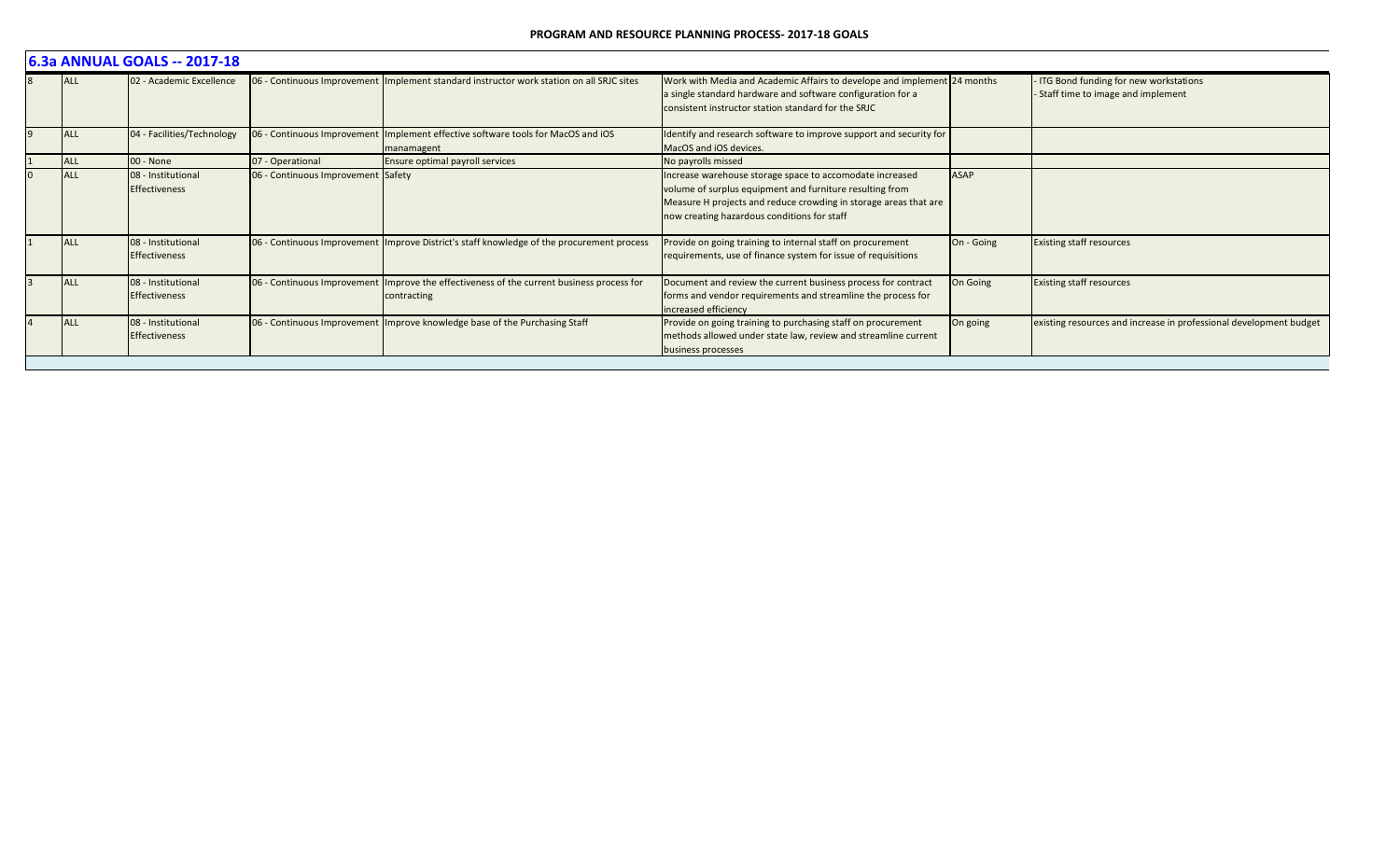|                         | <b>PETALUMA CAMPUS</b> |                                            |                                       |                                                                                                                                                                                  |                                                                                                                                                                                                                                                                                                     |                   |                           |  |  |  |
|-------------------------|------------------------|--------------------------------------------|---------------------------------------|----------------------------------------------------------------------------------------------------------------------------------------------------------------------------------|-----------------------------------------------------------------------------------------------------------------------------------------------------------------------------------------------------------------------------------------------------------------------------------------------------|-------------------|---------------------------|--|--|--|
| Goal<br>Rank            | Location               | <b>Strategic Plan Goal</b>                 | <b>Mission</b>                        | Goal                                                                                                                                                                             | <b>Objective</b>                                                                                                                                                                                                                                                                                    | <b>Time Frame</b> | <b>Resources Required</b> |  |  |  |
| 1                       | <b>VP Petaluma</b>     | 08 - Institutional<br><b>Effectiveness</b> | 01 - Student Learning & SLOs          | 1.0 Continue to participate in the successful implementation of<br><b>SRJC's Strategic Plan</b>                                                                                  | 1.1 Support implementation of SRJC Petaluma's Educational<br>Master Plan                                                                                                                                                                                                                            | 2017/18           | <b>Existing resources</b> |  |  |  |
| $\overline{2}$          | <b>VP Petaluma</b>     | 04 - Facilities/Technology                 | 01 - Student Learning & SLOs          | 2.0 Actively engage in implementation of Measure H: 2030 Plan                                                                                                                    | 2.1 Lead site-based planning, design and construction of Measure<br>H projects for SRJC Petaluma facilities, technology and<br>infrastructure                                                                                                                                                       | 2017/18           | <b>Existing resources</b> |  |  |  |
| $\overline{\mathbf{3}}$ | <b>VP Petaluma</b>     | 07 - Financial Resources                   | $03 -$<br>Vitality/Equity/Stewardship | 3.0 Oversee and monitor SRJC Petaluma enrollment plan in<br>support of the 20K by 2020 President's challenge                                                                     | 3.1 Support SRJC Petaluma outreach, scheduling, and retention<br>programs, practices and initiatives showing success in growing<br>enrollment with target populations (Latino/a's, non-credit, older<br>adults, high school students, incumbent workers, online); and<br>exploring Guided Pathways. | 2017/18           | <b>Existing resources</b> |  |  |  |
| $\overline{4}$          | <b>VP Petaluma</b>     | 07 - Financial Resources                   | 06 - Continuous Improvement           | 4.0 Continue to explore and develop opportunities to diversify<br>the SRJC Petaluma funding base and contribute to the reduction<br>of the District's structural budget deficit. | 4.1 Actively participate in District-wide efforts to reduce and<br>balance human resource and financial expenditures                                                                                                                                                                                | 2017/18           | <b>Existing resources</b> |  |  |  |
| $\overline{4}$          | <b>VP Petaluma</b>     | 07 - Financial Resources                   | $03 -$<br>Vitality/Equity/Stewardship |                                                                                                                                                                                  | 4.2 Research and explore entrepreneurial opportunities, grant-<br>funded programs and public/private partnerships that serve the<br>needs of students and the local community                                                                                                                       | 2017/18           | <b>Existing resources</b> |  |  |  |
| $\overline{4}$          | <b>VP Petaluma</b>     | 07 - Financial Resources                   | $03 -$<br>Vitality/Equity/Stewardship |                                                                                                                                                                                  | 4.3 Continue to pursue development of an equitable districtwide<br>resource allocation model                                                                                                                                                                                                        | 2017/18           | <b>Existing resources</b> |  |  |  |
| 6                       | <b>VP Petaluma</b>     | 08 - Institutional<br><b>Effectiveness</b> | 07 - Operational                      | 5.0 Expand and foster SRJC Petaluma branding, public relations,<br>communication, outreach, and involvement in and engagement<br>with the local community                        | 5.1 Complete the process to define and communicate an<br>identifiable and distinct brand for SRJC Petaluma                                                                                                                                                                                          | 2017/18           | <b>Existing resources</b> |  |  |  |
| 6                       | <b>VP Petaluma</b>     | 08 - Institutional<br><b>Effectiveness</b> | $03 -$<br>Vitality/Equity/Stewardship |                                                                                                                                                                                  | 5.2 Create mutually supportive local partnerships                                                                                                                                                                                                                                                   | 2017/18           | <b>Existing resources</b> |  |  |  |
| 6                       | <b>VP Petaluma</b>     | 03 - Diverse Communities                   | 05 - Civic Engagement                 |                                                                                                                                                                                  | 5.3 Facilitate accomplishment of the Friends of SRJC Petaluma<br>Trust 20th/100th Anniversary \$200,000 fund development goal                                                                                                                                                                       | 2017/18           | <b>Existing resources</b> |  |  |  |
| 6                       | <b>VP Petaluma</b>     | 03 - Diverse Communities                   | 05 - Civic Engagement                 |                                                                                                                                                                                  | 5.4 Facilitate a successful 7th Annual Building Community<br>Breakfast and accomplishment of event fundraising goals                                                                                                                                                                                | 2017/18           | <b>Existing resources</b> |  |  |  |
| 6                       | <b>VP Petaluma</b>     | 03 - Diverse Communities                   | 05 - Civic Engagement                 |                                                                                                                                                                                  | 5.5 Continue to grow community awareness through the 3rd<br>annual SRJC Petaluma LumaFest Community Open House and<br><b>Education Fair</b>                                                                                                                                                         | 2017/18           | <b>Existing resources</b> |  |  |  |
| 6                       | <b>VP Petaluma</b>     | 08 - Institutional<br><b>Effectiveness</b> | 05 - Civic Engagement                 |                                                                                                                                                                                  | 5.6 Communicate an annual report of SRJC Petaluma outcomes,<br>accomplishments, successes and impact on the community                                                                                                                                                                               | 2017/18           | <b>Existing resources</b> |  |  |  |
| $\overline{7}$          | <b>VP Petaluma</b>     | 06 - Healthy Organization                  |                                       | 06 - Continuous Improvement 6.0 Continue to develop SRJC Petaluma Emergency/Disaster<br>Preparedness                                                                             | 6.1 Support the development of the SRJC Petaluma DOC<br>(Department Operations Center) and emergency preparedness<br>training, infrastructure, planning and organization                                                                                                                            | 2017/18           | <b>Existing resources</b> |  |  |  |
| 8                       | <b>VP Petaluma</b>     | 05 - Sustainability                        | $03 -$<br>Vitality/Equity/Stewardship | 7.0 Continue to develop and implement the SRJC Petaluma<br><b>Sustainability Initiative</b>                                                                                      | 7.1 In partnership with the SRJC Petaluma Green Collaborative,<br>research and improve transportation options and infrastructure<br>such as bus, SMART train, bicycle, carpool, and electric vehicle<br>charging stations.                                                                          | 2017/18           | <b>Existing resources</b> |  |  |  |
| 8                       | <b>VP Petaluma</b>     | 05 - Sustainability                        | $03 -$<br>Vitality/Equity/Stewardship |                                                                                                                                                                                  | 7.2 Support implementation of the Measure H Energy Initiative<br>through construction of photovoltaic arrays on the campus                                                                                                                                                                          | 2017/18           | <b>Existing resources</b> |  |  |  |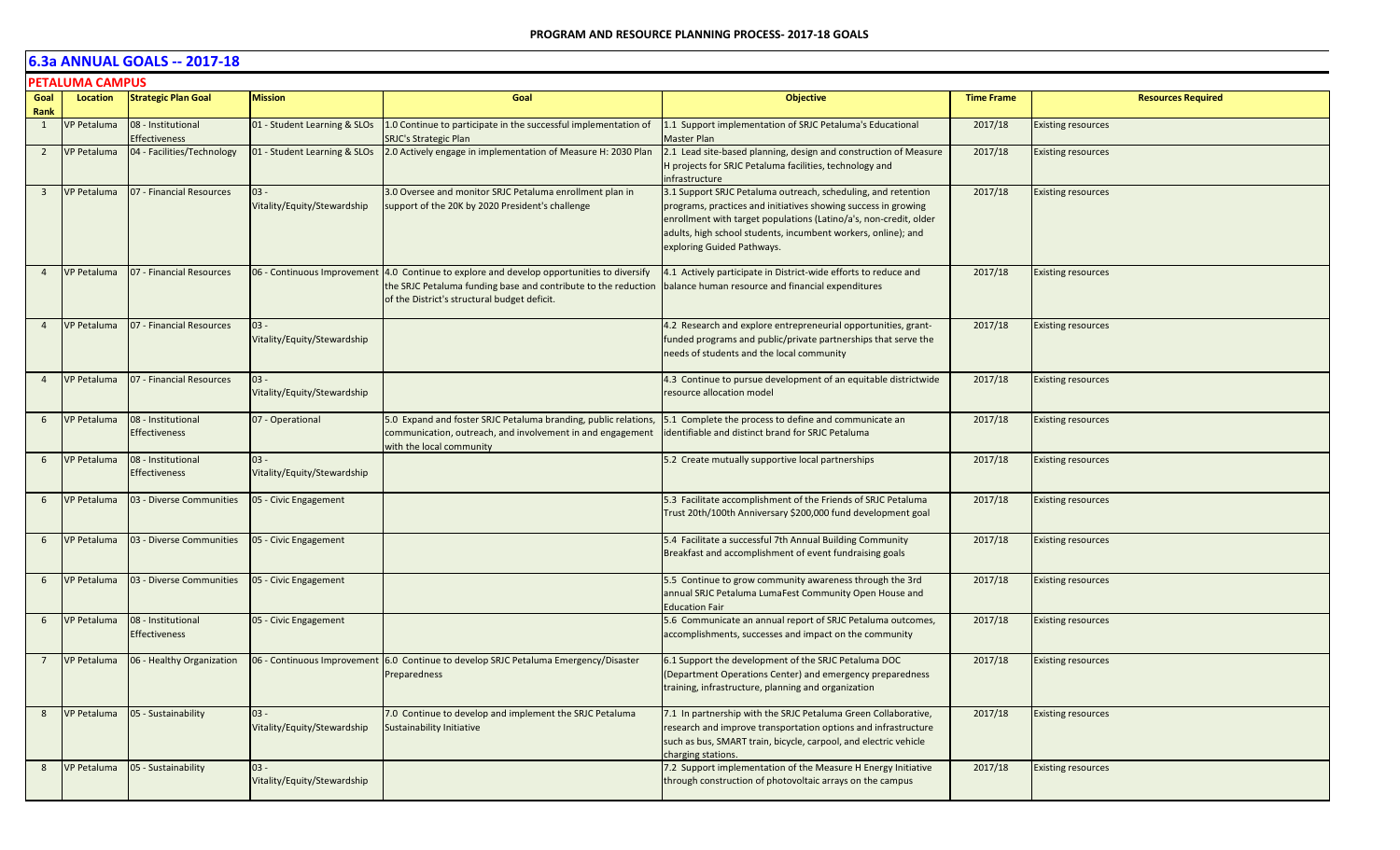|                         | 6.3a ANNUAL GOALS -- 2017-18            |                                            |                                       |                                                                                                                                                                                                                |                                                                                                                                                                                                                                                                                                              |                      |                                     |  |  |  |
|-------------------------|-----------------------------------------|--------------------------------------------|---------------------------------------|----------------------------------------------------------------------------------------------------------------------------------------------------------------------------------------------------------------|--------------------------------------------------------------------------------------------------------------------------------------------------------------------------------------------------------------------------------------------------------------------------------------------------------------|----------------------|-------------------------------------|--|--|--|
| 1                       | Gateway to<br>College                   | 07 - Financial Resources                   | 02 - Student Services                 | 1.0 Enhance partnership with K-12 charter Local Education<br>Agency (LEA)                                                                                                                                      | L.1 Develop updated MOU with LEA                                                                                                                                                                                                                                                                             | 2015-2017            | ADA funding                         |  |  |  |
| $\mathbf{1}$            | Gateway to<br>College                   | 01 - Student Success                       | 02 - Student Services                 |                                                                                                                                                                                                                | 1.2 Increase the quantity of referrals from Petaluma City Schools<br>personnel                                                                                                                                                                                                                               | 2016-2018            | ADA, SSSP funding                   |  |  |  |
| $\overline{2}$          | Gateway to<br>College                   | 07 - Financial Resources                   | 02 - Student Services                 | 2.0 Recruit new students every semester                                                                                                                                                                        | 2.1 Enroll at least 24 students per semester (depending on facilities<br>capacity) per semester                                                                                                                                                                                                              | 2013-2018            | <b>ADA funding</b>                  |  |  |  |
| $\overline{\mathbf{3}}$ | Gateway to<br>College                   | 01 - Student Success                       | 02 - Student Services                 | 3.0 Maintain high student engagement                                                                                                                                                                           | 3.1 Increase the student persistence rate from spring to fall                                                                                                                                                                                                                                                | 2016-2018            | ADA, Student Equity funding         |  |  |  |
| $\overline{\mathbf{3}}$ | Gateway to<br>College                   | 01 - Student Success                       | 02 - Student Services                 |                                                                                                                                                                                                                | 3.2. Continue hosting GtC Friends & Family events to build<br>connections between students and their supporters                                                                                                                                                                                              | 2016-2018            | <b>ADA funding</b>                  |  |  |  |
| 4                       | Gateway to<br>College                   | 01 - Student Success                       | 02 - Student Services                 | 4.0 Contribute to the District's goal to increase completion of<br>SSSP steps for new students                                                                                                                 | 4.1 Hold at least 3 Steps to Success events per year when students<br>complete 3 out of 5 steps in one day                                                                                                                                                                                                   | 2014-2017            | <b>SSSP</b> funding                 |  |  |  |
| $\overline{4}$          | Gateway to<br>College                   | 01 - Student Success                       | 01 - Student Learning & SLOs          |                                                                                                                                                                                                                | 4.2 Increase student daily attendance in high school courses                                                                                                                                                                                                                                                 | 2015-2018            | ADA funding, Student Equity funding |  |  |  |
| $\mathbf{1}$            | Petaluma<br>Academic<br>Affairs         | 01 - Student Success                       | 01 - Student Learning & SLOs          | 1.0 Develop and implement an enrollment management and<br>growth plan for SRJC Petaluma, including short- and long-term<br>strategies, increased efficiency, and outreach and marketing                        | 1.1 Develop/expand, market, offer, and evaluate outcomes for (a)<br>4-year degree completion partnerships, (b) majors and certificates<br>that can be completed in whole at SRJC Petaluma, (c)Transfer<br>Track, (d) integration of online offerings with F2F instruction, and<br>(e) Guided Pathways model. | 2017-2018            | <b>Existing resources</b>           |  |  |  |
| 1                       | Petaluma<br>Academic<br>Affairs         | 01 - Student Success                       | 01 - Student Learning & SLOs          |                                                                                                                                                                                                                | 1.2 Rebuild SRJC Petaluma Instruction website to promote<br>degree/transfer programs, certificates, faculty, and study support<br>services.                                                                                                                                                                  | 2017-2018            | <b>Existing resources</b>           |  |  |  |
| $\overline{2}$          | Petaluma<br>Academic<br>Affairs         | 02 - Academic Excellence                   | $03 -$<br>Vitality/Equity/Stewardship | 2.0 Explore and strengthen CTE presence at SRJC Petaluma                                                                                                                                                       | 2.1 Pursue and implement categorical funding to support existing<br>and new certificate offerings on campus.                                                                                                                                                                                                 | 2017-2018            | <b>Existing resources</b>           |  |  |  |
| $\overline{2}$          | Petaluma<br>Academic<br><b>Affairs</b>  | 02 - Academic Excellence                   | $03 -$<br>Vitality/Equity/Stewardship |                                                                                                                                                                                                                | 2.2 Connect current CTE programs to local industry to build<br>partnerships, identify training opportunities for staff, and build<br>internship opportunities for students.                                                                                                                                  | 2017-2018            | <b>Existing resources</b>           |  |  |  |
| $\overline{\mathbf{3}}$ | Petaluma<br>Academic<br>Affairs         | 01 - Student Success                       | 01 - Student Learning & SLOs          | 3.0 Expand STEM offerings at SRJC Petaluma.                                                                                                                                                                    | 3.1 Collaborate with STEM department chairs and cluster dean to<br>develop a meeting with Petaluma faculty and STEM faculty to<br>discuss Education Master Plan.                                                                                                                                             | 2017-2018            | <b>Existing resources</b>           |  |  |  |
| -3                      | Petaluma<br>Academic<br>Affairs         | 01 - Student Success                       | 01 - Student Learning & SLOs          |                                                                                                                                                                                                                | 3.2 Identify resources and facilities needed to expand STEM and<br>health programs, support Measure H Petaluma project.                                                                                                                                                                                      | 2017-2018            | <b>Existing resources</b>           |  |  |  |
| $\mathbf{1}$            | Petaluma<br><b>Business</b><br>Services | 08 - Institutional<br>Effectiveness        |                                       | 06 - Continuous Improvement 1.0 In collaboration with District Business Services, the SRJC<br>Petaluma Business Services unit will facilitate the delivery of<br>campus support and related business services. | 1.1 Improve training and on-boarding of new employees to<br>financial systems. Offer advanced training opportunities for<br>existing employees on Escape, budget management, SRJC<br>processes.                                                                                                              | 2017/18              | None                                |  |  |  |
| $\mathbf{1}$            | Petaluma<br><b>Business</b><br>Services | 08 - Institutional<br><b>Effectiveness</b> | 06 - Continuous Improvement           |                                                                                                                                                                                                                | 1.2 Collaborate with departments to identify resource/reference<br>material gaps. Create year-long calendar and organizational tools<br>for deadlines, campus communications, collaborative meetings.                                                                                                        | 2016/17              | None                                |  |  |  |
| 1                       | Petaluma<br><b>Business</b><br>Services | 08 - Institutional<br>Effectiveness        | 06 - Continuous Improvement           |                                                                                                                                                                                                                | 1.3 Develop reference materials for processes identified as gaps<br>and create resource materials, flow-charts, etc. Involves working<br>collaboratively with SR departments for information.                                                                                                                | through 2017/18 None |                                     |  |  |  |
| $\overline{2}$          | Petaluma<br><b>Business</b><br>Services | 07 - Financial Resources                   | 06 - Continuous Improvement           | 2.0 To fully support new programs and initiatives and campus<br>events at SRJC Petaluma with limited resources.                                                                                                | 2.1 Collaborate with deans and managers to refine budget request,<br>allocation, and budget tracking process. Provide business support<br>and assess needs.                                                                                                                                                  | through 2017/18 None |                                     |  |  |  |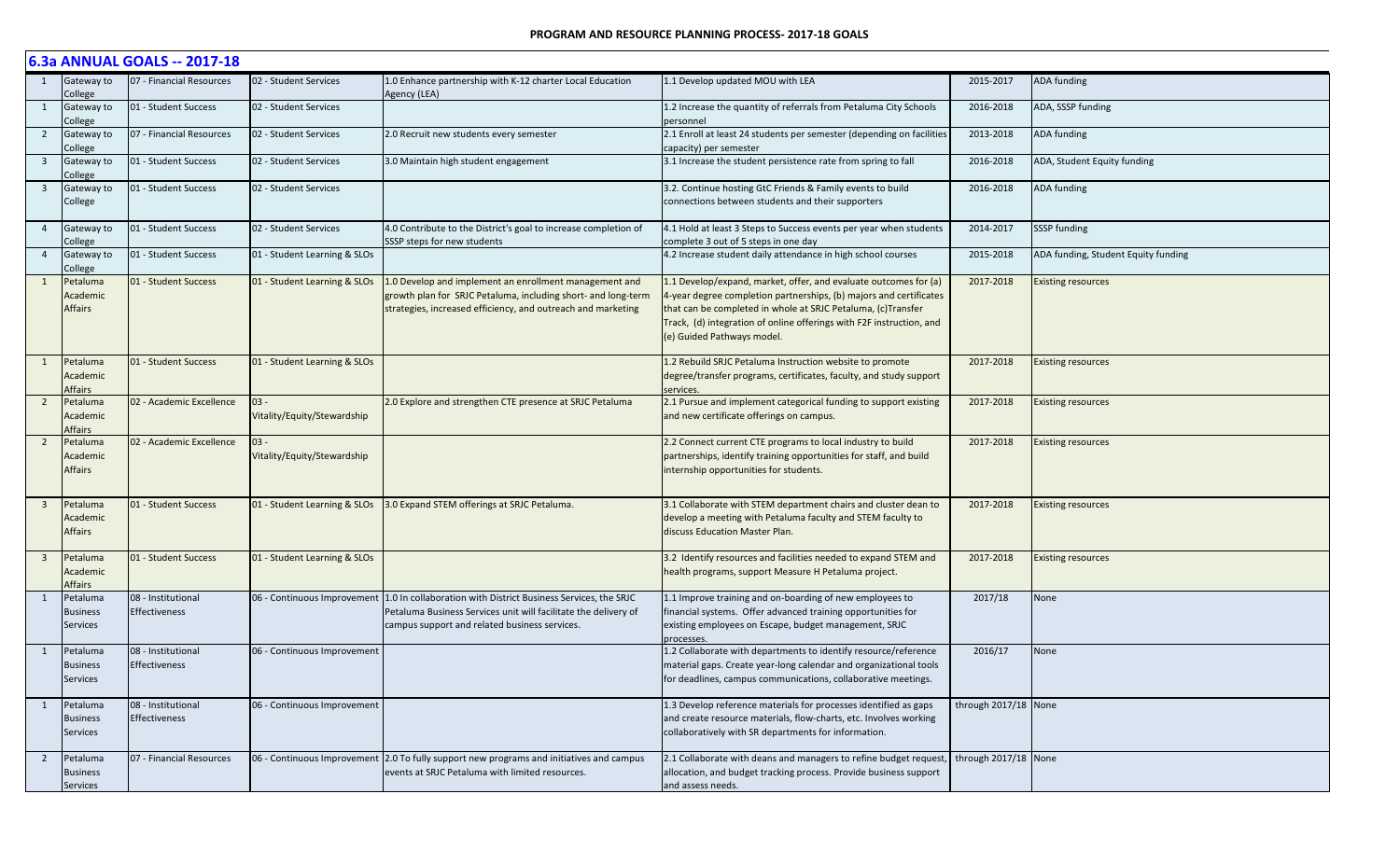#### **PROGRAM AND RESOURCE PLANNING PROCESS- 2017-18 GOALS**

|                         | 6.3a ANNUAL GOALS -- 2017-18                       |                                     |                                       |                                                                                                                                |                                                                                                                                                                                                                                                              |                       |                                                                                    |  |  |  |
|-------------------------|----------------------------------------------------|-------------------------------------|---------------------------------------|--------------------------------------------------------------------------------------------------------------------------------|--------------------------------------------------------------------------------------------------------------------------------------------------------------------------------------------------------------------------------------------------------------|-----------------------|------------------------------------------------------------------------------------|--|--|--|
| $\overline{\mathbf{3}}$ | Petaluma<br><b>Business</b><br>services            | 07 - Financial Resources            | $03 -$<br>Vitality/Equity/Stewardship | 3.0 Support Gateway to College financial planning and<br>sustainability.                                                       | 3.1 Work in partnership with Gateway to College Director to create   through 2017/18 None<br>budget planning tools and functional MOU.                                                                                                                       |                       |                                                                                    |  |  |  |
| $\overline{4}$          | Petaluma<br><b>Business</b><br><b>Services</b>     | 07 - Financial Resources            | $03 -$<br>Vitality/Equity/Stewardship | 4.0 Increase Emergency Preparedness for the District.                                                                          | 4.1 Create Disaster Preparedness forms for the District in<br>collaboration with Sr. Director, Fiscal Services/Accounting. Once<br>created, identify forms to utilize for DOC Petaluma.                                                                      | through 2017/18 None  |                                                                                    |  |  |  |
| $\overline{4}$          | Petaluma<br>Business<br>Services                   | 07 - Financial Resources            | $03 -$<br>Vitality/Equity/Stewardship |                                                                                                                                | 4.2 Update and refine DOC Finance Section. Coordinate and<br>organize emergency supplies for DOC, BSC/ASC's in collaboration<br>with PLC.                                                                                                                    | 2016/17               | \$1,000                                                                            |  |  |  |
| 5                       | Petaluma<br><b>Business</b><br>Services            | 07 - Financial Resources            | $03 -$<br>Vitality/Equity/Stewardship | 5.0 Participate in planning to reduce SRJC's structural deficit.                                                               | 5.1 Through participation in District committees (BAC, FRET,<br>Auxiliary Enterprises) continue involvement in identifying new<br>sources of funding, best utilization of existing funding, and<br>lentification of cost savings and share info with Petalum | 2016/17               | <b>None</b>                                                                        |  |  |  |
| 6                       | Petaluma<br><b>Business</b><br>iervices            | 05 - Sustainability                 | $03 -$<br>Vitality/Equity/Stewardship | 6.0 Increase Sustainable practices at SRJC Petaluma.                                                                           | 6.1 Develop sustainable processes for storage/retention/access to<br>financial information throughout the Business Services function.                                                                                                                        | 2016/17               | None                                                                               |  |  |  |
| 1                       | Petaluma<br>acilities<br><b>Operations</b>         | 04 - Facilities/Technology          | 06 - Continuous Improvement           | 1.0 Maintain and improve Facilities Operations core operational<br>mission of physical plant maintenance.                      | 1.1 Improve Facility operations procedures and efficiency                                                                                                                                                                                                    | 18                    | Throughout 2017- Additional staffing                                               |  |  |  |
| 1                       | Petaluma<br><b>Facilities</b><br><b>Dperations</b> | 04 - Facilities/Technology          | 07 - Operational                      |                                                                                                                                | 1.2 Request additional funding and/or staffing to adequately<br>support the campus.                                                                                                                                                                          | 18                    | Throughout 2017- Additional funding                                                |  |  |  |
| 1                       | Petaluma<br><b>Facilities</b><br><b>Operations</b> | 04 - Facilities/Technology          | 07 - Operational                      |                                                                                                                                | 1.3 Continue to right size the Facilities Operations department                                                                                                                                                                                              | 18                    | Throughout 2017- Additional staffing                                               |  |  |  |
| $\overline{2}$          | Petaluma<br>Facilities<br><b>Dperations</b>        | 01 - Student Success                | 01 - Student Learning & SLOs          | support the department in order to maintain the campus.                                                                        | 2.0 Continue to request adequate staffing and funding needed to 2.1 Track event hours, request event support funds to off set lost<br>maintenance hours.                                                                                                     | 18                    | Throughout 2017- Additional staffing                                               |  |  |  |
| $\overline{2}$          | Petaluma<br>Facilities<br><b>Dperations</b>        | 01 - Student Success                | 01 - Student Learning & SLOs          |                                                                                                                                | 2.2 Track support needs and services supplied to other<br>departments throughout the year to better evaluate the impact of<br>new and expanding programs.                                                                                                    | 18                    | Throughout 2017- Additional staffing                                               |  |  |  |
| 1                       | Petaluma<br>Media<br>ervices                       | 04 - Facilities/Technology          | 01 - Student Learning & SLOs          | 1.0 Upgrade 4 additional classrooms as agreed with Dean of<br>Instruction and the major refresh of systems on Call 640 and 630 | 1.1 Upgrade the media technology in six classrooms using feed<br>back from the experimental classrooms                                                                                                                                                       | Spring 2018           | Measure H funds, Media Staff time, Facilities staff time, external<br>contractors. |  |  |  |
| 2                       | Petaluma<br>Media<br>Services                      | 08 - Institutional<br>Effectiveness | 07 - Operational                      | 2.0 Assist Facilities Management with the deployment of the<br>Event Management System.                                        | 2.1 Develop the database, processes and train college community<br>on the use of the EMS system. (completed).                                                                                                                                                | 2017/18               | Scheduling staff and service providers across the entire college.                  |  |  |  |
|                         |                                                    |                                     |                                       |                                                                                                                                | 2.2 Go live with scheduling system for core event support<br>departments in July 2017, 2.3 Train and bring small departments<br>schedulers up to speed on EMS desktop use.                                                                                   |                       |                                                                                    |  |  |  |
|                         |                                                    |                                     |                                       |                                                                                                                                | 2.3. Assist with college wide EMS Web App deployment and launch<br>elf service event scheduling service portal.                                                                                                                                              |                       |                                                                                    |  |  |  |
| 5                       | Petaluma<br>Media<br><b>Services</b>               | 02 - Academic Excellence            | 07 - Operational                      | 3.0 Work with internal and external users to support campus<br>events.                                                         | 3.1 Support the technical production needs of internal and<br>external rental clients productions throughout the year.                                                                                                                                       | Throughout<br>2017/18 | Media Staff, Media STNC's                                                          |  |  |  |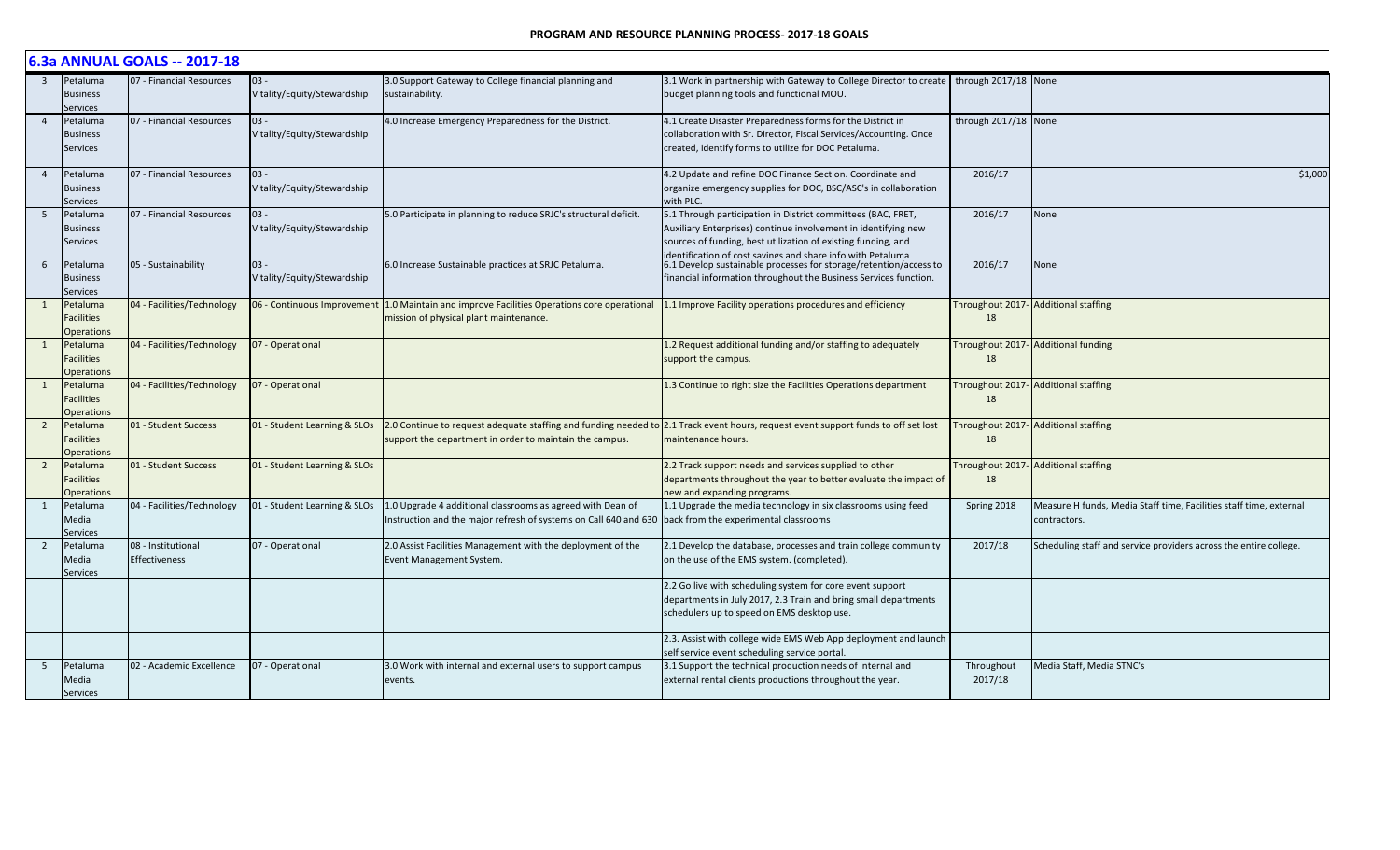|                |                                        | 6.3a ANNUAL GOALS -- 2017-18 |                       |                                                                                                           |                                                                                                                                                                                                                                                    |                       |                                                        |
|----------------|----------------------------------------|------------------------------|-----------------------|-----------------------------------------------------------------------------------------------------------|----------------------------------------------------------------------------------------------------------------------------------------------------------------------------------------------------------------------------------------------------|-----------------------|--------------------------------------------------------|
|                | Petaluma<br>Student<br><b>Services</b> | 05 - Sustainability          | 02 - Student Services | 1.0 Deploy enrollment and growth strategies for SRJC Petaluma                                             | 1.1 Jumpstart Objectives include a) Increasing numbers at current<br>four sites, b) Starting JS at Novato High and Tech High, c) start pre-<br>Jumpstart partnerships at San Antonio, Sonoma Mountain, Carpe<br>Diem, Tomales, Alternative Ed Flex | Throughout<br>2017/18 | Staff member as liaison; as well as workshop staffing. |
| 1              | Petaluma<br>Student<br><b>Services</b> | 05 - Sustainability          | 02 - Student Services |                                                                                                           | 1.2 Develop strategic retention plan for Petaluma                                                                                                                                                                                                  | Throughout<br>2017/18 | <b>Existing resources</b>                              |
|                | Petaluma<br>Student<br>Services        | 05 - Sustainability          | 02 - Student Services |                                                                                                           | 1.3 Explore Working (Incumbent) Students Program (Canada<br>college model)                                                                                                                                                                         | Throughout<br>2017/18 | <b>Existing resources</b>                              |
|                | Petaluma<br>Student<br><b>Services</b> | 05 - Sustainability          | 02 - Student Services |                                                                                                           | 1.4 Continue to fill noncredit pipeline to build demand for credit<br><b>ESL</b>                                                                                                                                                                   | Throughout<br>2017/18 | <b>Existing resources</b>                              |
| $\overline{2}$ | Petaluma<br>Student<br>Services        | 01 - Student Success         | 02 - Student Services | 2.0 Continue development of Student Success Teams at<br>Petaluma                                          | 2.1 Stabilize budget and staffing for this program                                                                                                                                                                                                 | Throughout<br>2017/18 | <b>Existing resources</b>                              |
| $\overline{2}$ | Petaluma<br>Student<br>Services        | 01 - Student Success         | 02 - Student Services |                                                                                                           | 2.2 Provide leadership in use of technology Tools for student<br>success                                                                                                                                                                           | Throughout<br>2017/18 | <b>Existing resources</b>                              |
| 2              | Petaluma<br>Student<br>Services        | 01 - Student Success         | 02 - Student Services |                                                                                                           | 2.3 Utilize Measure H construction process to fully meet student<br>success and program goals                                                                                                                                                      | Throughout<br>2017/18 | <b>Existing resources</b>                              |
| $\overline{2}$ | Petaluma<br>Student<br>Services        | 01 - Student Success         | 02 - Student Services |                                                                                                           | 2.4 Develop CTE focused success components                                                                                                                                                                                                         | Throughout<br>2017/18 | <b>Existing resources</b>                              |
| $\overline{2}$ | Petaluma<br>Student<br>Services        | 01 - Student Success         | 02 - Student Services |                                                                                                           | 2.5 Develop and implement strategies for noncredit SSSP<br>completion                                                                                                                                                                              | Throughout<br>2017/18 | <b>Existing resources</b>                              |
|                | Petaluma<br>Student<br><b>Services</b> | 01 - Student Success         | 02 - Student Services |                                                                                                           | 2.6 Develop and implement strategies to guide undecided students<br>to major declaration and career exploration                                                                                                                                    | Throughout<br>2017/18 | <b>Existing resources</b>                              |
|                | Petaluma<br>Student<br>Services        | 05 - Sustainability          | 02 - Student Services | 3.0 Implement Outreach strategies in service of enrollment plan                                           | 3.1 Enhance faculty participation in Middle School program                                                                                                                                                                                         | Throughout<br>2017/18 | <b>Existing resources</b>                              |
| $\overline{3}$ | Petaluma<br>Student<br>Services        | 05 - Sustainability          | 02 - Student Services |                                                                                                           | 3.2 Develop CTE recruitment strategy for existing and new CTE<br>programs at Petaluma                                                                                                                                                              | Throughout<br>2017/18 | <b>Existing resources</b>                              |
| $\overline{3}$ | Petaluma<br>Student<br>Services        | 05 - Sustainability          | 02 - Student Services |                                                                                                           | 3.3 Utilize new branding in expanded community marketing, with<br>more focus on Rohnert Park, Cotati and Sonoma Valley                                                                                                                             | Throughout<br>2017/18 | <b>Existing resources</b>                              |
|                | Petaluma<br>Student<br>Services        | 01 - Student Success         | 02 - Student Services | 4.0 Implement student engagement strategies in service of<br>building student life and vitality on campus | 4.1 Establish stable student affairs staffing                                                                                                                                                                                                      | Throughout<br>2017/18 | <b>Existing resources</b>                              |
| $\overline{4}$ | Petaluma<br>Student<br>Services        | 01 - Student Success         | 02 - Student Services |                                                                                                           | 4.2 Establish entrepreneurial student engagement facilities and<br>initiatives                                                                                                                                                                     | Throughout<br>2017/18 | <b>Existing resources</b>                              |
|                | Petaluma<br>Student<br><b>Services</b> | 01 - Student Success         | 02 - Student Services |                                                                                                           | 4.3 Develop the student center including appropriate renovations<br>consistent with programming goals                                                                                                                                              | Throughout<br>2017/18 | <b>Existing resources</b>                              |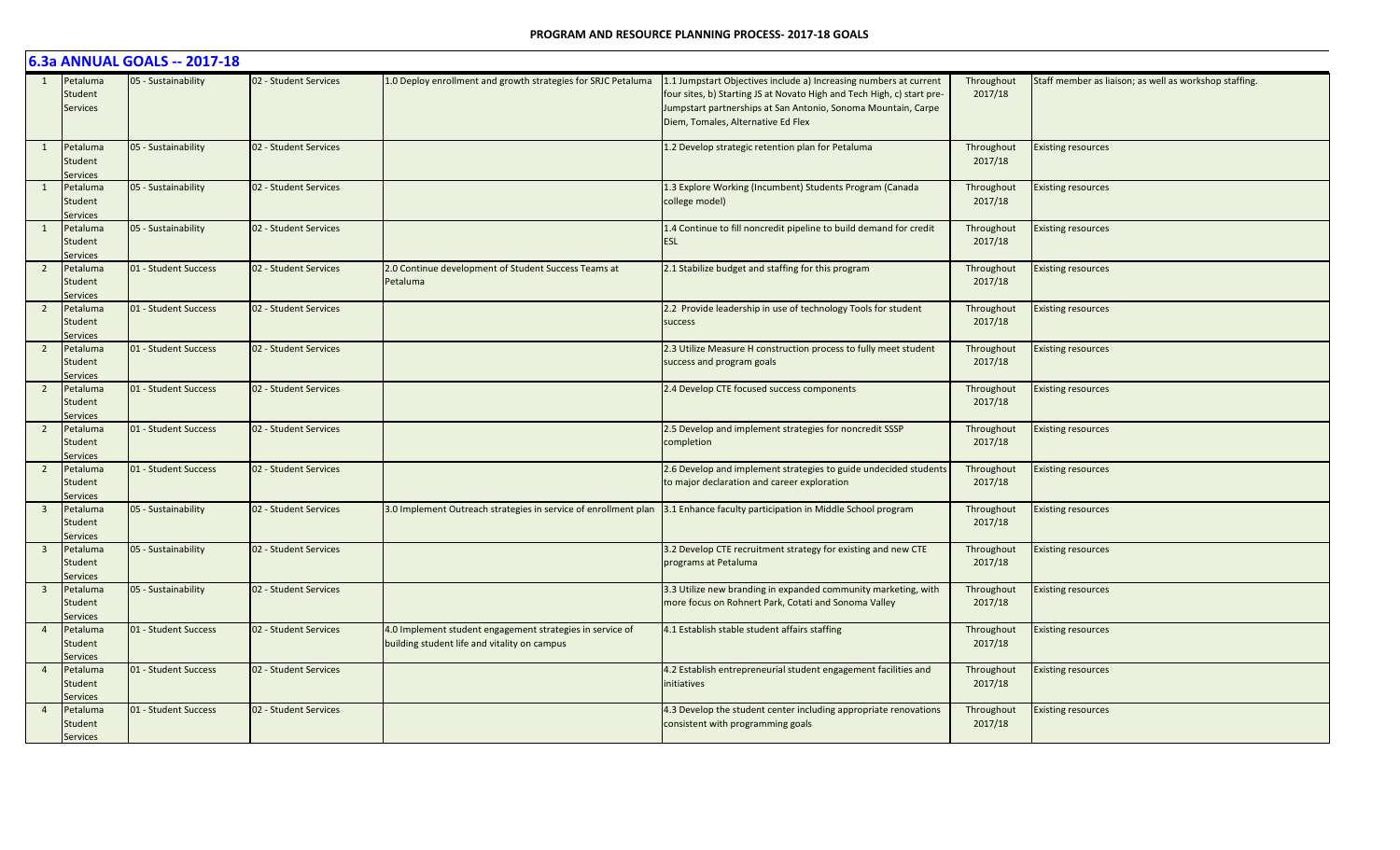|                | 6.3a ANNUAL GOALS -- 2017-18           |                            |                       |                                                              |                                                                                                                                                              |                       |                           |  |  |  |  |
|----------------|----------------------------------------|----------------------------|-----------------------|--------------------------------------------------------------|--------------------------------------------------------------------------------------------------------------------------------------------------------------|-----------------------|---------------------------|--|--|--|--|
| $\overline{4}$ | Petaluma<br>Student<br><b>Services</b> | 01 - Student Success       | 02 - Student Services |                                                              | 4.4 Develop leadership pipeline programs, possibly involving NSLS<br>and leadership course                                                                   | Throughout<br>2017/18 | <b>Existing resources</b> |  |  |  |  |
|                | Petaluma<br>Student<br><b>Services</b> | 01 - Student Success       | 02 - Student Services |                                                              | 4.5 Evaluate connection between involvement in engagement<br>opportunities and student success measures                                                      | Throughout<br>2017/18 | <b>Existing resources</b> |  |  |  |  |
| -5             | Petaluma<br>Student<br><b>Services</b> | 04 - Facilities/Technology | 02 - Student Services | programming, in context of architectural programming process | 5.0 Continue development of student services, both facilities and 5.1 Continue migration toward cross-trained staff for Enrollment<br>Services (generalists) | Throughout<br>2017/18 | <b>Existing resources</b> |  |  |  |  |
| 5              | Petaluma<br>Student<br><b>Services</b> | 04 - Facilities/Technology | 02 - Student Services |                                                              | 5.2 Continue stabilizing staffing from temporary to permanent<br>positions                                                                                   | Throughout<br>2017/18 | <b>Existing resources</b> |  |  |  |  |
| -5             | Petaluma<br>Student<br><b>Services</b> | 04 - Facilities/Technology | 02 - Student Services |                                                              | 5.3 Develop efficiencies with new uses of space and personnel<br>needs through the Measure H process, as well as linger and learn"<br>spaces"                | Throughout<br>2017/18 | <b>Existing resources</b> |  |  |  |  |
| 6              | Petaluma<br>Student<br><b>Services</b> | 04 - Facilities/Technology | 02 - Student Services | 6.0 Increase reach and effectiveness of Intercultural Center | 6.1 Increase diversity co-curricular programs in partnership with<br>academic faculty                                                                        | Throughout<br>2017/18 | <b>Existing resources</b> |  |  |  |  |
| 6              | Petaluma<br>Student<br><b>Services</b> | 04 - Facilities/Technology | 02 - Student Services |                                                              | 6.2 Explore offerings of ethnic studies courses in partnership with<br>ICC programming                                                                       | Throughout<br>2017/18 | <b>Existing resources</b> |  |  |  |  |
| 6              | Petaluma<br>Student<br><b>Services</b> | 04 - Facilities/Technology | 02 - Student Services |                                                              | 6.3 Institutionalize Social Justice Conference as annual event                                                                                               | Throughout<br>2017/18 | <b>Existing resources</b> |  |  |  |  |
| 6              | Petaluma<br>Student<br><b>Services</b> | 04 - Facilities/Technology | 02 - Student Services |                                                              | 6.4 Provide stable Dream Center services model                                                                                                               | Throughout<br>2017/18 | <b>Existing resources</b> |  |  |  |  |
|                |                                        |                            |                       |                                                              |                                                                                                                                                              |                       |                           |  |  |  |  |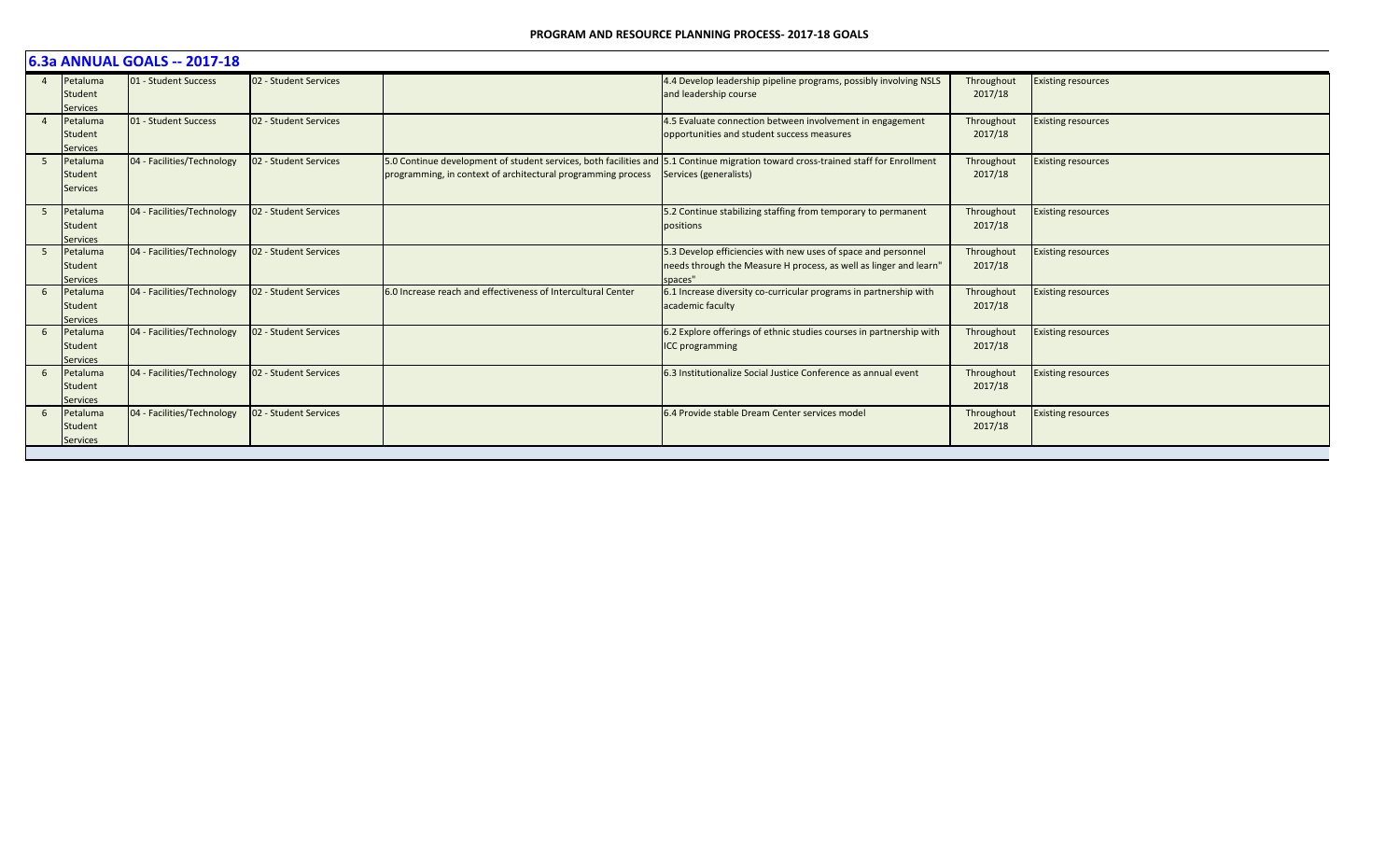|                         | <b>STUDENT SERVICES</b> |                            |                             |                                                                                                             |                                                                                                                                                                                                                                                                                         |                                  |                                                                                                                                                                                                                            |  |  |  |
|-------------------------|-------------------------|----------------------------|-----------------------------|-------------------------------------------------------------------------------------------------------------|-----------------------------------------------------------------------------------------------------------------------------------------------------------------------------------------------------------------------------------------------------------------------------------------|----------------------------------|----------------------------------------------------------------------------------------------------------------------------------------------------------------------------------------------------------------------------|--|--|--|
| Goal<br>Rank            | Location                | <b>Strategic Plan Goal</b> | <b>Mission</b>              | Goal                                                                                                        | <b>Objective</b>                                                                                                                                                                                                                                                                        | <b>Time Frame</b>                | <b>Resources Required</b>                                                                                                                                                                                                  |  |  |  |
| 1                       | <b>ALL</b>              | 01 - Student Success       | 02 - Student Services       | Register students during spring for summer/fall terms                                                       | have all continuing students enrolled for fall and new incoming<br>students ready for fall term before they leave for summer break                                                                                                                                                      | 2017/2018                        | A&R, Outreach, Counseling, IT, Class Scheduling                                                                                                                                                                            |  |  |  |
| 1                       | <b>ALL</b>              | 01 - Student Success       | 02 - Student Services       | Work successfully with the new leadership for Career<br>Development Services and the Counseling Department. | Serve students.                                                                                                                                                                                                                                                                         | Current and<br>Ongoing           | Communication, innovation and teamwork.                                                                                                                                                                                    |  |  |  |
| 1                       | Santa Rosa              | 01 - Student Success       | 02 - Student Services       | Successfully implement and assess Student Equity Projects                                                   | Monitor and evaluate project goals and objectives. Submit<br>evaluation of projects to Student Equity Office end of June 2017<br>and June 2018.                                                                                                                                         | June 2017, and<br>Spring 2018    | Institutional Reseach Support                                                                                                                                                                                              |  |  |  |
| 1                       | ALL                     | 01 - Student Success       | 02 - Student Services       | Develop Student Outreach Team liaison relationships with high<br>schools                                    | Culivate relationships through communication, and site visits to the<br>nigh schools (entire team.)                                                                                                                                                                                     | <b>Fall 2018</b>                 |                                                                                                                                                                                                                            |  |  |  |
| 1                       | <b>ALL</b>              | 01 - Student Success       | 02 - Student Services       | Doyle Scholarship Program growth                                                                            | Adapt to program growth if Doyle Trust distributions increase. The<br>program has evolved into a two-year program with dual awarding<br>cycles. Criteria has been changed to allow more students to<br>maintain the award and to encourage persistence and student<br>success           | Fall 2016 and<br>Spring 2017     | Staff processing and tracking time.                                                                                                                                                                                        |  |  |  |
| 1                       | Santa Rosa              | 01 - Student Success       | 02 - Student Services       | Have a larger, designated space for the Transfer Center.                                                    | Find a location for the Transfer Center that allows for more office<br>space. Create a Transfer Center that includes at least 4 confidential<br>offices, computer lab, workshop room and resource area.                                                                                 | <b>Fall 2017 - Fall</b><br>2019  | Space and funds                                                                                                                                                                                                            |  |  |  |
| $\overline{2}$          | ALL                     | 01 - Student Success       | 02 - Student Services       | Update Student Grievance Policy & Procedures                                                                | Develop a draft with appropriate parties for review by constituent<br>groups                                                                                                                                                                                                            | by May 2018                      |                                                                                                                                                                                                                            |  |  |  |
| $\overline{2}$          | <b>ALL</b>              | 01 - Student Success       | 02 - Student Services       | Provide supervised, quality services to students with disabilities                                          | Relocate DRD Testing and Support Services Office to east side of<br>campus.                                                                                                                                                                                                             | Immediate                        | District approval, support & funding                                                                                                                                                                                       |  |  |  |
| 2                       | <b>ALL</b>              | 01 - Student Success       | 02 - Student Services       | Increase the number of Classified positions supporting EOPS &<br>CARE                                       | Full-time classified staff to cover the EOPS Office reception desk.<br>Having a full-timereceptionist would ease the stress on program<br>staff from supervising the front desk. Student workers are not<br>adequate due to the complexity of job duties and potential FERPA<br>issues. | July 1, 2017 to<br>June 30, 2019 | <b>Funding</b>                                                                                                                                                                                                             |  |  |  |
| $\overline{2}$          | ALL                     | 01 - Student Success       | 07 - Operational            | Develop a District SSSP budget plan                                                                         | Implement guidelines on SSSP funding allocation within the District<br>to allocate funds appropriately; Identify eligible district match.                                                                                                                                               | Annually                         | Continued support and understanding of funding guidelines from<br>District leaders;<br>District needs to provide match funding according to state<br>requirement;<br>Increased support for budget monitoring and reporting |  |  |  |
| $\overline{\mathbf{3}}$ | Petaluma                | 01 - Student Success       | 02 - Student Services       | Services to Petaluma Campus                                                                                 | Ensure services are adequately provided to the Petaluma campus.                                                                                                                                                                                                                         | ongoing                          | 1. Staff time and travel<br>2. Available office space on the Petaluma campus<br>3. Establish resource allocation model across budgets<br>4. Monitor ratio of students served to counseling hours available                 |  |  |  |
| $\overline{\mathbf{3}}$ | Petaluma                | 01 - Student Success       | 02 - Student Services       | FA Service at the Petaluma Campus.                                                                          | Enhance FA services at Petaluma through a combination of means:<br>creating student choice, cross-training, enhanced skill sets, etc.                                                                                                                                                   | <b>Fall 2018</b>                 | Dean, Student Services plan for new service location and work area,<br>given location of ELL Outreach Coordinator and multicultural center<br>site.                                                                        |  |  |  |
| $\overline{\mathbf{3}}$ | <b>ALL</b>              | 01 - Student Success       | 06 - Continuous Improvement | Develop plan for improved marketing for of Student Life &<br>Engagement on both campuses                    | Work with graphic artist and all stakeholders on design.                                                                                                                                                                                                                                | by December<br>2015              | Funding from A.S.                                                                                                                                                                                                          |  |  |  |
| $\overline{\mathbf{3}}$ | <b>ALL</b>              | 01 - Student Success       | 02 - Student Services       | Develop and implement a District Equity Plan                                                                | Update campus-based research to identify achievement gaps;<br>Identify goals for improving success for all students;<br>Implement strategies and activities to achieve the identified goals.                                                                                            | 2018                             | Fall 2016 - Spring Support from District leaders;<br>Support from Institutional Research;<br>Strengthened program coordination, budget tracking/monitoring,<br>and outreach                                                |  |  |  |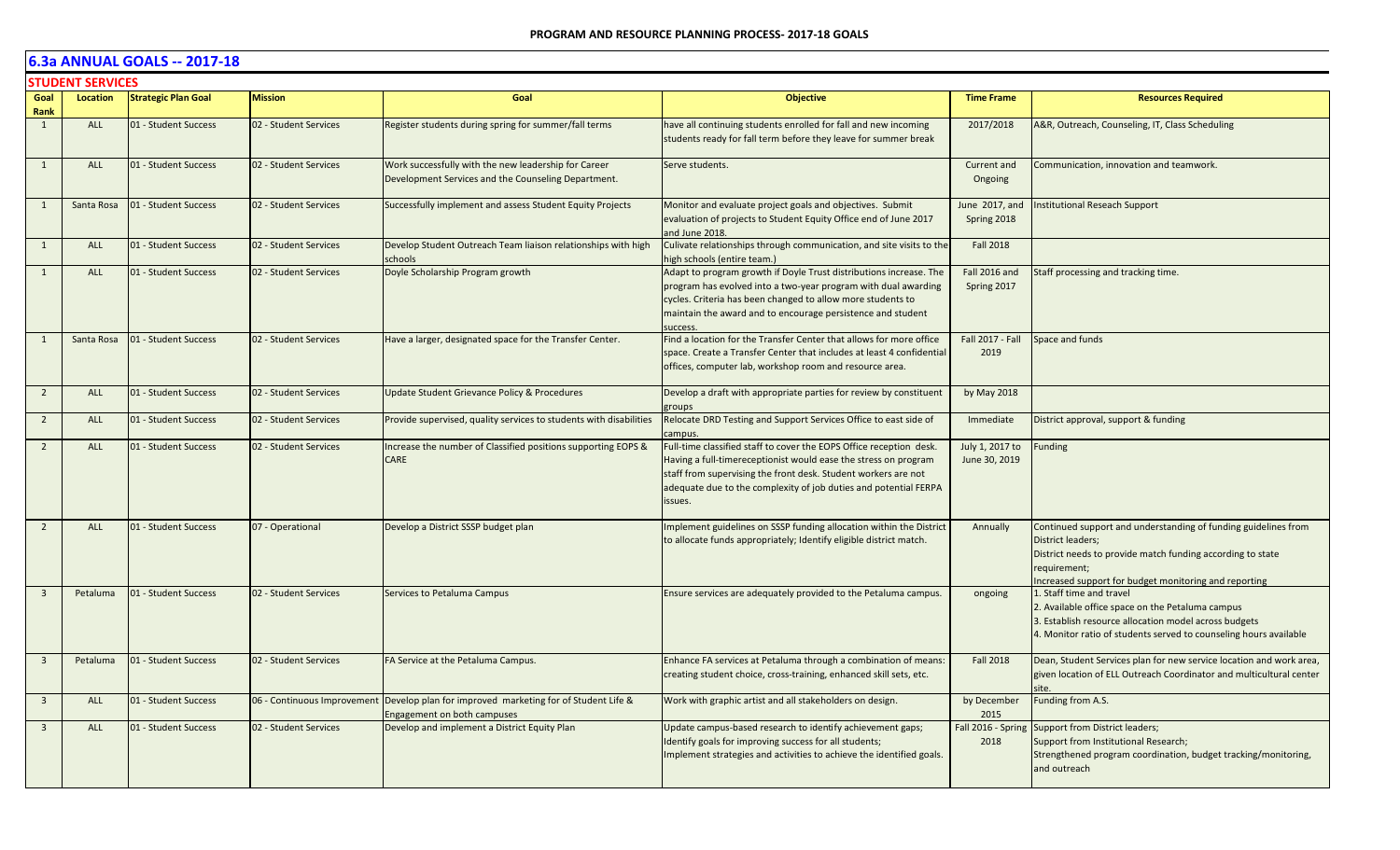|                 |            | 6.3a ANNUAL GOALS -- 2017-18 |                              |                                                                                                                                                                                                                                                                                       |                                                                                                                                                                                                                                                                                                                                                                                                                                                                                                                                                                                                                                                                                                                                                                                                                                    |                                  |                                                                                                                                                                                                                                                                                                                                                                                                                                         |
|-----------------|------------|------------------------------|------------------------------|---------------------------------------------------------------------------------------------------------------------------------------------------------------------------------------------------------------------------------------------------------------------------------------|------------------------------------------------------------------------------------------------------------------------------------------------------------------------------------------------------------------------------------------------------------------------------------------------------------------------------------------------------------------------------------------------------------------------------------------------------------------------------------------------------------------------------------------------------------------------------------------------------------------------------------------------------------------------------------------------------------------------------------------------------------------------------------------------------------------------------------|----------------------------------|-----------------------------------------------------------------------------------------------------------------------------------------------------------------------------------------------------------------------------------------------------------------------------------------------------------------------------------------------------------------------------------------------------------------------------------------|
|                 | <b>ALL</b> | 01 - Student Success         | 01 - Student Learning & SLOs | Student Retention: EOPS Summer Readiness program                                                                                                                                                                                                                                      | Develop a model of classes and cohort team and esteem-building<br>activities as a summer bridge program for prospective high school<br>EOPS students enrolling at SRJC in the fall term                                                                                                                                                                                                                                                                                                                                                                                                                                                                                                                                                                                                                                            | July 1, 2017 to<br>June 30, 2020 | EOPS/CARE/CAFYES(NextUp) staff and counselors will continue<br>discussions on a monthly basis on how we will be able to adjust the<br>Summer Readiness program to continue and be successful in<br>assisting first generation students with their transition into SRJC. The<br>shift on behalf of the district may affect enrollment into Summer<br>Readiness and different ideas are being discussed on how to make<br>the adjustment. |
| $\overline{4}$  | <b>ALL</b> | 01 - Student Success         | 02 - Student Services        | Transition all Student Life programs planning to EMS                                                                                                                                                                                                                                  | Continue to work with IT and Facilities                                                                                                                                                                                                                                                                                                                                                                                                                                                                                                                                                                                                                                                                                                                                                                                            | by December<br>2017              |                                                                                                                                                                                                                                                                                                                                                                                                                                         |
| $\overline{4}$  | <b>ALL</b> | 01 - Student Success         | 02 - Student Services        | Develop and implement a District NC SSSP Plan                                                                                                                                                                                                                                         | Ensure SSSP service delivery to noncredit students at all campuses<br>and off-campus sites                                                                                                                                                                                                                                                                                                                                                                                                                                                                                                                                                                                                                                                                                                                                         | Triennually                      | Collaboration among various departments across components,<br>especially Counseling, IT, College Skills, ESL, Adult Education and CTE                                                                                                                                                                                                                                                                                                   |
| $5\overline{5}$ | <b>ALL</b> | 01 - Student Success         | 02 - Student Services        | Continue to improve assessment services to meet changing<br>needs and enhance efficiency                                                                                                                                                                                              | Increase collaboration and coordination between Assessment<br>Services and other Student Services and Academic Departments to<br>improve testing services and scheduling efficiency;<br>Expand partnership with English and Math Departments to offer<br>placement preparation to students for more accurate placement;<br>implement effective communication strategies for more students<br>to partake the JAM workshops.                                                                                                                                                                                                                                                                                                                                                                                                         | Spring to Fall<br>2015; ongoing  | Leadership from Director, Assessment and Student Success<br>Technologies; Faculty/staff time for collaboration and innovation.                                                                                                                                                                                                                                                                                                          |
| 5               | ALL        | 01 - Student Success         | 07 - Operational             | Continue to monitor SSSP data collection and ensure reporting                                                                                                                                                                                                                         | Collect and review service delivery data to ensure accurate MIS                                                                                                                                                                                                                                                                                                                                                                                                                                                                                                                                                                                                                                                                                                                                                                    | Semester/annual                  | Dedicated personnel for project coordination with IT and service                                                                                                                                                                                                                                                                                                                                                                        |
| 6               | <b>ALL</b> | 01 - Student Success         | 02 - Student Services        | accuracy<br>Strengthen SHS's community health promotion program in the<br>most cost efficient ways, engaging in targeted student learning<br>communities, classrooms, events and activities to improve the<br>physical, mental and social health of individuals and the<br>community. | reporting<br>1) Establish Health Promotion/Outreach workgroup and 17-18 goals<br>and plan, identify scope of work and strategies to optimize<br>coordination of dept. resources<br>* Balance available resources for internally sponsored activities,<br>with engagement in predictable District wide community events<br>*Assign/align staff resources with diverse learning communities to<br>engage in health promotion activities as resources permit<br>3) Maintain and improve data collection and outcome monitoring<br>4) Review inventory of department presentations/PPT for<br>classroom use, standardize and improve as needed, link with<br>current NCHA data<br>5) Identify activities for Equity funded SHAS to support SHS's<br>community health work, in collaboration with the Student<br>Development workgroup. | Summer<br>Ongoing                | departments as well as data analysis<br>Staff time for workgroup, organizing, preparing for and providing<br>health promotion services. Staff funding PEI, Equity and Health Fee.<br>PEI grant, Health Fee funding support for materials, contracts<br>External grant funding as available and outside agency supports                                                                                                                  |
| $\overline{2}$  | ALL        | 01 - Student Success         | 02 - Student Services        | Improve facility at SWC for better services                                                                                                                                                                                                                                           | Provide adequate space for programs and services at SWC;<br>improve IT infrastructure to meet needs                                                                                                                                                                                                                                                                                                                                                                                                                                                                                                                                                                                                                                                                                                                                | 2007 through<br>2010             | District support for expanded facility to provide Noncredit SSSP<br>services; a computerized assessment lab; IT support                                                                                                                                                                                                                                                                                                                 |
| $\overline{2}$  | <b>ALL</b> | 01 - Student Success         | 02 - Student Services        | mplementation of new EOPS CAFYES program                                                                                                                                                                                                                                              | To hire all staff approved under this new program funding.<br>Program goals include the enrollment of 50 eligible (verifiable)<br>CAFYES students within 3 years, demonstrate progressive retention<br>of 20-25% among these students, with 40% of them<br>meeting/sompleting their academic goal within 4 years.                                                                                                                                                                                                                                                                                                                                                                                                                                                                                                                  | January 2016-<br>June 30, 2020   | HR support                                                                                                                                                                                                                                                                                                                                                                                                                              |
| 13              | ALL        | 01 - Student Success         | 02 - Student Services        | Coordiniate noncredit SSSP core services delivery to noncredeit<br>students                                                                                                                                                                                                           | The implentation of the Adult Education Program presents<br>potential for growth in noncredit SSSP (Most of the students in this<br>program meet the guidelines for SSSP). Coordinated efforts are<br>underway to increase access to services.                                                                                                                                                                                                                                                                                                                                                                                                                                                                                                                                                                                     | Ongoing                          | Collaboration among ESL, College Skills and Adult Education Program                                                                                                                                                                                                                                                                                                                                                                     |
| 14              | ALL        | 01 - Student Success         | 02 - Student Services        | Enhance counseling services for noncredit students                                                                                                                                                                                                                                    | Increase SSSP service capacity at new off-campus sites to close<br>service gaps.                                                                                                                                                                                                                                                                                                                                                                                                                                                                                                                                                                                                                                                                                                                                                   | Ongoing                          | Collaborate with counseling to coorsidate service hours to meet this<br>need for noncredit students                                                                                                                                                                                                                                                                                                                                     |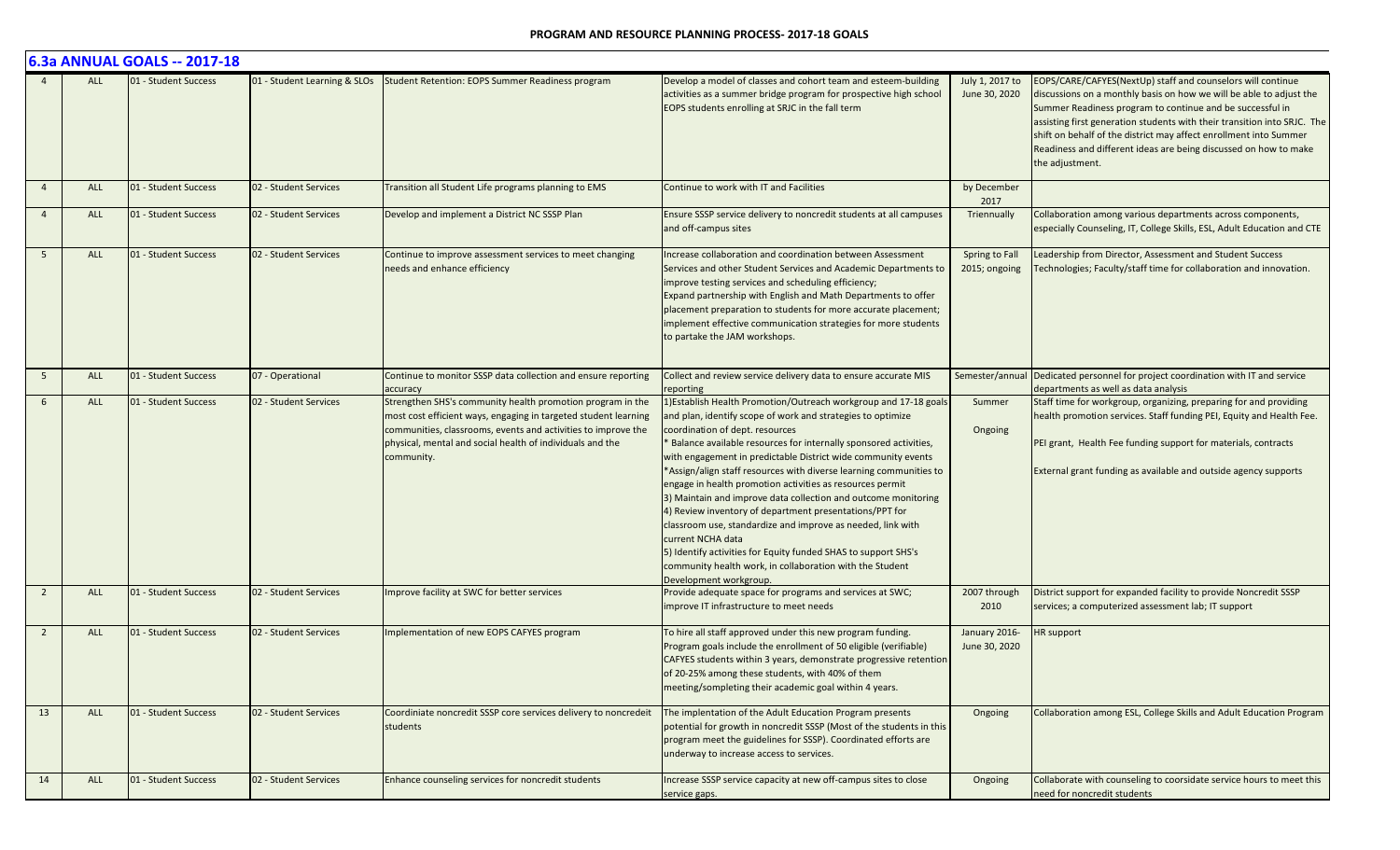|                |            | 6.3a ANNUAL GOALS -- 2017-18 |                                       |                                                                                                                                                                             |                                                                                                                                                                                                                                                                                                                                                                                                                                                                                                                                                                                                                                                                                                                                                                                 |                            |                                                                                                                                                                                                                                                                                                                                                                                           |
|----------------|------------|------------------------------|---------------------------------------|-----------------------------------------------------------------------------------------------------------------------------------------------------------------------------|---------------------------------------------------------------------------------------------------------------------------------------------------------------------------------------------------------------------------------------------------------------------------------------------------------------------------------------------------------------------------------------------------------------------------------------------------------------------------------------------------------------------------------------------------------------------------------------------------------------------------------------------------------------------------------------------------------------------------------------------------------------------------------|----------------------------|-------------------------------------------------------------------------------------------------------------------------------------------------------------------------------------------------------------------------------------------------------------------------------------------------------------------------------------------------------------------------------------------|
| 15             | <b>ALL</b> | 01 - Student Success         | 02 - Student Services                 | Continue to improve online student support services.                                                                                                                        | Increase service capacity for online students; coordinate support<br>activities across components and departments; Steer ongoing<br>efforts to narrow the gap between face to face services and online<br>services according to ACCJC Standards and to also increase<br>retention rates of distance learners.<br>Provide guidance, resources and a framework for ongoing<br>improvement with the goal of providing equitable depth and<br>breadth in service and interactions                                                                                                                                                                                                                                                                                                   | Spring 2015 and<br>ongoing | Sufficient and diversified funding sources for online tutoring;<br>continued collaboration with Distance Ed, District Online Committee.<br>Student Services personnel and IT. Ongoing professional<br>development in applicable technology and best practices shared at<br>the state level so that the information and resources can be shared<br>with other student service departments. |
| 16             | <b>ALL</b> | 01 - Student Success         | 02 - Student Services                 | Improve readiness and retention efforts for online learners                                                                                                                 | Develop more online service tools; enhance web presence and<br>user-friendly service department websites; leverage OEI's existing<br>readiness tool and integrate local interventions based on<br>SmarterMeasure readiness assessment results. Use tool within a<br>canvas classroom that allows local online student services to gain<br>visibility in the online learning environment as well as the Leverage<br>OEI's existing readiness tool and integrate local interventions based<br>on SmarterMeasure readiness assessment results. Use tool within<br>a canvas classroom that allows local online student services to gain<br>visibility in the online learning environment as well as the creation<br>of a hub for community building, and communication from student | Fall 2016 and<br>ongoing   | Continued cooperation and collaboration among Student Services<br>departments;<br>Partnership and collaboration with Distance Ed, ongoing collection of<br>online learner data in order to direct students to readiness shell,<br>eventual student peer staffing to assist with more high touch<br>interventions when necessary.                                                          |
| $\overline{3}$ | <b>ALL</b> | 02 - Academic Excellence     | 01 - Student Learning & SLOs          | Develop and support district-wide, innovative programming<br>aimed at increasing student engagement, retention, and<br>persistence.                                         | Build on and support existing retention efforts at SRJC, increase<br>collaboration with Student Affairs and Engagement programs,<br>survey and share statewide best practices on student retention,<br>support the successful launch of a Basic Needs Resource Center,<br>monitor student success data to inform and evaluate<br>programming, guide the envisioning for an InterCultural Center on<br>the Santa Rosa Camps                                                                                                                                                                                                                                                                                                                                                      | Year                       | 2017-18 Academic Committee partnerships, understanding and participation with<br>existing retention efforts at SRJC including SAEP, SSSP, and Student<br>Health Services, funding and support to pilot and expand Petaluma<br>programming, IT support, OIR support, Facilities Planning and<br>Operations support.                                                                        |
| 1              | ALL        | 03 - Diverse Communities     | 02 - Student Services                 | ncrease student enrollments                                                                                                                                                 | Establish an Enrollment Management workgroup; develop and<br>implement targeted Community Outreach; research the instant<br>admissions" concept and implement."                                                                                                                                                                                                                                                                                                                                                                                                                                                                                                                                                                                                                 | Ongoing                    | Funds and time for staff development and training; marketing<br>materials. Additional staff position (Outreach Director) willl be<br>needed to coordinate and participate in outreach events.                                                                                                                                                                                             |
| 1              | ALL        | 03 - Diverse Communities     | 02 - Student Services                 | Expand and staff the Welcome Center/Dream Centers with full-<br>time, regular classified position and student assistants.                                                   | Provide excellent services in welcoming new and prospective<br>students, and support for undocumented students. Remodel<br>current Santa Rosa Welcome/Dream Center Space to meet needs<br>of students and house new outreach team.                                                                                                                                                                                                                                                                                                                                                                                                                                                                                                                                              | <b>Fall 2017</b>           | Funding, facilities, construction, staffing                                                                                                                                                                                                                                                                                                                                               |
| $\mathbf{1}$   | <b>ALL</b> | 03 - Diverse Communities     | $03 -$<br>Vitality/Equity/Stewardship | Development and implementation of an Integrated Student<br>Success Plan, including institutional governance, alignment, and<br>monitoring of Student Equity Indicator data. | Perform campus-based research to identify achievement gaps;<br>Refine goals for student equity indicators; collaborate with<br>Institutional Effectiveness efforts; Map of SE indicators to SRJC<br>pillars of success.                                                                                                                                                                                                                                                                                                                                                                                                                                                                                                                                                         | 2017-18 Academi<br>Year    | Partnerships with BSI, SSSP, and OIR. Strong collaboration with<br>academic affairs and CTE, participation of SSEC, administrative<br>support;                                                                                                                                                                                                                                            |
| $\overline{2}$ | <b>ALL</b> | 03 - Diverse Communities     | $03 -$<br>Vitality/Equity/Stewardship | Reduce opportunity gaps and increase access for<br>underrepresented / unserved student populations.                                                                         | Develop, implement, and support Student Equity initiatives<br>according to SE Plan framework: Concerted Outreach; Innovative<br>Instructional Program; Integrated Student Support; Program<br>Coordination, Professional Learning, and Direct Student Support.<br>See SE Plan for a list of activities and projects.                                                                                                                                                                                                                                                                                                                                                                                                                                                            | 2017-18 Academi<br>Year    | Cross component collaboration through implementation teams;<br>possible funding sources in addition to Student Equity funds;<br>continued professional learning; careful monitoring of the data; .                                                                                                                                                                                        |
| $\overline{0}$ | <b>ALL</b> | 04 - Facilities/Technology   | 02 - Student Services                 | Coordinate Office of Student Equity move to Pioneer and begin<br>Concept development for new Intercultural Center also in<br>Pioneer Hall.                                  | Continue to meet with facilities and architect on design; set-up<br>student and staff advisory group on design. Transition of Mi Casa<br>into the Intercultural Center.                                                                                                                                                                                                                                                                                                                                                                                                                                                                                                                                                                                                         | through 17/18              | Funding, facilities, construction, staffing                                                                                                                                                                                                                                                                                                                                               |
| $\overline{2}$ | Santa Rosa | 04 - Facilities/Technology   | 02 - Student Services                 | Strengthen partnership with ELS language school                                                                                                                             | Coordinate plans to open ELS Center on Santa Rsaa Campus                                                                                                                                                                                                                                                                                                                                                                                                                                                                                                                                                                                                                                                                                                                        | 2018                       | Fall 2017 & Spring Existing staff and new facilities                                                                                                                                                                                                                                                                                                                                      |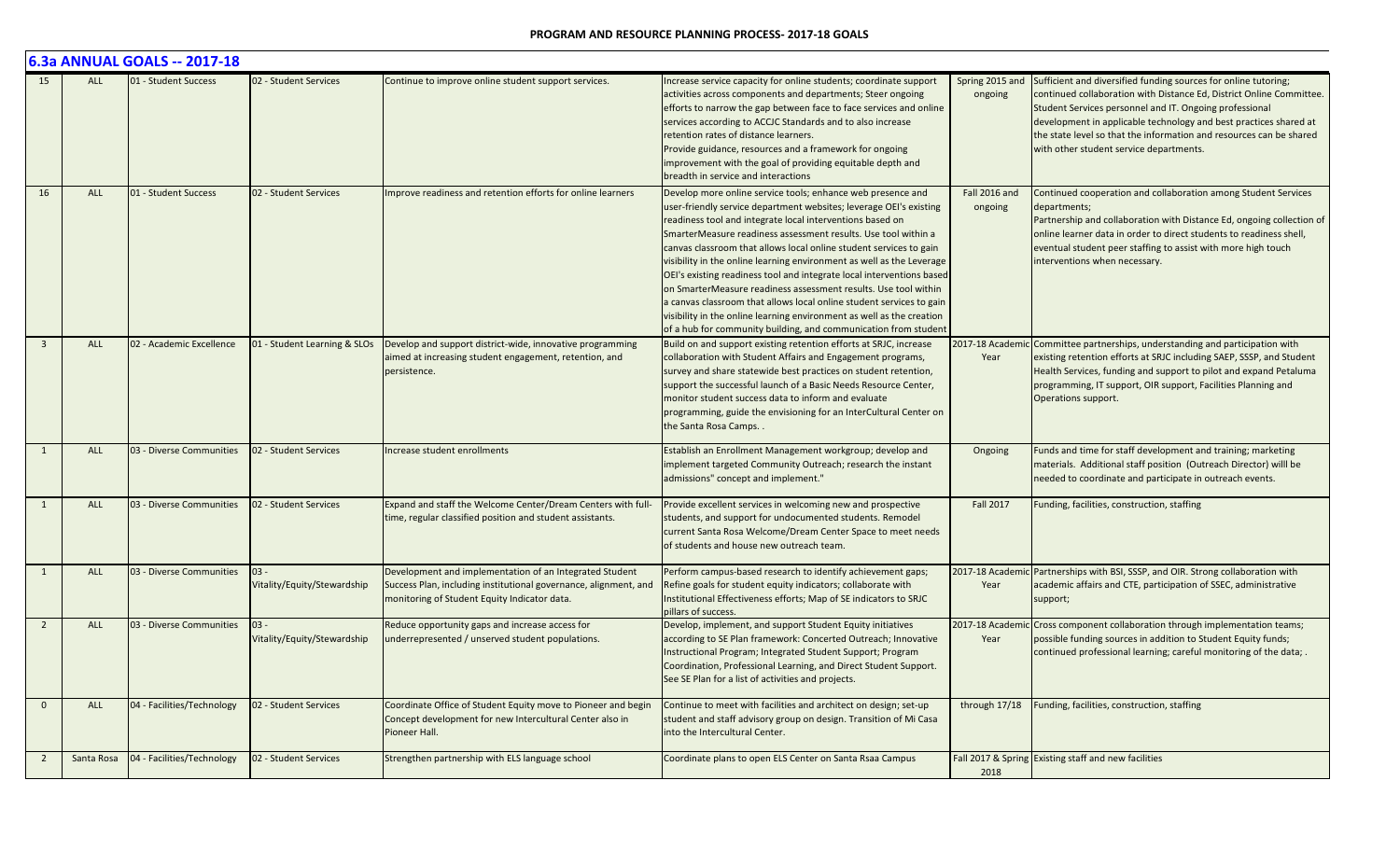|                |            | 6.3a ANNUAL GOALS -- 2017-18 |                                       |                                                                                                                                                                     |                                                                                                                                                                                                                                                                                                                                                                                                                                                                                                                                                                                                                                                                 |                                  |                                                                                                                                                                                                                                                                                                                                                                                                |
|----------------|------------|------------------------------|---------------------------------------|---------------------------------------------------------------------------------------------------------------------------------------------------------------------|-----------------------------------------------------------------------------------------------------------------------------------------------------------------------------------------------------------------------------------------------------------------------------------------------------------------------------------------------------------------------------------------------------------------------------------------------------------------------------------------------------------------------------------------------------------------------------------------------------------------------------------------------------------------|----------------------------------|------------------------------------------------------------------------------------------------------------------------------------------------------------------------------------------------------------------------------------------------------------------------------------------------------------------------------------------------------------------------------------------------|
| $\overline{3}$ | <b>ALL</b> | 04 - Facilities/Technology   | 02 - Student Services                 | Collaborate with Information Technology to continue improving<br><b>EOPS &amp; CARE SIS screens</b>                                                                 | Monitor and update our current SIS system to insure quality<br>services, case management of EOPS students' record and accurate<br>data reporting to District and State                                                                                                                                                                                                                                                                                                                                                                                                                                                                                          | July 1, 2017 to<br>June 30, 2020 | Time and technical assistance from Information Technology staff.<br>Working directly with one staff member in IT has allowed the<br>department to make changes necessary in an appropriate manner.<br>We need to continue to have someone dedicated to do this work.                                                                                                                           |
| $\overline{4}$ | <b>ALL</b> | 04 - Facilities/Technology   | 02 - Student Services                 | Improve or replace current SIS                                                                                                                                      | Collaborate with IT Department to develop, enhance and/or find a<br>more comprehensive SIS to meet the needs of the District.                                                                                                                                                                                                                                                                                                                                                                                                                                                                                                                                   | ongoing                          | Staff time to participate in SIS RFP Process.                                                                                                                                                                                                                                                                                                                                                  |
| 12             | <b>ALL</b> | 04 - Facilities/Technology   | 02 - Student Services                 | Support implementation of Multiple Measures                                                                                                                         | Improve placement assessment processes using MMAP or other<br>tools in light of CAI delay.                                                                                                                                                                                                                                                                                                                                                                                                                                                                                                                                                                      | Fall 2014 - Fall<br>2017         | Collaboration with Academic Affairs and support from IT                                                                                                                                                                                                                                                                                                                                        |
| $\overline{2}$ | Santa Rosa | 05 - Sustainability          | 07 - Operational                      | Digital imaging of student files                                                                                                                                    | Reduction of hard copy and the need to store paper files in the<br>office                                                                                                                                                                                                                                                                                                                                                                                                                                                                                                                                                                                       | ongoing                          | staff time                                                                                                                                                                                                                                                                                                                                                                                     |
| 1              | <b>ALL</b> | 06 - Healthy Organization    | 02 - Student Services                 | Student Affairs & Engagement Programs Reorganization;<br>transition to Office of Student Life & Engagement                                                          | New job descriptions written, approved and to BOT                                                                                                                                                                                                                                                                                                                                                                                                                                                                                                                                                                                                               | by Mar 2018                      | <b>HR</b>                                                                                                                                                                                                                                                                                                                                                                                      |
| $\overline{4}$ | ALL        | 06 - Healthy Organization    | $03 -$<br>Vitality/Equity/Stewardship | Facilitate cross component, district-wide collaboration maximize<br>student success.                                                                                | Work with existing and new committees and collaboratives to<br>identify areas for collaboration and leveraging of resources both<br>human and financial; explore further integration and support with<br>AEBG, Strong Workforce, and Guided Pathways.                                                                                                                                                                                                                                                                                                                                                                                                           | Year                             | 2017-18 Academic Support from committees and councils to allow time to discuss<br>equity issues; organization and time management; strong<br>collaboration between student services and academic affairs; regular<br>meeting time; timely email follow up and project follow through.                                                                                                          |
| 5              | <b>ALL</b> | 06 - Healthy Organization    | 06 - Continuous Improvement           | <b>Team Development</b>                                                                                                                                             | Engage staff in leadership and team building activities.                                                                                                                                                                                                                                                                                                                                                                                                                                                                                                                                                                                                        | Ongoing                          | Communication, department meetings, and group discussion.                                                                                                                                                                                                                                                                                                                                      |
| 6              | <b>ALL</b> | 06 - Healthy Organization    | 04 - Personal/Professional<br>Growth  | Work collaboratively to provide Professional Learning to all<br>stakeholders at SRJC around equity, inclusion, and best practices<br>for improving student success. | Meet regularly with other professional development leaders,<br>departments, and students to identify and implement district wide<br>professional learning opportunities.                                                                                                                                                                                                                                                                                                                                                                                                                                                                                        | 2017-18 Academ<br>Year           | Collaboration with Professional Development Committee, support<br>from academic departments, faculty partnerships, support from<br>Public Relations, institutional support of travel requests.                                                                                                                                                                                                 |
| 1              | <b>ALL</b> | 07 - Financial Resources     | 02 - Student Services                 | <b>SHS Funding Stabilization</b>                                                                                                                                    | 1) Health Fee - reduce discretionary expenditures as possible,<br>improve staff efficiencies, closely monitor revenue & expenditures<br>2) Work with HSACCC re: Health Fee legislative advocacy / reform<br>impacting funding<br>3) MAA- continue participation, and apply for LEA direct billing<br>option to increase revenue<br>4) Explore/pursue options for grants, alignment with categorical<br>revenues as appropriate, seek external revenue sources.<br>5) Work closely with the District on MOE issues, SHS accountability,<br>and future adjustments as needed<br>6) Ongoing agenda item for department meetings, with<br>assignments during 17-18. | Ongoing                          | Administrator and Staff time:<br>Time/participation in HSACCC legislative initiatives for Health Fee<br>reform<br>MAA/LEA Coordinator meetings, trainings, work with Accounting and<br>SCOE on invoicing, IT for MC data match, software enhancements,<br><b>State DHS meetings PRN</b><br>Local, state and national networking meetings/conferences to learn<br>of new funding opportunities. |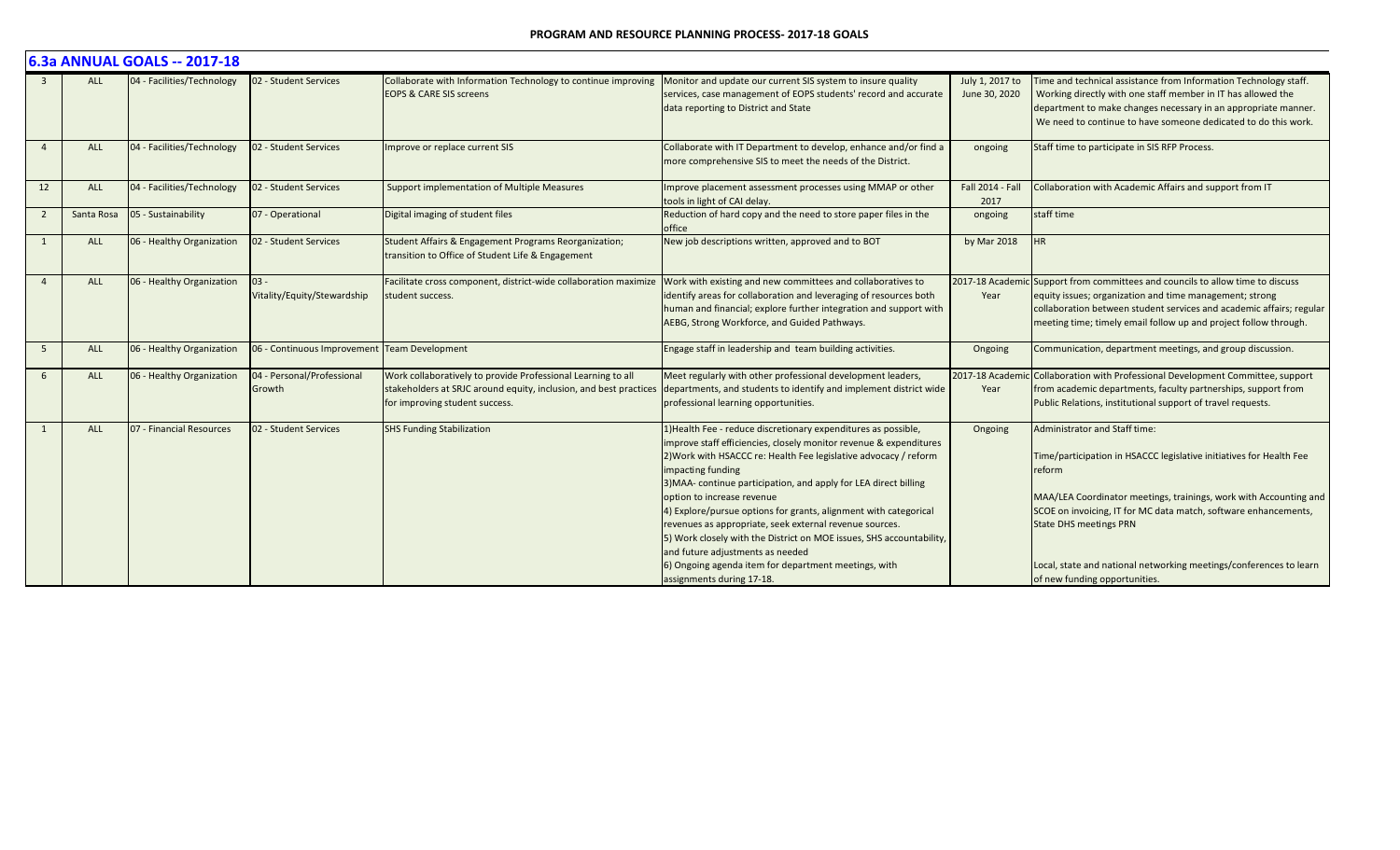|            | 6.3a ANNUAL GOALS -- 2017-18               |                                      |                                                                                                           |                                                                                                                                                                                                           |                              |                                                                                           |  |  |  |  |
|------------|--------------------------------------------|--------------------------------------|-----------------------------------------------------------------------------------------------------------|-----------------------------------------------------------------------------------------------------------------------------------------------------------------------------------------------------------|------------------------------|-------------------------------------------------------------------------------------------|--|--|--|--|
| <b>ALL</b> | 08 - Institutional<br><b>Effectiveness</b> | 04 - Personal/Professional<br>Growth | Develop and implement an initial and on-going training<br>program/plan for the new Student Outreach Team. | Create a widely trained Student Outreach Team, leveraging<br>individual expertise and connecting with content experts<br>throughout the District.                                                         | Fall 2018 &<br>ongoing       |                                                                                           |  |  |  |  |
| <b>ALL</b> | 08 - Institutional<br><b>Effectiveness</b> | 02 - Student Services                | Enhance and increase our current high school partnerships                                                 | Continue to collaborate with high school administrators, Schools<br>Relations and PR to enhance the no enrollment fees for high school<br>students "marketing efforts to parents of high school students" | Ongoing                      | Time to meet and develop marketing materials and information; may<br>include programming. |  |  |  |  |
| Santa Rosa | 08 - Institutional<br>Effectiveness        | 02 - Student Services                | Implement CCCBOG.                                                                                         | Process very few paper BOG applications by implementing the<br>CCCBOG application.                                                                                                                        | Spring 2018                  | T testing time for the SIS interface.                                                     |  |  |  |  |
| Santa Rosa | 08 - Institutional<br><b>Effectiveness</b> | 02 - Student Services                | <b>Website Development and ongoing Maintenance</b>                                                        | Provide and expand on current information for Student, Faculty,<br>and Staff use on website for improved accessibility and accurate<br>information.                                                       | Ongoing                      |                                                                                           |  |  |  |  |
| <b>ALL</b> | 08 - Institutional<br>Effectiveness        | 02 - Student Services                | Process Cal Grants electronically.                                                                        | Work with data uploads and downloads with CSAC and Regent<br>FAM, rather than through manual entry.                                                                                                       | <b>Fall 2020</b>             | T programming time, and testing.                                                          |  |  |  |  |
| <b>ALL</b> | 08 - Institutional<br><b>Effectiveness</b> | 07 - Operational                     | Implementation and integration of scholarship operations into<br>the PowerFAIDS program                   | Utilize the communication tools, letter management/student<br>notification system, and auto-packaging rules when applicable for<br>scholarship. Streamline scholarship award and payment processes.       | Fall 2016 and<br>Spring 2017 | Staff training and processing time.                                                       |  |  |  |  |
|            |                                            |                                      |                                                                                                           |                                                                                                                                                                                                           |                              |                                                                                           |  |  |  |  |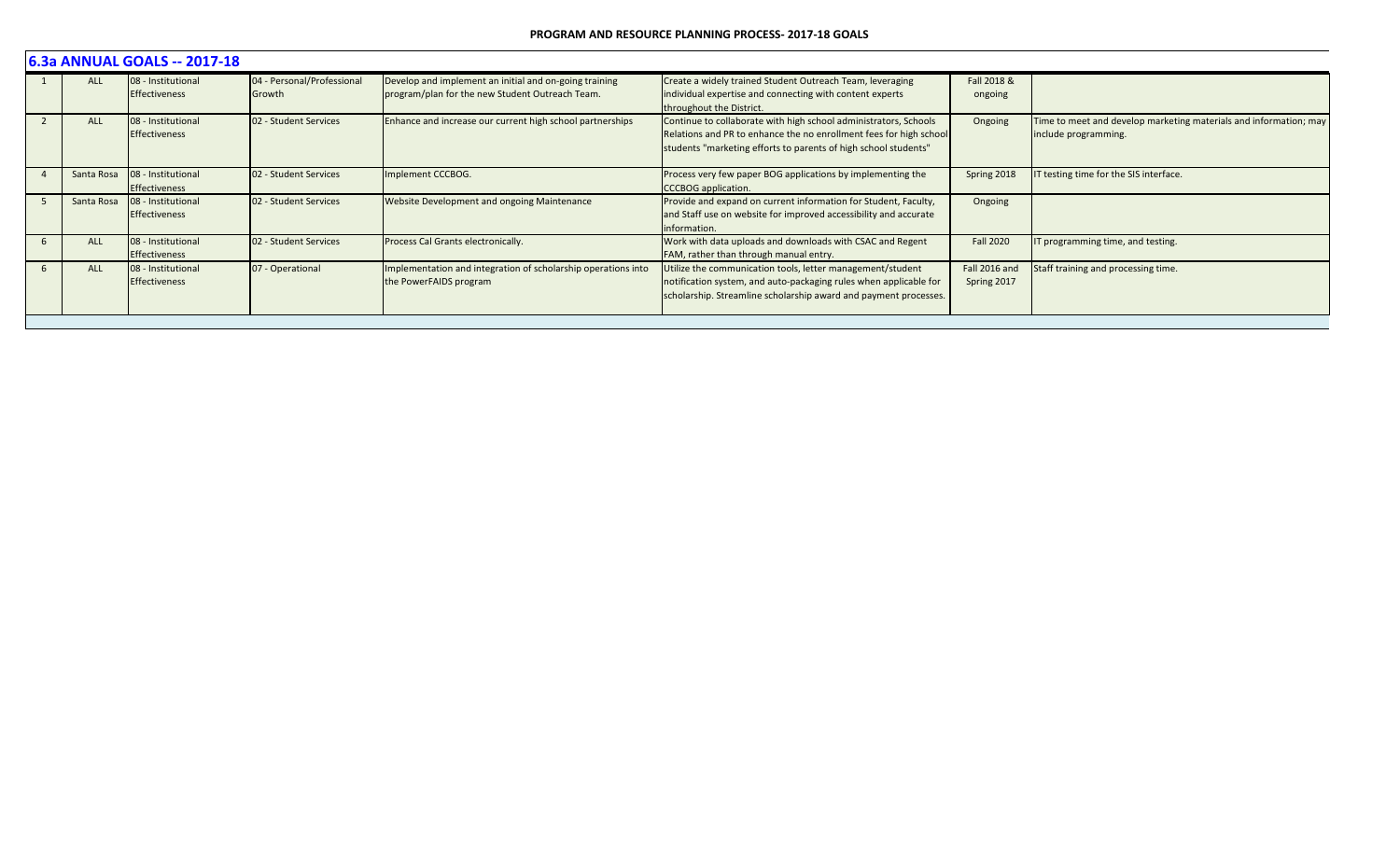|                        | <b>HUMAN RESOURCES</b> |                                                                                                 |                                                                                                   |                                                                            |                                                                                                                                                                                                                                                                                                                    |                   |                                                                                                                                                        |  |  |  |  |
|------------------------|------------------------|-------------------------------------------------------------------------------------------------|---------------------------------------------------------------------------------------------------|----------------------------------------------------------------------------|--------------------------------------------------------------------------------------------------------------------------------------------------------------------------------------------------------------------------------------------------------------------------------------------------------------------|-------------------|--------------------------------------------------------------------------------------------------------------------------------------------------------|--|--|--|--|
| Goal                   | Location               | <b>Strategic Plan Goal</b>                                                                      | <b>Mission</b>                                                                                    | Goal                                                                       | <b>Objective</b>                                                                                                                                                                                                                                                                                                   | <b>Time Frame</b> | <b>Resources Required</b>                                                                                                                              |  |  |  |  |
| Rank<br>$\overline{2}$ | <b>ALL</b>             | 04 - Facilities/Technology<br>05 - Sustainability<br>08 - Institutional<br><b>Effectiveness</b> | 06 - Continuous Improvement<br>07 - Operational                                                   | 1. Create and implement Electronic PAF                                     | Develop a way to reduce paper and more efficiently route<br>paperwork.                                                                                                                                                                                                                                             | December 2017     | Enhanced functionality with Escape, as well as some additional staff<br>resources from Information Technology.                                         |  |  |  |  |
| $\overline{2}$         | <b>ALL</b>             | 04 - Facilities/Technology<br>08 - Institutional<br><b>Effectiveness</b>                        | 04 - Facilities/Technology<br>06 - Continuous Improvement all Employee groups<br>07 - Operational | 2. Training database for Professional Development Tracking for             | a) Incorporate flex tracking for faculty<br>b) Track all mandatory trainings<br>c) Track individual professional development plans.<br>d) Create database to record all employee trainings & completion<br>with the ability to indicate which trainings specific employees must<br>take for promotion/advancement. | December 2017     | Staff planning time to convert data into new system, as well as staff<br>time to create and manage a database for Professional Development.            |  |  |  |  |
| $\overline{2}$         | <b>ALL</b>             | 08 - Institutional Effectivene 07 - Operational                                                 |                                                                                                   | 3. Management Reclassification Process                                     | Develop a process for reclassification requests of management<br>positions.                                                                                                                                                                                                                                        | <b>June 2018</b>  | Time for the Management Liaison Group to develop a process in<br>consultation with Human Resources; budget to pay for any salary<br>increases.         |  |  |  |  |
| 1                      | ALL                    | 08 - Institutional Effectivene 07 - Operational                                                 |                                                                                                   | 4. Classified Staff Classification & Compensation Study                    | Implement classification/compensation study on behalf of the<br>negotiations teams for Classified staff.                                                                                                                                                                                                           | <b>July 2018</b>  | Staff time (HR and CRC) to work with consultants; cost of hiring<br>consulting firm and anticipated costs of implantation, to be<br>determined.        |  |  |  |  |
| 1                      | <b>ALL</b>             | 08 - Institutional<br><b>Effectiveness</b>                                                      | 04 - Facilities/Technology<br>06 - Continuous Improvement                                         | 5. Professional Development Program Review                                 | Evaluate processes to determine where improvements need to be<br>made.                                                                                                                                                                                                                                             | <b>June 2018</b>  | HR management time for process review; meetings with constituent<br>groups.                                                                            |  |  |  |  |
| $\overline{2}$         | <b>ALL</b>             | 03 - Diverse Communities<br>08 - Institutional<br><b>Effectiveness</b>                          | $03 -$<br>Vitality/Equity/Stewardship<br>06 - Continuous Improvement                              | 6. Diversity and Inclusion Climate Surveys                                 | Implement diversity and inclusion climate surveys to faculty, staff<br>and management.                                                                                                                                                                                                                             | April 2018        | Surveys paid for in 2016/17; additional staff time for implementation<br>of surveys.                                                                   |  |  |  |  |
| $\overline{3}$         | ALL                    | 07 - Financial Resources<br>08 - Institutional<br><b>Effectiveness</b>                          | 07 - Operational                                                                                  | 7. Streamlined staffing processes                                          | Plan and implement streamlined process for staffing (reduction of<br>STNC, reassignments, restructures and elimination of positions.                                                                                                                                                                               | <b>June 2018</b>  | HR staff time to assist departments; potential legal fees for advising<br>the District of any outcomes from PERB, negotiations of settlements,<br>etc. |  |  |  |  |
| $\overline{2}$         | ALL                    | 06 - Healthy Organization<br>08 - Institutional<br><b>Effectiveness</b>                         | 04 - Facilities/Technology<br>06 - Continuous Improvement                                         | 8. Management Professional Development                                     | Develop a plan for a management professional development<br>training program, management mentoring program and/or<br>leadership academy.                                                                                                                                                                           | <b>June 2018</b>  | Staff time to plan/implement; cost for external presenters.                                                                                            |  |  |  |  |
| $\overline{2}$         | ALL                    | 01 - Student Success<br>02 - Academic Excellence<br>08 - Institutional<br><b>Effectiveness</b>  | 04 - Facilities/Technology<br>05 - Civic Engagement<br>07 - Operational                           | 9. Faculty Internship Program                                              | Plan and implement a faculty internship program with EEOAC and<br>in collaboration with the Teaching Fellows program.                                                                                                                                                                                              | <b>March 2018</b> | Staff time to plan/implement; cost to be covered by Multiple<br>Methods EEO funds.                                                                     |  |  |  |  |
| 1                      | <b>ALL</b>             | 04 - Facilities/Technology<br>08 - Institutional<br><b>Effectiveness</b>                        | 07 - Operational                                                                                  | 06 - Continuous Improvement 10. On-line Management Performance Evaluations | Implement a streamlined process for online management<br>evaluations and tracking (with possibility for implementation of<br>faculty and classified on-line evaluation processes in the future).                                                                                                                   | June 2018         | Staff time to plan/implement; possible costs to purchase survey tool<br>TBD.                                                                           |  |  |  |  |
| 1                      | <b>ALL</b>             | 04 - Facilities/Technology<br>08 - Institutional<br><b>Effectiveness</b>                        | 07 - Operational                                                                                  | 06 - Continuous Improvement 11. Online Benefits Information                | Develop tools for on-line benefits information.                                                                                                                                                                                                                                                                    | May 2018          | Staff time to plan/implement; minimal cost to use internal resources<br>such as CANVAS.                                                                |  |  |  |  |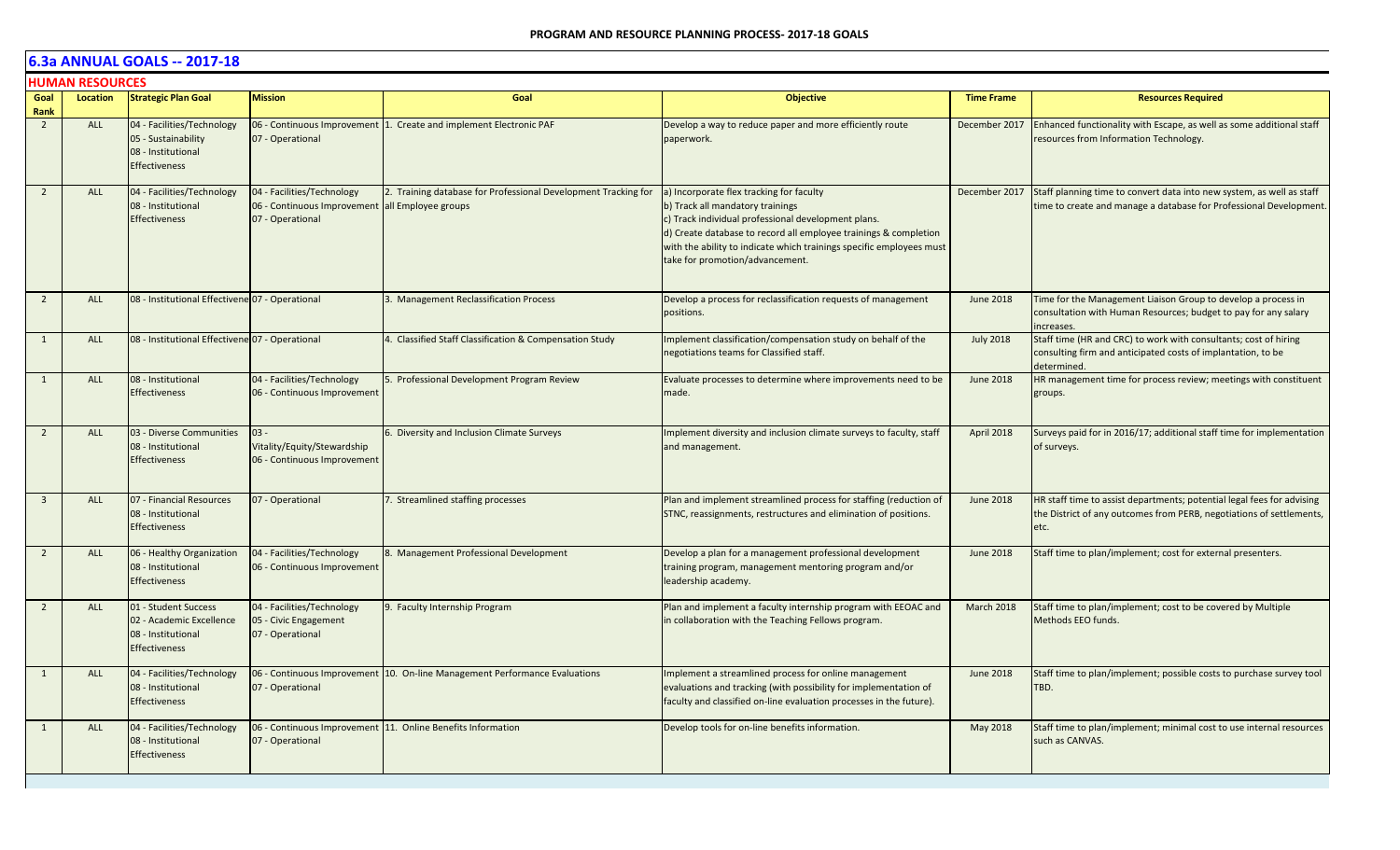**OTHER DISTRICT SERVICES**

| <b>INSTITUTIONAL RESEARCH</b><br>Location |  |                                           |                                                                                                                                                                                                                                                                                                                            |                                                                                                                                                                                                                                                                                                                                                                                                                                                                                                                                                                                                                                                                                                                                                                                                                                                                                                                                                                                                                                                                                                                                                                                                                                                                                                                                                                          |                                     |  |  |  |  |
|-------------------------------------------|--|-------------------------------------------|----------------------------------------------------------------------------------------------------------------------------------------------------------------------------------------------------------------------------------------------------------------------------------------------------------------------------|--------------------------------------------------------------------------------------------------------------------------------------------------------------------------------------------------------------------------------------------------------------------------------------------------------------------------------------------------------------------------------------------------------------------------------------------------------------------------------------------------------------------------------------------------------------------------------------------------------------------------------------------------------------------------------------------------------------------------------------------------------------------------------------------------------------------------------------------------------------------------------------------------------------------------------------------------------------------------------------------------------------------------------------------------------------------------------------------------------------------------------------------------------------------------------------------------------------------------------------------------------------------------------------------------------------------------------------------------------------------------|-------------------------------------|--|--|--|--|
| <b>Strategic Plan Goal</b>                |  | Goal                                      | <b>Objective</b>                                                                                                                                                                                                                                                                                                           | <b>Time Frame</b>                                                                                                                                                                                                                                                                                                                                                                                                                                                                                                                                                                                                                                                                                                                                                                                                                                                                                                                                                                                                                                                                                                                                                                                                                                                                                                                                                        | <b>Resources Required</b>           |  |  |  |  |
|                                           |  |                                           |                                                                                                                                                                                                                                                                                                                            |                                                                                                                                                                                                                                                                                                                                                                                                                                                                                                                                                                                                                                                                                                                                                                                                                                                                                                                                                                                                                                                                                                                                                                                                                                                                                                                                                                          |                                     |  |  |  |  |
| 08 - Institutional                        |  |                                           |                                                                                                                                                                                                                                                                                                                            | 2017-2018                                                                                                                                                                                                                                                                                                                                                                                                                                                                                                                                                                                                                                                                                                                                                                                                                                                                                                                                                                                                                                                                                                                                                                                                                                                                                                                                                                | Support from IT, and OIR staff time |  |  |  |  |
| <b>Effectiveness</b>                      |  |                                           |                                                                                                                                                                                                                                                                                                                            |                                                                                                                                                                                                                                                                                                                                                                                                                                                                                                                                                                                                                                                                                                                                                                                                                                                                                                                                                                                                                                                                                                                                                                                                                                                                                                                                                                          |                                     |  |  |  |  |
|                                           |  |                                           |                                                                                                                                                                                                                                                                                                                            |                                                                                                                                                                                                                                                                                                                                                                                                                                                                                                                                                                                                                                                                                                                                                                                                                                                                                                                                                                                                                                                                                                                                                                                                                                                                                                                                                                          |                                     |  |  |  |  |
|                                           |  |                                           |                                                                                                                                                                                                                                                                                                                            |                                                                                                                                                                                                                                                                                                                                                                                                                                                                                                                                                                                                                                                                                                                                                                                                                                                                                                                                                                                                                                                                                                                                                                                                                                                                                                                                                                          |                                     |  |  |  |  |
|                                           |  |                                           |                                                                                                                                                                                                                                                                                                                            |                                                                                                                                                                                                                                                                                                                                                                                                                                                                                                                                                                                                                                                                                                                                                                                                                                                                                                                                                                                                                                                                                                                                                                                                                                                                                                                                                                          |                                     |  |  |  |  |
|                                           |  | Practice-for-Institutional-Research.aspx" |                                                                                                                                                                                                                                                                                                                            |                                                                                                                                                                                                                                                                                                                                                                                                                                                                                                                                                                                                                                                                                                                                                                                                                                                                                                                                                                                                                                                                                                                                                                                                                                                                                                                                                                          |                                     |  |  |  |  |
|                                           |  |                                           |                                                                                                                                                                                                                                                                                                                            |                                                                                                                                                                                                                                                                                                                                                                                                                                                                                                                                                                                                                                                                                                                                                                                                                                                                                                                                                                                                                                                                                                                                                                                                                                                                                                                                                                          |                                     |  |  |  |  |
|                                           |  |                                           |                                                                                                                                                                                                                                                                                                                            |                                                                                                                                                                                                                                                                                                                                                                                                                                                                                                                                                                                                                                                                                                                                                                                                                                                                                                                                                                                                                                                                                                                                                                                                                                                                                                                                                                          |                                     |  |  |  |  |
|                                           |  |                                           |                                                                                                                                                                                                                                                                                                                            |                                                                                                                                                                                                                                                                                                                                                                                                                                                                                                                                                                                                                                                                                                                                                                                                                                                                                                                                                                                                                                                                                                                                                                                                                                                                                                                                                                          |                                     |  |  |  |  |
|                                           |  |                                           |                                                                                                                                                                                                                                                                                                                            |                                                                                                                                                                                                                                                                                                                                                                                                                                                                                                                                                                                                                                                                                                                                                                                                                                                                                                                                                                                                                                                                                                                                                                                                                                                                                                                                                                          |                                     |  |  |  |  |
|                                           |  |                                           |                                                                                                                                                                                                                                                                                                                            |                                                                                                                                                                                                                                                                                                                                                                                                                                                                                                                                                                                                                                                                                                                                                                                                                                                                                                                                                                                                                                                                                                                                                                                                                                                                                                                                                                          |                                     |  |  |  |  |
|                                           |  |                                           |                                                                                                                                                                                                                                                                                                                            |                                                                                                                                                                                                                                                                                                                                                                                                                                                                                                                                                                                                                                                                                                                                                                                                                                                                                                                                                                                                                                                                                                                                                                                                                                                                                                                                                                          |                                     |  |  |  |  |
|                                           |  |                                           |                                                                                                                                                                                                                                                                                                                            |                                                                                                                                                                                                                                                                                                                                                                                                                                                                                                                                                                                                                                                                                                                                                                                                                                                                                                                                                                                                                                                                                                                                                                                                                                                                                                                                                                          |                                     |  |  |  |  |
|                                           |  |                                           |                                                                                                                                                                                                                                                                                                                            |                                                                                                                                                                                                                                                                                                                                                                                                                                                                                                                                                                                                                                                                                                                                                                                                                                                                                                                                                                                                                                                                                                                                                                                                                                                                                                                                                                          |                                     |  |  |  |  |
|                                           |  |                                           |                                                                                                                                                                                                                                                                                                                            |                                                                                                                                                                                                                                                                                                                                                                                                                                                                                                                                                                                                                                                                                                                                                                                                                                                                                                                                                                                                                                                                                                                                                                                                                                                                                                                                                                          |                                     |  |  |  |  |
|                                           |  |                                           |                                                                                                                                                                                                                                                                                                                            |                                                                                                                                                                                                                                                                                                                                                                                                                                                                                                                                                                                                                                                                                                                                                                                                                                                                                                                                                                                                                                                                                                                                                                                                                                                                                                                                                                          |                                     |  |  |  |  |
|                                           |  |                                           |                                                                                                                                                                                                                                                                                                                            |                                                                                                                                                                                                                                                                                                                                                                                                                                                                                                                                                                                                                                                                                                                                                                                                                                                                                                                                                                                                                                                                                                                                                                                                                                                                                                                                                                          |                                     |  |  |  |  |
|                                           |  |                                           |                                                                                                                                                                                                                                                                                                                            |                                                                                                                                                                                                                                                                                                                                                                                                                                                                                                                                                                                                                                                                                                                                                                                                                                                                                                                                                                                                                                                                                                                                                                                                                                                                                                                                                                          |                                     |  |  |  |  |
|                                           |  |                                           |                                                                                                                                                                                                                                                                                                                            |                                                                                                                                                                                                                                                                                                                                                                                                                                                                                                                                                                                                                                                                                                                                                                                                                                                                                                                                                                                                                                                                                                                                                                                                                                                                                                                                                                          |                                     |  |  |  |  |
|                                           |  |                                           |                                                                                                                                                                                                                                                                                                                            |                                                                                                                                                                                                                                                                                                                                                                                                                                                                                                                                                                                                                                                                                                                                                                                                                                                                                                                                                                                                                                                                                                                                                                                                                                                                                                                                                                          |                                     |  |  |  |  |
|                                           |  |                                           |                                                                                                                                                                                                                                                                                                                            |                                                                                                                                                                                                                                                                                                                                                                                                                                                                                                                                                                                                                                                                                                                                                                                                                                                                                                                                                                                                                                                                                                                                                                                                                                                                                                                                                                          |                                     |  |  |  |  |
|                                           |  |                                           |                                                                                                                                                                                                                                                                                                                            |                                                                                                                                                                                                                                                                                                                                                                                                                                                                                                                                                                                                                                                                                                                                                                                                                                                                                                                                                                                                                                                                                                                                                                                                                                                                                                                                                                          |                                     |  |  |  |  |
|                                           |  |                                           |                                                                                                                                                                                                                                                                                                                            |                                                                                                                                                                                                                                                                                                                                                                                                                                                                                                                                                                                                                                                                                                                                                                                                                                                                                                                                                                                                                                                                                                                                                                                                                                                                                                                                                                          |                                     |  |  |  |  |
|                                           |  |                                           |                                                                                                                                                                                                                                                                                                                            |                                                                                                                                                                                                                                                                                                                                                                                                                                                                                                                                                                                                                                                                                                                                                                                                                                                                                                                                                                                                                                                                                                                                                                                                                                                                                                                                                                          |                                     |  |  |  |  |
|                                           |  |                                           |                                                                                                                                                                                                                                                                                                                            |                                                                                                                                                                                                                                                                                                                                                                                                                                                                                                                                                                                                                                                                                                                                                                                                                                                                                                                                                                                                                                                                                                                                                                                                                                                                                                                                                                          |                                     |  |  |  |  |
|                                           |  | <b>Mission</b>                            | 06 - Continuous Improvement Be a driver for Institutional Improvement: Expand access<br>districtwide to data and analysis in accordance with AIR's<br><b>Statement of Aspirational Practices"</b><br>https://www.airweb.org/Resources/ImprovingAndTransforming<br>PostsecondaryEducation/Pages/Statements-of-Aspirational- | a. Continue to create appealing data visualizations, both online and<br>in the form of infographics, making improvements with feedback<br>from stakeholders<br>b. Develop a real-time online enrollment data dashboard using<br>both EMS and SIS data to provide automated daily enrollment<br>reports to district personnel, with the functionality to "drill<br>down†by available variables, such as student demographics,<br>department, district location, etc.<br>c.Develop an online cohort tracking tool to allow users to set<br>parameters for tracking customizable cohorts of students to<br>chosen outcomes (such as persistence, graduation, transfer, etc.)<br>d. Develop online reports for local high schools including<br>enrollment numbers and SRJC outcomes for their students, such as<br>placement, persistence, awards<br>e. Continue updating and improving the SCJCD Fact Book and add<br>new sections as data become available<br>f. Continue the "Citizen Researcher†tampaign by providing<br>better access to data (which will show further evidence that<br>Recommendation #1 of the Accreditation Report is being<br>addressed) so that district employees can learn how to<br>independently locate data they need to complete their duties<br>g. Promote the use of EMSI data resources with appropriate users<br>throughout the district |                                     |  |  |  |  |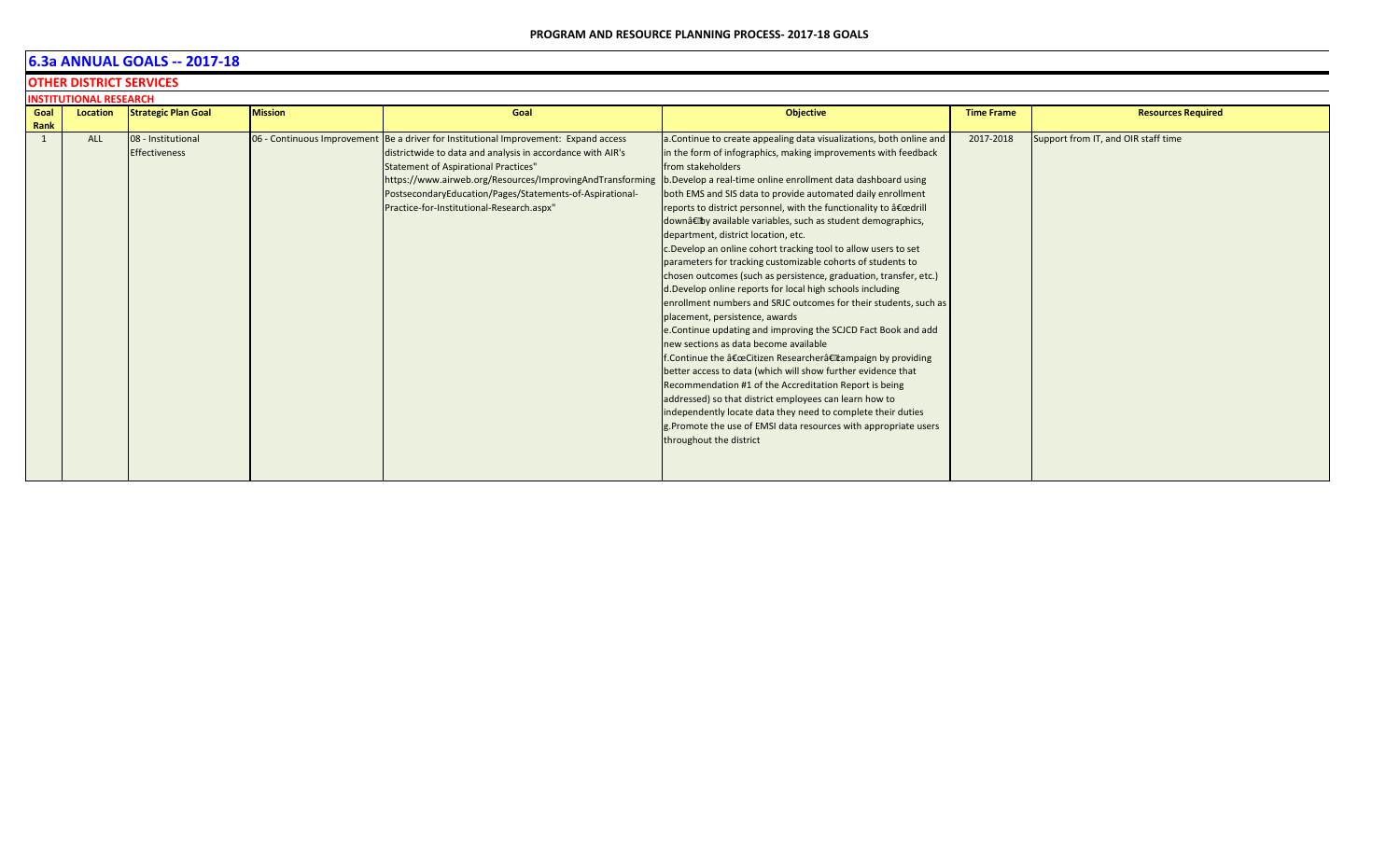|                         | 6.3a ANNUAL GOALS -- 2017-18 |                                            |                  |                                                                                                                                                                                                                                                                                                                                                                                                                                   |                                                                                                                                                                                                                                                                                                                                                                                                                                                                                                                                                                                                                                                                                                                                                                                                                                                                                                                                                                                                                                                                                                                                                                                        |           |                                               |  |  |  |
|-------------------------|------------------------------|--------------------------------------------|------------------|-----------------------------------------------------------------------------------------------------------------------------------------------------------------------------------------------------------------------------------------------------------------------------------------------------------------------------------------------------------------------------------------------------------------------------------|----------------------------------------------------------------------------------------------------------------------------------------------------------------------------------------------------------------------------------------------------------------------------------------------------------------------------------------------------------------------------------------------------------------------------------------------------------------------------------------------------------------------------------------------------------------------------------------------------------------------------------------------------------------------------------------------------------------------------------------------------------------------------------------------------------------------------------------------------------------------------------------------------------------------------------------------------------------------------------------------------------------------------------------------------------------------------------------------------------------------------------------------------------------------------------------|-----------|-----------------------------------------------|--|--|--|
| $\overline{2}$          | <b>ALL</b>                   | 08 - Institutional<br>Effectiveness        |                  | 06 - Continuous Improvement Provide research support to departments and programs that<br>fund the Office of Institutional Research                                                                                                                                                                                                                                                                                                | a. Continue supporting Student Equity, BSI and SSSP efforts on<br>behalf of the district. The new Integrated Student Success Plan<br>template released by the Chancellor's Office demands even<br>more research and data analysis than before. (SSSP/noncredit<br>SSSP/Student Equity/BSI funds approximately 20% of OIR staff<br>time)<br>b. Provide required research and support to the HSI Grant (which<br>funds 25% of one Research Analyst)<br>c. Provide data and support to district requests, with a particular<br>emphasis in supporting the "President's 2017-18 Goals�<br>and to inform districtwide planning in support of increasing<br>institutional effectiveness (district funding covers approximately<br>one-quarter of OIR staff time)<br>d. Continue responding to state and federal<br>mandates/requirements in a timely and accurate fashion<br>1.IPEDS<br>2. Student Success Scorecard<br>3. Placement Test Validation studies<br>e.Provide research and support to the 20,000 in 2020 enrollment<br>growth campaign, and the 2030 Plan (Measure H Bond<br>Implementation)<br>enrollment growth campaign, and the 2030 Plan (Measure H Bond<br>Implementation) | 2017-2018 | Grant and categorical funding, OIR staff time |  |  |  |
| $\overline{\mathbf{3}}$ | <b>ALL</b>                   | 08 - Institutional<br><b>Effectiveness</b> | 07 - Operational | Conduct the 2016 CTE Employment Outcomes Survey on behalf<br>of all 113 California Community Colleges. This project will be<br>funded by the California Community Colleges Chancellor's<br>Office, with 7% of the \$1.79 million budget going to the SRJC<br>sub-contracted to a mailing house and call centers for the US<br>Mail and telephone survey phases). This project funds<br>approximately one-third of OIR staff time. | a. Name CTE Research Analyst as Director of the project b.<br>Divert half of the Director of Institutional Research's salary costs to<br>the survey to cover the costs of management of the survey c.<br>Promote the survey statewide at conferences and meetings d.<br>general fund as overhead. (Note: over half of the budget will be Subcontract with calling center to administer the survey e. Fulfill<br>the requirements in the Scope of Work contract with the<br><b>Chancellor's Office</b>                                                                                                                                                                                                                                                                                                                                                                                                                                                                                                                                                                                                                                                                                  | 2017-2018 | Grant and categorical funding, OIR staff time |  |  |  |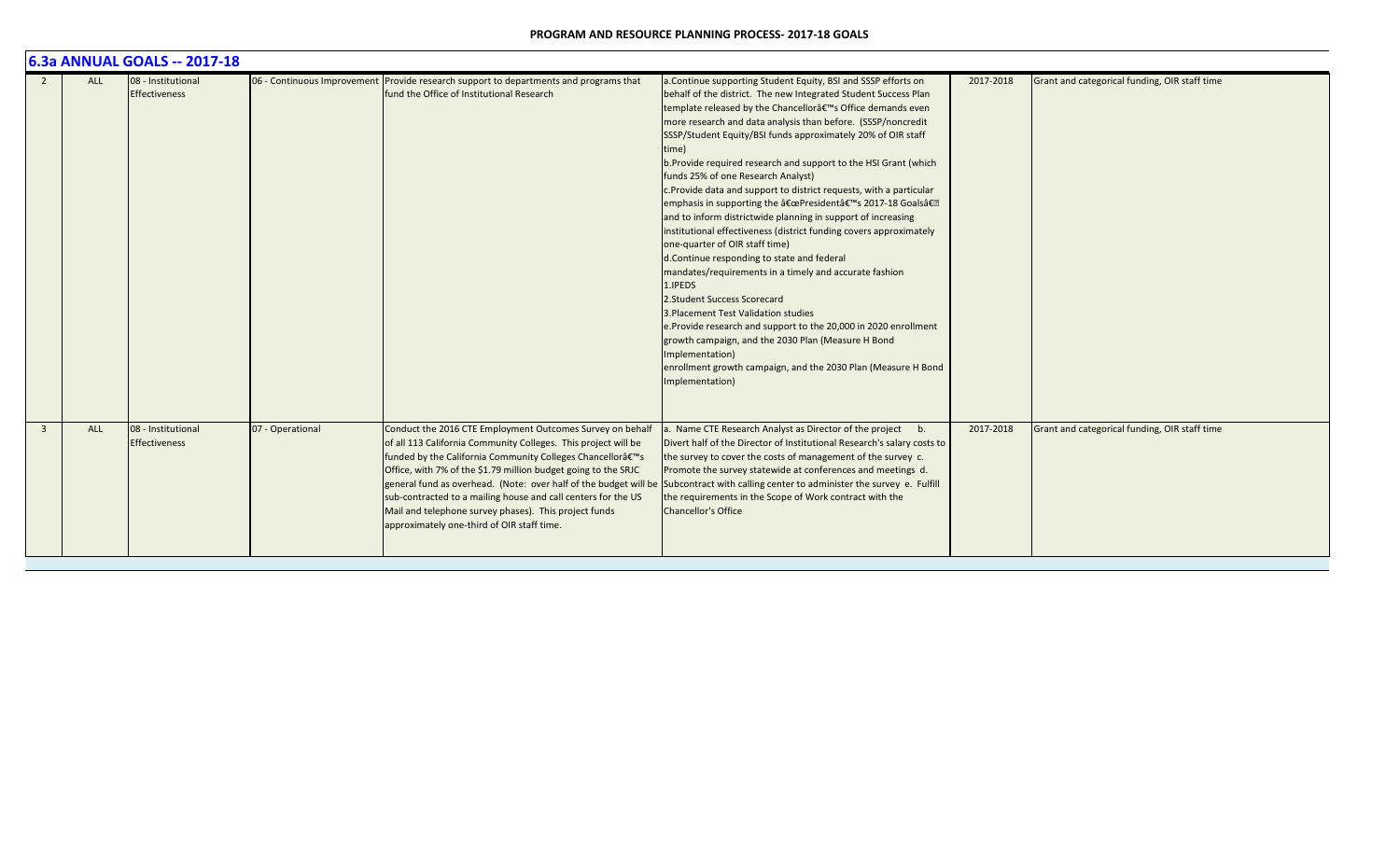|                         | <b>PUBLIC RELATIONS</b> |                            |                             |                                                                                                                                                                                                      |                                                                                                                                                                                                                            |                                  |                                                                                                                                                                                        |
|-------------------------|-------------------------|----------------------------|-----------------------------|------------------------------------------------------------------------------------------------------------------------------------------------------------------------------------------------------|----------------------------------------------------------------------------------------------------------------------------------------------------------------------------------------------------------------------------|----------------------------------|----------------------------------------------------------------------------------------------------------------------------------------------------------------------------------------|
| Goal<br>Rank            | Location                | <b>Strategic Plan Goal</b> | <b>Mission</b>              | Goal                                                                                                                                                                                                 | <b>Objective</b>                                                                                                                                                                                                           | <b>Time Frame</b>                | <b>Resources Required</b>                                                                                                                                                              |
| 1                       | ALL                     | 07 - Financial Resources   | 06 - Continuous Improvement | Provide leadership in marketing and public relations with<br>effective, creative and organized campaigns (including paid and<br>unpaid promotion) to help SRJC meet enrollment goals for 2016-<br>17 | 1.1 Revise and implement annual college marketing and<br>advertising plan                                                                                                                                                  | 2017-18                          | 1.1 Current staff, in collaboration VP Student Services and the new<br>district Marketing Planning Workgroup (as suggested by the<br>Partnership Resource Team) for creating the plan. |
|                         |                         |                            |                             |                                                                                                                                                                                                      | 1.2 Collaborate closely with Student Services and Academic Affairs<br>to create effective timelines and themes                                                                                                             |                                  | 1.2 Current staff                                                                                                                                                                      |
|                         |                         |                            |                             |                                                                                                                                                                                                      | 1.3 Effectively utilize web site and social media to support<br>enrollment, as well as retention, goals                                                                                                                    |                                  | 1.3 Current staff plus student worker                                                                                                                                                  |
|                         |                         |                            |                             |                                                                                                                                                                                                      | 1.4 Continue researching the best marketing and communications<br>practices of community colleges                                                                                                                          |                                  | 1.4 Current staff, in collaboration with the new district Marketing<br>Planning Workgroup (as suggested by the Partnership Resource<br>Team)                                           |
|                         |                         |                            |                             |                                                                                                                                                                                                      | 1.5 Support departments District-wide in their marketing needs                                                                                                                                                             |                                  | 1.5 Current staff plus Marketing Assistant                                                                                                                                             |
| $\overline{2}$          | ALL                     | 07 - Financial Resources   |                             | 06 - Continuous Improvement Continue planning and implementation for SRJC 100th<br>Anniversary                                                                                                       | 2.1 Continue leading the creation of infrastructure and planning<br>with 100th Anniversary Leadership Group and Workgroups.                                                                                                | 2017-18 (plus Jan<br>Dec., 2018) | -Current staff plus Admin/Events Assistant, 100th Anniversary (STNC,<br>part-time)                                                                                                     |
|                         |                         |                            |                             |                                                                                                                                                                                                      | 2.2 Work with 100th Anniversary Leadership Group to inspire and<br>motivate others inside and outside of SRJC to participate. The goal                                                                                     |                                  |                                                                                                                                                                                        |
|                         |                         |                            |                             |                                                                                                                                                                                                      | is to have broad and creative participation from current students,                                                                                                                                                         |                                  |                                                                                                                                                                                        |
|                         |                         |                            |                             |                                                                                                                                                                                                      | alumni, current staff, retirees, business, community groups, city<br>and county agencies.                                                                                                                                  |                                  |                                                                                                                                                                                        |
|                         |                         |                            |                             |                                                                                                                                                                                                      | 2.3 Guide the plan for activities, events and projects to result in a<br>year of celebration, inspiration and fundraising.                                                                                                 |                                  |                                                                                                                                                                                        |
| $\overline{\mathbf{3}}$ | ALL                     | 01 - Student Success       | 06 - Continuous Improvement | Continue growth of communication with students, parents and<br>community through successful web, digital and social media<br>programs                                                                | 3.1. Continue to revise and implement an online marketing<br>strategy, aligned with overall marketing goals/efforts, in order to<br>support increased enrollment, retention, success and completion                        | 2017-18                          | 3.1 Current staff in collaboration with Student Services staff including<br><b>Vice President</b>                                                                                      |
|                         |                         |                            |                             |                                                                                                                                                                                                      | 3.2. Use original unpaid and paid content, including photography<br>and video, on social media, digital and traditional media outlets, to<br>support student persistence and student life                                  |                                  | 3.2 Current staff plus student worker                                                                                                                                                  |
|                         |                         |                            |                             |                                                                                                                                                                                                      | 3.3. Develop social media outlets used to market SRJC stories and<br>news, according to the specifics of each outlet, to reach all<br>potential students and supporters, including Hispanic and<br>underserved communities |                                  | 3.3 Current staff plus student worker                                                                                                                                                  |
|                         |                         |                            |                             |                                                                                                                                                                                                      | 3.4. Use social media outlets to better reach and serve students<br>and the community, by providing reliable customer service and<br>answering questions through social media.                                             |                                  | 3.4 Current staff                                                                                                                                                                      |
|                         |                         |                            |                             |                                                                                                                                                                                                      |                                                                                                                                                                                                                            |                                  |                                                                                                                                                                                        |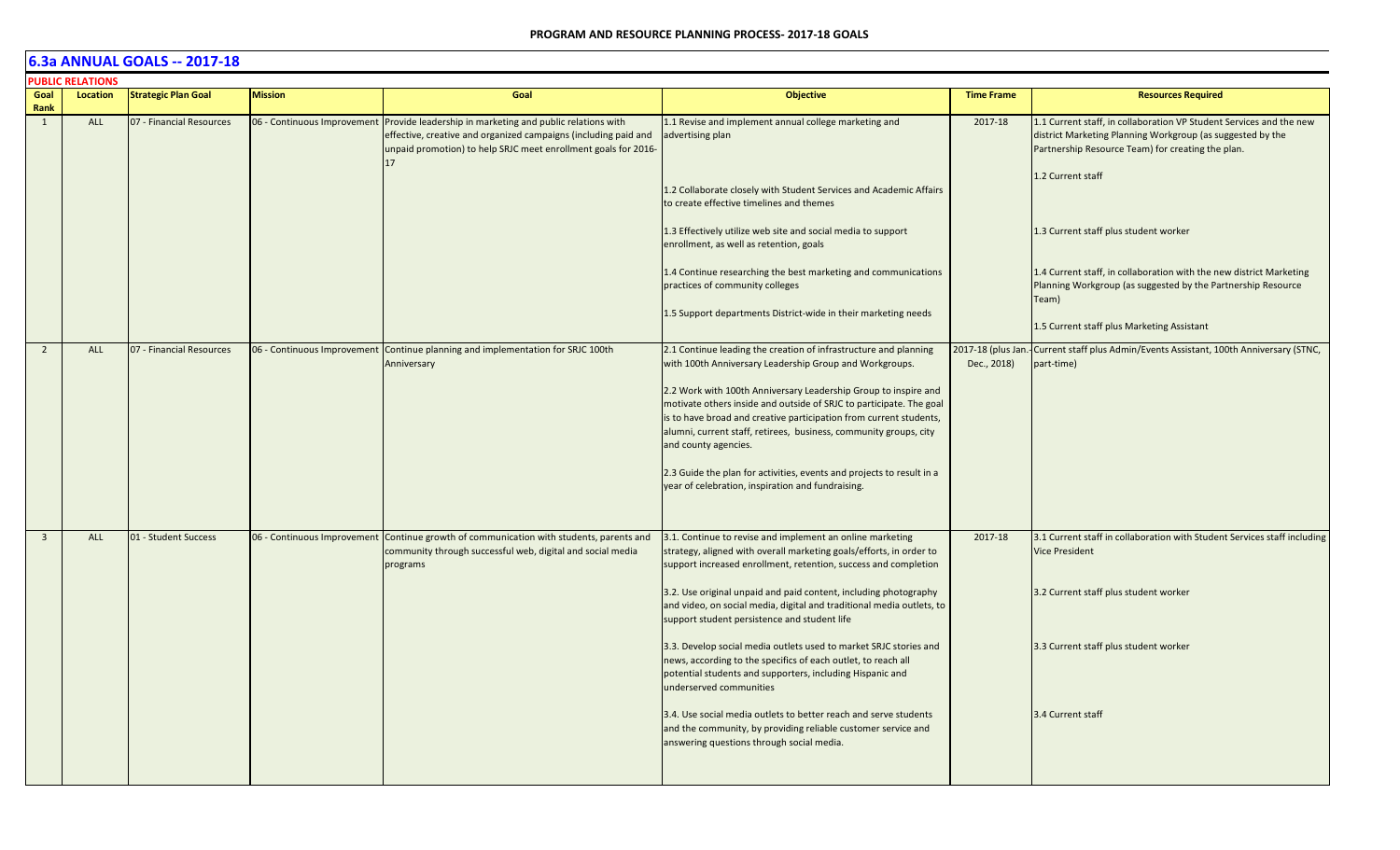|    | 6.3a ANNUAL GOALS -- 2017-18 |                            |                                                            |                                                                                                                            |                                                                                                                                                                                                                      |         |                                                                  |  |  |  |
|----|------------------------------|----------------------------|------------------------------------------------------------|----------------------------------------------------------------------------------------------------------------------------|----------------------------------------------------------------------------------------------------------------------------------------------------------------------------------------------------------------------|---------|------------------------------------------------------------------|--|--|--|
|    | <b>ALL</b>                   | 04 - Facilities/Technology |                                                            | 06 - Continuous Improvement Support 2030 Plan for Facilities with marketing and<br>communications vision and collaboration | 4.1 Collaborate with Director of Capital Projects to create and<br>implement marketing and communications plan                                                                                                       | 2017-18 | 4.1 Current staff; Bond funds will be used for contract writers. |  |  |  |
|    |                              |                            |                                                            |                                                                                                                            | 4.2 Research best practices in implementation of such a plan at<br>other community colleges                                                                                                                          |         | 4.2 Current staff                                                |  |  |  |
| -5 | <b>ALL</b>                   |                            |                                                            | 08 - Institutional Effectivene 06 - Continuous Improvement Maintain strong levels of coverage by the media for SRJC.       | 5.1 Continue nurturing relationships with editors, producers,<br>broadcasters and reporters.                                                                                                                         | 2017-18 | <b>Current staff plus Marketing Assistant</b>                    |  |  |  |
|    |                              |                            |                                                            |                                                                                                                            | 5.2 Develop and pitch creative story ideas to a variety of media<br>including online, print and broadcast.                                                                                                           |         |                                                                  |  |  |  |
|    |                              |                            |                                                            |                                                                                                                            | 5.3 Strengthen relationships and partnerships throughout the<br>college including all campuses, sites and programs, to identify                                                                                      |         |                                                                  |  |  |  |
|    |                              |                            |                                                            |                                                                                                                            | compelling stories that will be of interest to the press and the<br>community.                                                                                                                                       |         |                                                                  |  |  |  |
| 6  | <b>ALL</b>                   |                            | 08 - Institutional Effectivene 06 - Continuous Improvement | through improving institutional effectiveness                                                                              | Support the successful implementation of the SRJC Strategic Plan 6.1 Co-lead the Ad Hoc Web Site Workgroup to support updated<br>content, photos and videos for the College's most important<br>marketing instrument | 2017-18 | <b>Current staff plus Marketing Assistant</b>                    |  |  |  |
|    |                              |                            |                                                            |                                                                                                                            | 6.2 Continue expanding social media platforms, analysis and<br>effectiveness                                                                                                                                         |         |                                                                  |  |  |  |
|    |                              |                            |                                                            |                                                                                                                            | 6.3 Develop plan for consistent and regular communication by<br>President with all constituents                                                                                                                      |         |                                                                  |  |  |  |
|    |                              |                            |                                                            |                                                                                                                            | 6.4 Improve efficiency in PR office to enable department to serve<br>the District, college departments and initiatives                                                                                               |         |                                                                  |  |  |  |